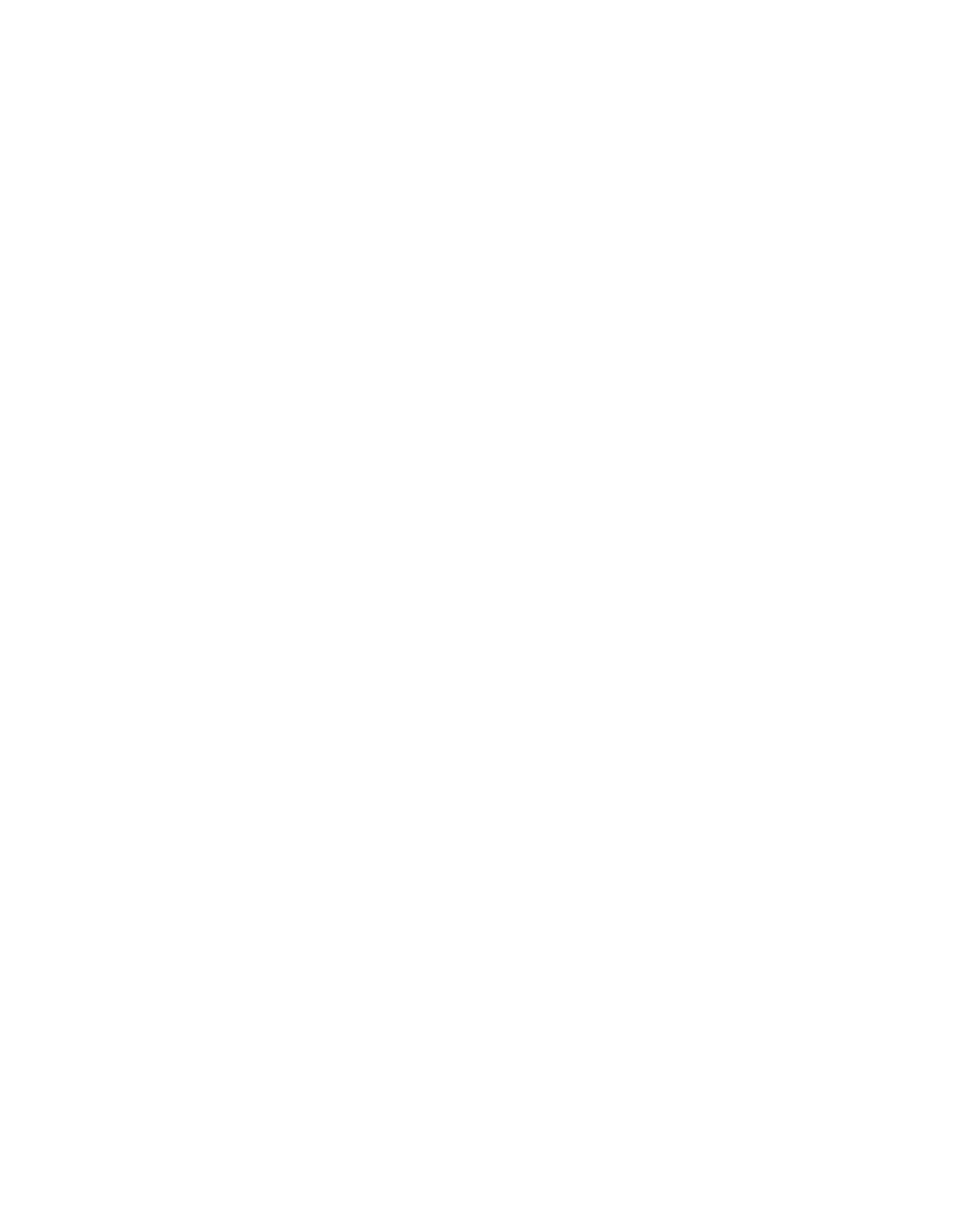## **REVISIONS**

| <b>Revision</b> | <b>Description</b>                                                                                                    | Date       |
|-----------------|-----------------------------------------------------------------------------------------------------------------------|------------|
| 00              | <b>Initial Release</b>                                                                                                | 05/28/2019 |
| 01              | Updates per EAC comments (added Appendix, added hardware<br>updates, added serial numbers, and corrected information) | 06/18/2019 |
| 02              | As-Run Test Plan                                                                                                      | 08/30/2019 |
| $\overline{03}$ | <b>Updated with EAC comments</b>                                                                                      | 09/25/2019 |
|                 |                                                                                                                       |            |
|                 |                                                                                                                       |            |
|                 |                                                                                                                       |            |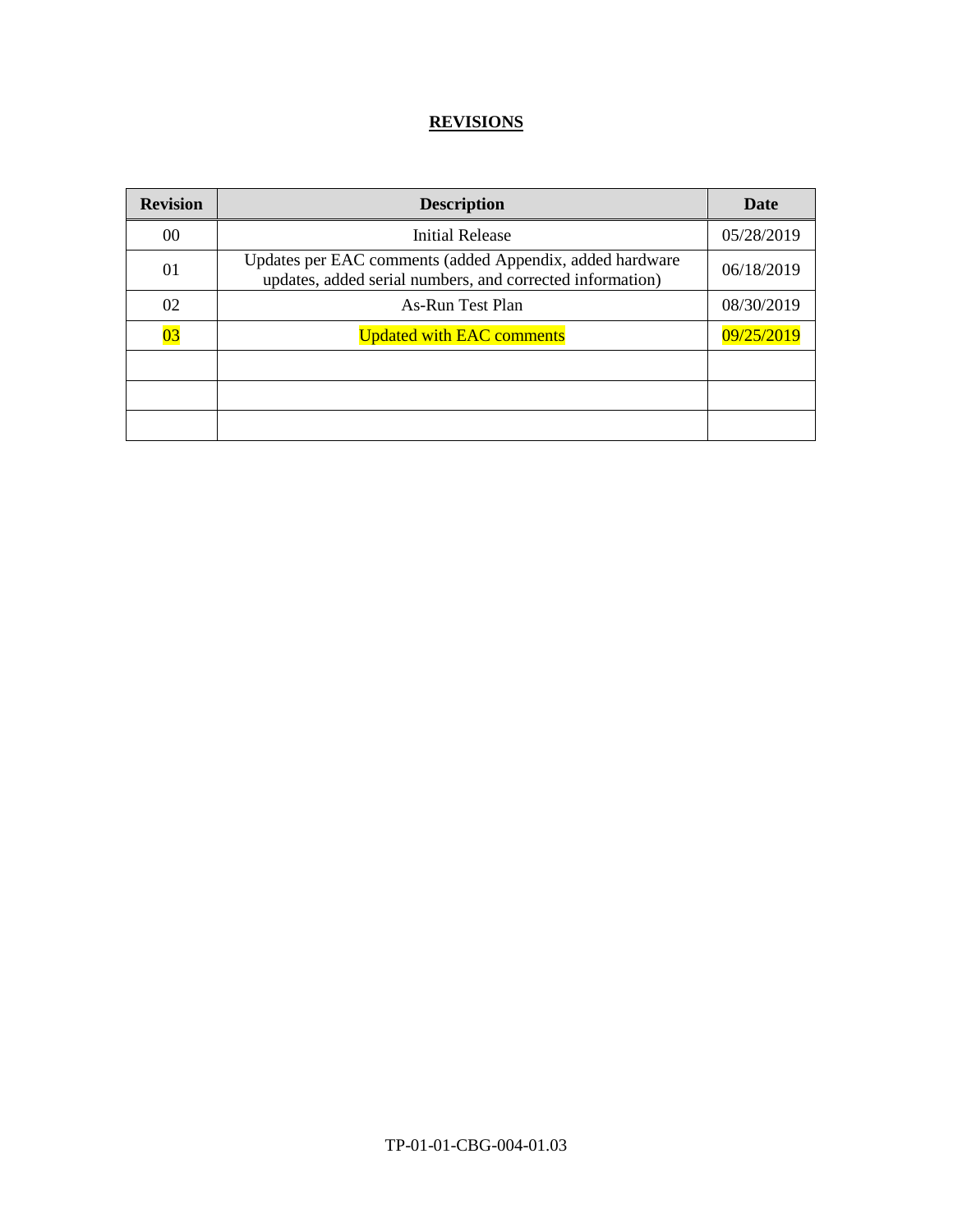## **TABLE OF CONTENTS**

| 1.0 |  |
|-----|--|
| 1.1 |  |
|     |  |
|     |  |
|     |  |
|     |  |
|     |  |
| 1.2 |  |
| 1.3 |  |
| 1.4 |  |
| 1.5 |  |
|     |  |
|     |  |
|     |  |
|     |  |
|     |  |
|     |  |
|     |  |
| 2.0 |  |
| 2.1 |  |
| 2.2 |  |
| 2.3 |  |
| 3.0 |  |
| 3.1 |  |
| 3.2 |  |
| 3.3 |  |
| 3.4 |  |
| 3.5 |  |
| 4.0 |  |
| 4.1 |  |

## TP-01-01-CBG-004-01.03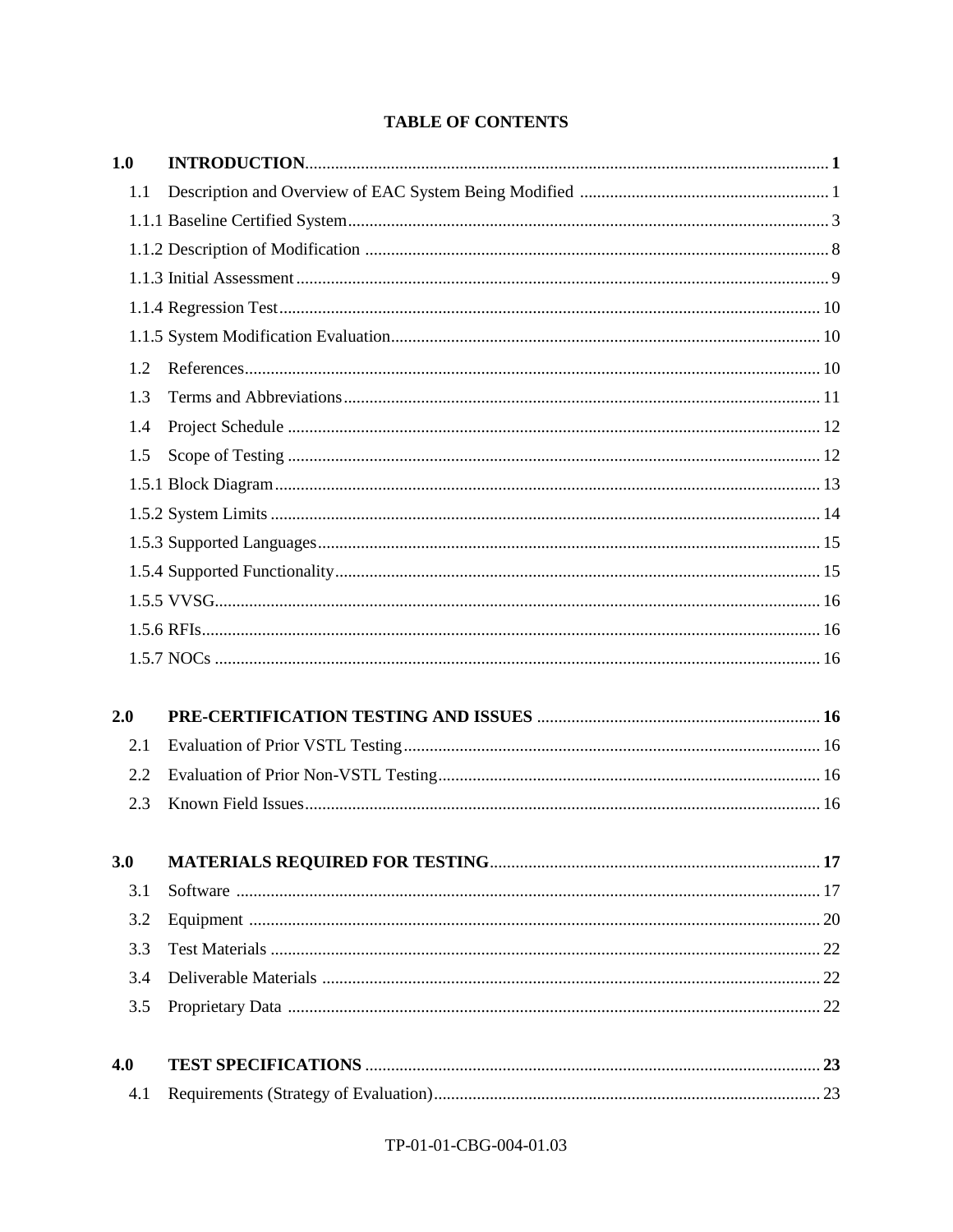| 4.2 |  |
|-----|--|
| 4.3 |  |
| 4.4 |  |
|     |  |
|     |  |
|     |  |
|     |  |
|     |  |
| 4.5 |  |
| 4.6 |  |
| 4.7 |  |
| 4.8 |  |
| 4.9 |  |
|     |  |
|     |  |
|     |  |
|     |  |
| 5.0 |  |
| 5.1 |  |
| 5.2 |  |
| 5.3 |  |
| 6.0 |  |
| 6.1 |  |
| 6.2 |  |
| 6.3 |  |
| 6.4 |  |
|     |  |
|     |  |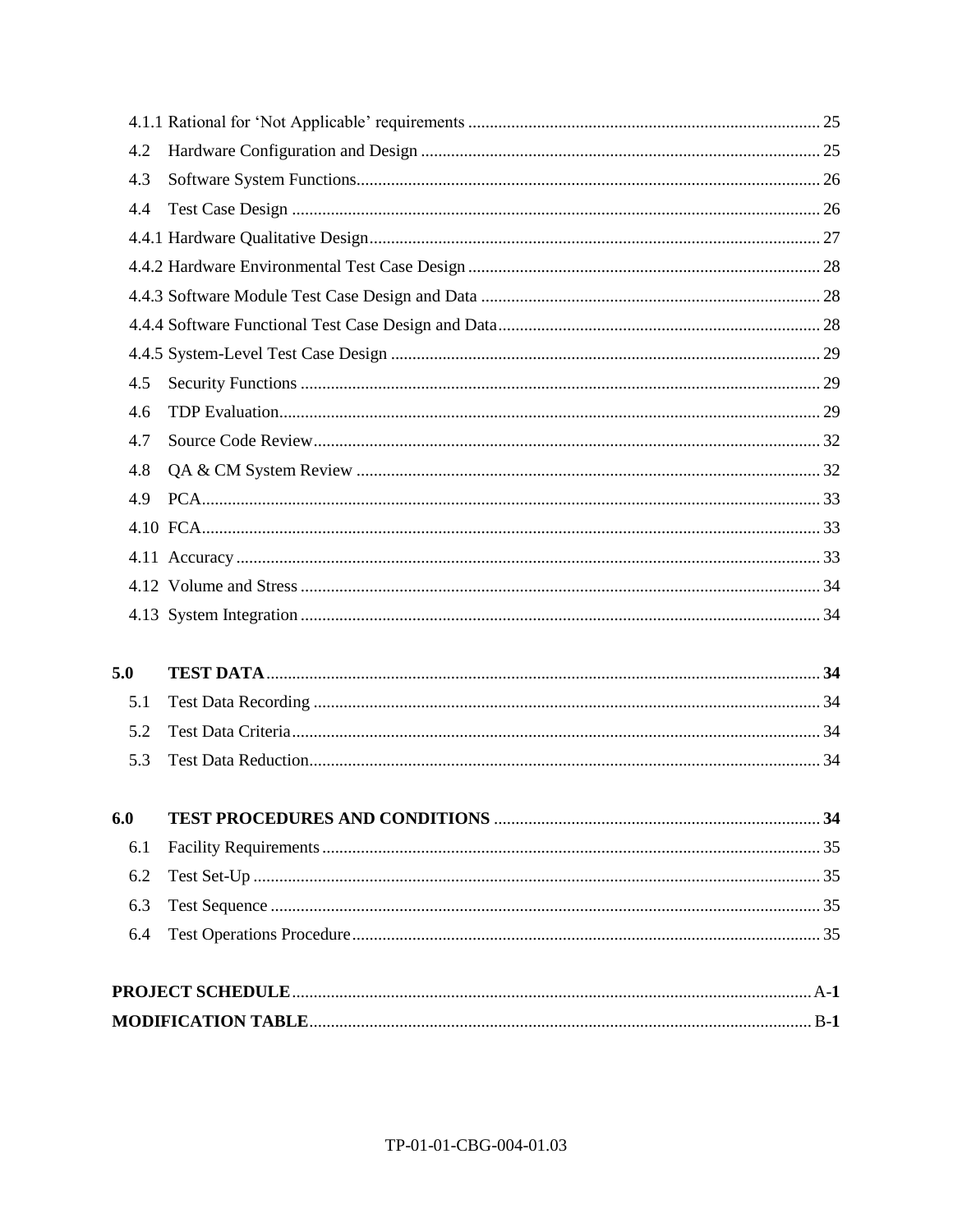## **1.0 INTRODUCTION**

The purpose of this Test Plan is to document the procedures that Pro  $V\&V$ , Inc. will follow to perform certification testing during a system modification campaign for the Clear Ballot Group (CBG) ClearVote 2.0 Voting System to the requirements set forth for voting systems in the U.S. Election Assistance Commission (EAC) 2005 Voluntary Voting System Guidelines (VVSG), Version 1.0. Prior to submitting the voting system for testing, CBG submitted an application package to the EAC for certification of the ClearVote 2.0 Voting System. The application was accepted by the EAC and the project was assigned the unique Project Number of CBG-CV-20.

At test conclusion, the results of all testing performed as part of this test campaign will be submitted to the EAC in the form of a national certification test report.

#### **1.1 Description and Overview of EAC System Being Modified**

*The EAC Certified System that is the baseline for the submitted modification is described in the following subsections. All information presented was derived from the previous Certification Test Report, the EAC Certificate of Conformance and/or the System Overview.*

The following subsections describe the baselined ClearVote 1.5 System. The following sections contain a product description and an overview of the design methodology of the ClearVote 1.5 Voting System, as taken from the Clear Ballot Group technical documentation.

The ClearVote 1.5 Voting System is a paper-based optical scan voting system consisting of the following major components: ClearDesign (ballot design and EMS), ClearCount (central count, tabulation, and election reporting), ClearCast (precinct count and tabulation), and ClearAccess (accessible voting and ballot marking device).

#### **ClearDesign**

ClearDesign is an Election Management System consisting of an interactive set of applications which are responsible for all pre-voting activities necessary for defining and managing elections. This includes ballot design, ballot proofing, ballot layout, and ballot production. The ClearDesign system consists of the physical components listed below. All of the components and generation of voting machine election definition file packages are unmodified COTS that are connected via a wired, closed, and isolated network not connected to any other systems or the Internet.

- DesignServer: A laptop or desktop computer running Ubuntu with the ClearDesign software and hosting the election database.
- DesignStation(s): One or more laptop or desktop running Windows used to connect to the DesignServer. A browser is used to perform the necessary tasks. A user with administration privileges will be able to define users and manage the elections.
- Network Switch: Used to connect the DesignStations to the DesignServer using a wired, closed Ethernet-based network.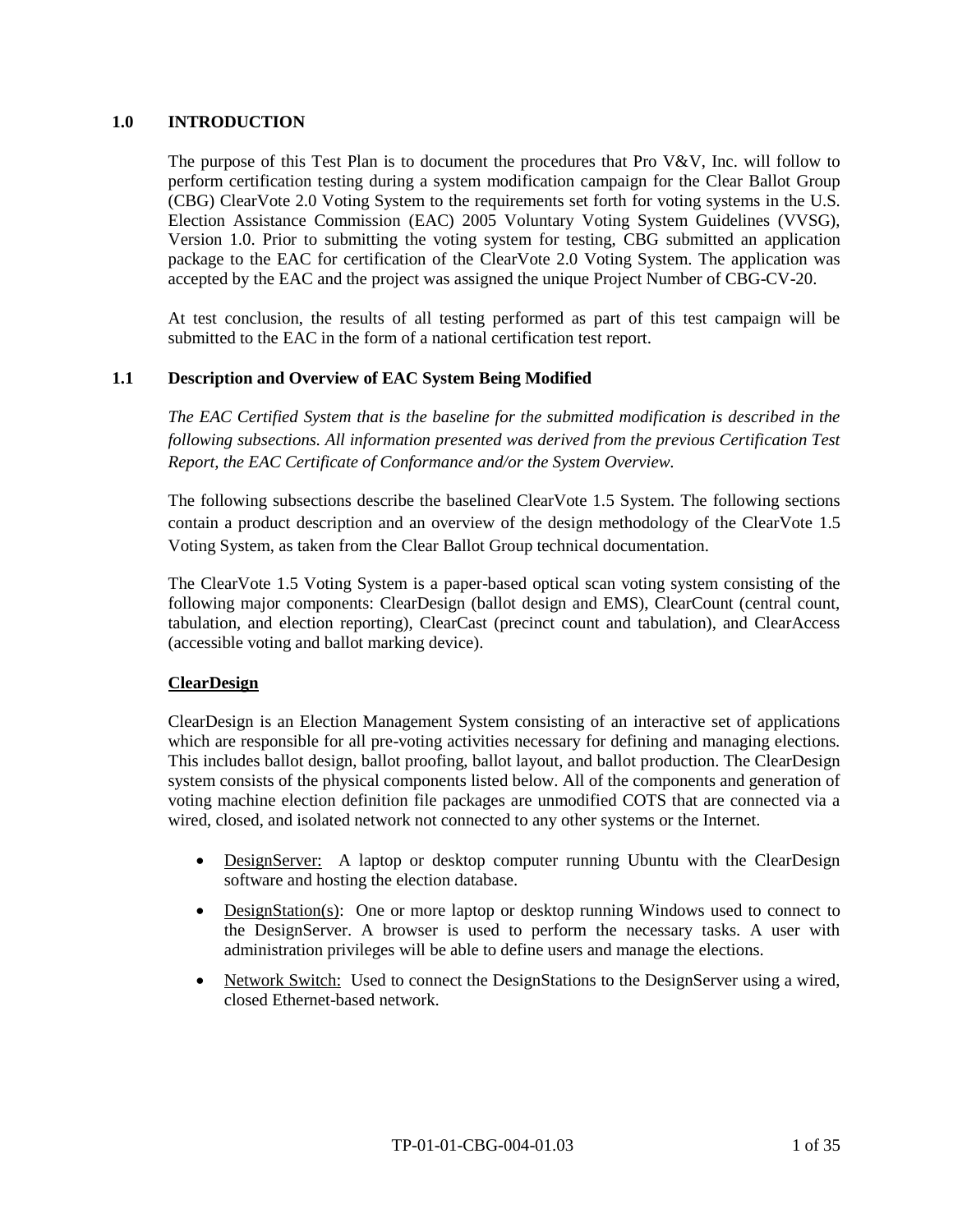## **ClearCount**

ClearCount is a central, high-speed, optical scan ballot tabulator coupled with ballot processing applications. The ClearCount software runs on unmodified COTS laptop or desktop computers running the Windows operating system and supports specific models of Fujitsu scanners. The ClearCount central-count system running an Ubuntu Linux operating system, with Ethernet connections to workstations running the Windows operating system consists of the physical components listed below. All of the components are unmodified COTS that are connected via a wired, closed, and isolated network not connected to any other systems or the Internet.

- ScanServer: A laptop or desktop computer running the ClearCount software and hosting its election database and the web server that serves its election reports.
- ScanStation(s): One or more laptop or desktop/scanner pairs used to scan and tabulate ballots.
- Network Switch: Used to connect the ScanStations to the ScanServer using a wired, closed Ethernet.
- Election Administration Station: One or more Windows laptop or desktop computers installed with browser software, linked by a wired Ethernet connection to the ScanServer using the network switch. This station can serve multiple uses: user administration, election administration, adjudication, and reporting. This station is also used to consolidate the vote totals and ballot images from the ClearCast precinct tabulator. The vote totals and ballot images are consolidated by the ClearCount Software via the ClearCast USB drive.

All files that make up the ClearCount software reside on a single ScanServer that is shared by all client ScanStations. The Tabulator software is executed by the ScanStations at run-time from files that reside on the ScanServer. The only software programs that have to be installed on ScanStations, apart from the Windows operating system, are the Fujitsu ScandAll Pro software and drivers required by the scanner hardware.

The ClearCount software consists of the following components:

- Tabulator: The Tabulator application handles ballot tabulation. The Tabulator software is stored on the ScanServer and an instance of Tabulator runs on each ScanStation. The Tabulator counts the ballots and adjudicates the vote for the ballots scanned on that ScanStation. Upon completion of a batch of ballots, the Tabulator application sends its results and the associated card images to the central election database on the ScanServer
- Election Database: A centralized election database that resides on the ScanServer and collects the output of each Tabulator.
- Election Reports: A suite of reports that provides election results and analysis and allows election officials to review individual ballot images.
- Card Resolutions tool: A web application that allows election officials to review and appropriately resolve unreadable voted ballots.
- User and Election Database Management through web applications: On the User Administration dashboard, the administrator can add, rename, or delete users, assign permissions, and change user passwords. On the Election Administration dashboard, the administrator can create or delete an election, set an election as active, merge ClearCast election results, and backup or restore an election.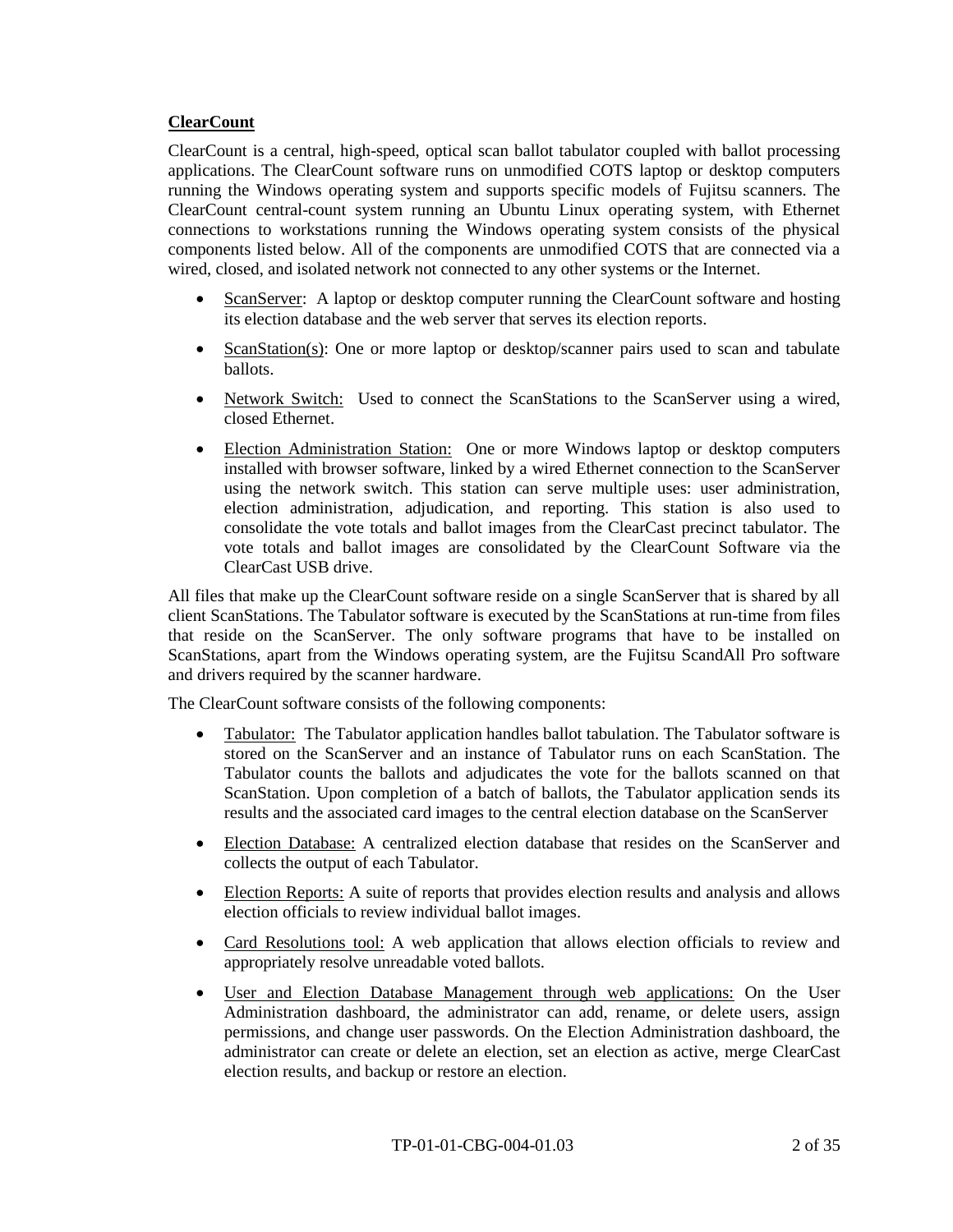## **ClearCast**

The ClearCast tabulator is a precinct count ballot scanning solution suitable for early and election in-person voting, including processing ballots printed by the ClearAccess accessible ballot marking device. The ClearCast application runs on the precinct count-based tabulator, and is used to scan, count and tally marked ballots. Its functionality is divided into three essential modes, Election Mode (Early Voting and/or Election Day), which is used to process voter cast ballots, Pre-Election Mode, this occurs prior to Election Mode, and is used to test all system functionality subsequent to the start of the election, and Post-Election Mode, which is used to perform administrative functions following the close of the election.

#### **ClearAccess**

ClearAccess is an accessible touchscreen ballot marking device (BMD) used for the creation of paper ballots that can be scanned and tabulated by ClearCast or ClearCount. The ClearAccess components of the ClearVote voting system consist of computers combined with personal assistive devices, printers, and uninterruptible power supplies to form a ballot-marking device.

#### **1.1.1 Baseline Certified System**

The baseline system for this modification is the ClearVote 1.5 Voting System. The tables below describe the certified equipment and firmware versions.

Detailed descriptions of the ClearVote 1.5 test campaign are contained in Pro V&V Report No. TR-CBG-2018-01.01 Rev D, which is available for viewing on the EAC's website at [www.eac.gov.](http://www.eac.gov/)

The individual components listed below are compiled to create the ClearVote 1.5 voting system (ClearCast 1.5.1, ClearCount 1.7.1, ClearDesign 1.5.1, and ClearAccess 1.5.1).

| <b>Firmware/Software</b>                     | <b>Version</b> |  |  |
|----------------------------------------------|----------------|--|--|
| <b>ClearDesign Components, Version 1.5.1</b> |                |  |  |
| Windows                                      | 10 Pro 1607    |  |  |
| Google Chrome                                | 55.0.2883.87   |  |  |
| Ubuntu                                       | 16.04.4 LTS    |  |  |
| <b>MySQL</b>                                 | 5.7.21         |  |  |
| Apache                                       | 2.4.18         |  |  |
| libapache2-mod-fcgid                         | 2.3.9          |  |  |
| PhantomJS                                    | 1.9.8          |  |  |
| <b>U</b> sbmount                             | 0.0.22         |  |  |
| Unzip                                        | 6.0.20         |  |  |
| Samba                                        | 4.3.11         |  |  |
| Python PIP                                   | 8.1.1          |  |  |
| Zip                                          | 3.0.11         |  |  |

## **Table 1-1. Voting System Software**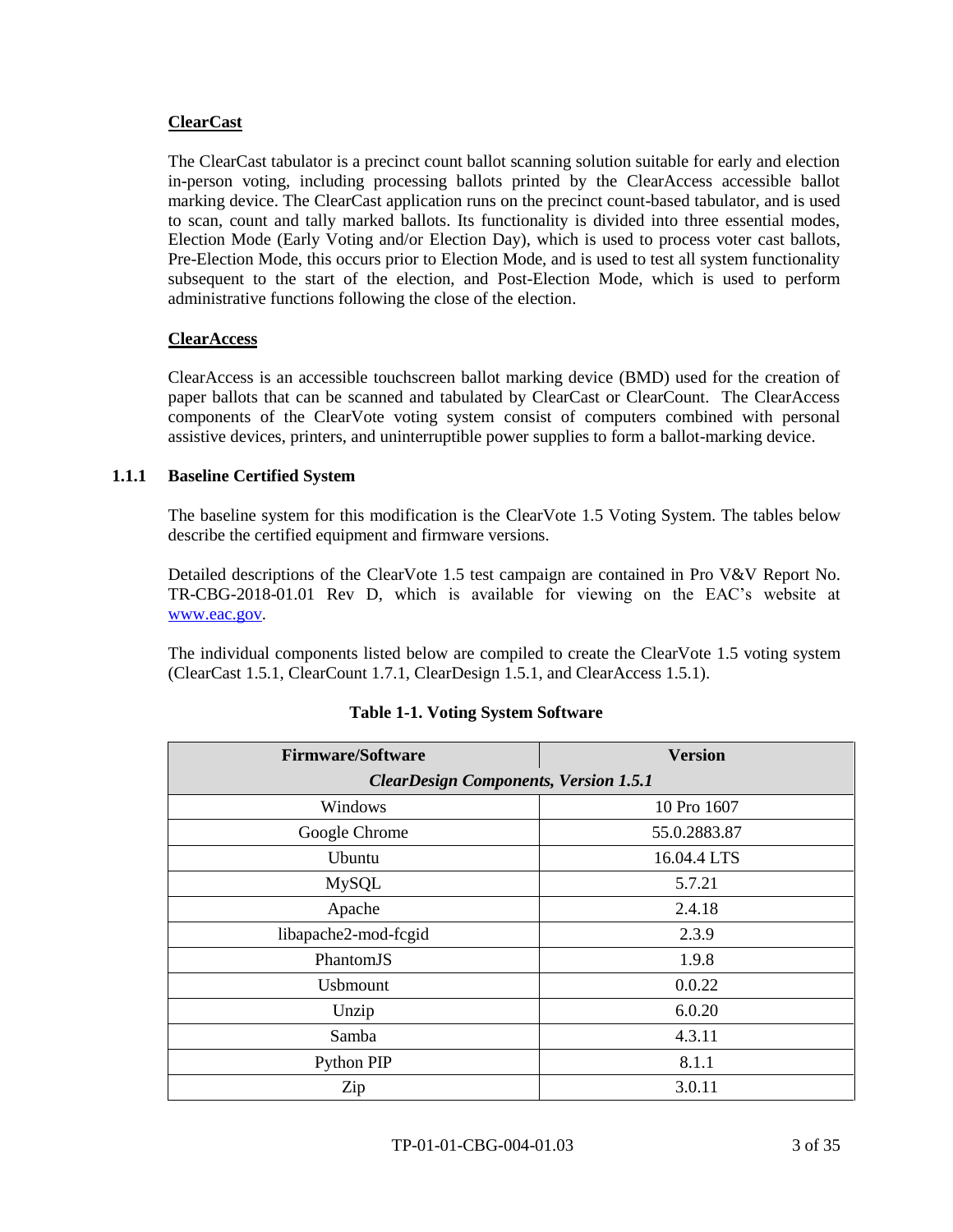| <b>Firmware/Software</b>                     | <b>Version</b> |  |  |
|----------------------------------------------|----------------|--|--|
| Pyinstaller                                  | 3.2.1          |  |  |
| Python JSMIN                                 | 2.2.1          |  |  |
| Python                                       | 2.7.12         |  |  |
| Python webpy                                 | 0.38           |  |  |
| Python MySQL DB                              | 1.3.7          |  |  |
| SQLAlchemy                                   | 1.0.15         |  |  |
| <b>Python Pillow</b>                         | 3.1.2          |  |  |
| Python Flup                                  | 1.0.2          |  |  |
| <b>Python DBUtils</b>                        | 1.1            |  |  |
| Python XLRD                                  | 0.9.4          |  |  |
| Python FontTools library                     | 3.0            |  |  |
| Python RTF                                   | 0.2.1          |  |  |
| OpenSSL (FIPS)                               | 2.0.10         |  |  |
| OpenSSL                                      | 1.0.2g         |  |  |
| DataTable                                    | 1.10.16        |  |  |
| DataTable Buttons                            | 1.4.2          |  |  |
| DataTable Buttons JSZip                      | 2.5.0          |  |  |
| DataTable Buttons Pdfmake                    | 0.1.32         |  |  |
| DataTablePlugins                             | 1.10.16        |  |  |
| bootstrap                                    | 3.0.0          |  |  |
| jquery                                       | 1.10.2         |  |  |
| jquery-impromptu                             | 5.2.3          |  |  |
| jquery-qrcode                                | 1.0            |  |  |
| jquery-splitter                              | 0.14.0         |  |  |
| jquery-ui                                    | 1.10.4         |  |  |
| jscolor                                      | 1.4.2          |  |  |
| tinymce                                      | 4.1.9          |  |  |
| libmp3lame                                   | 0.5.0          |  |  |
| jszip                                        | 3.1.2          |  |  |
| papaparse                                    | 4.1.2          |  |  |
| jsmin                                        | 12/4/2003      |  |  |
| <b>ClearAccess Components, Version 1.5.1</b> |                |  |  |
| Windows                                      | 10 Pro 1607    |  |  |
| Google Chrome                                | 61.0.3163.100  |  |  |
| <b>Nsis</b>                                  | 3.01           |  |  |
| PyInstaller                                  | 3.2            |  |  |
| Python                                       | 2.7.10         |  |  |

## **Table 1-1. Voting System Software** *(continued)*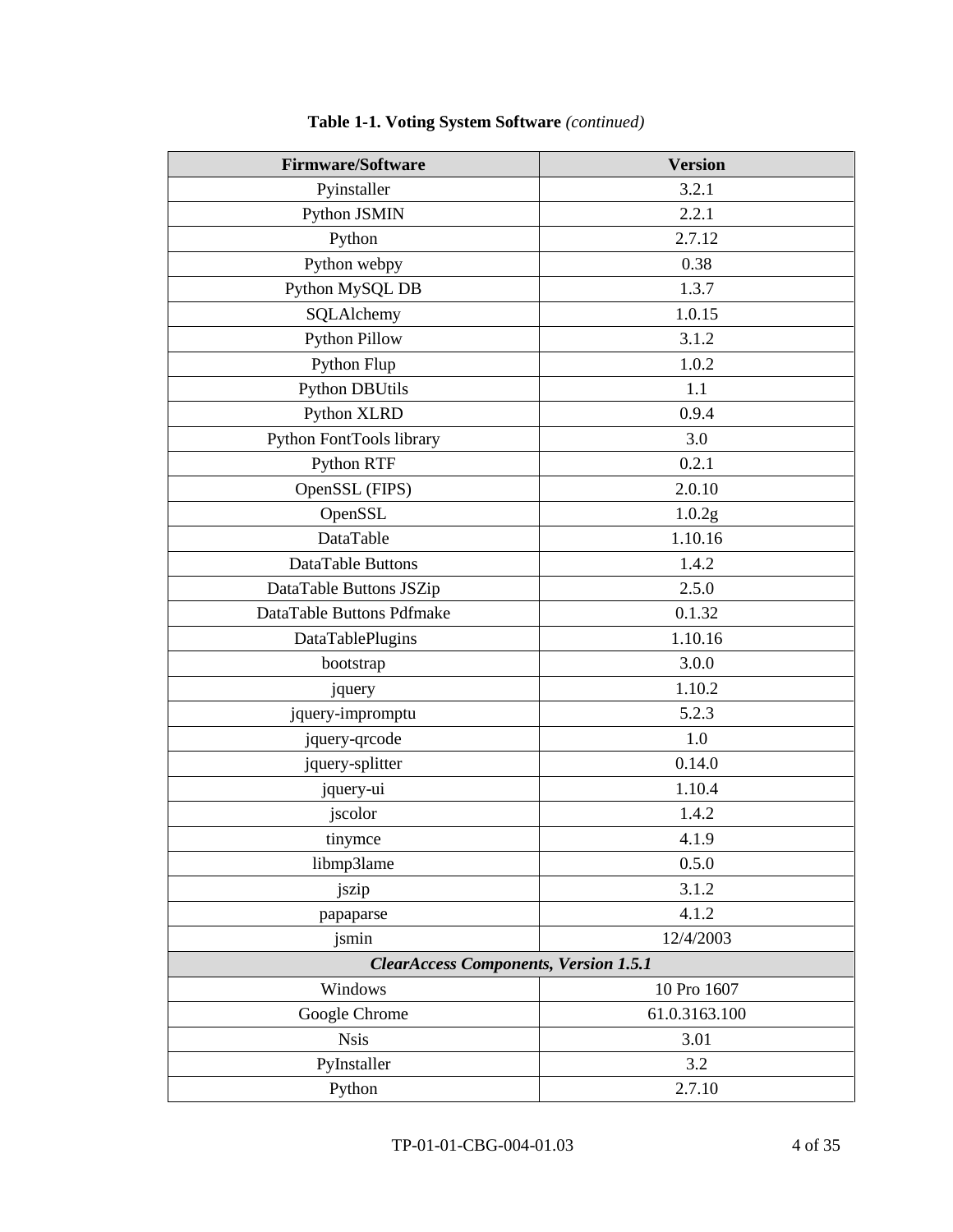| <b>Firmware/Software</b>                    | <b>Version</b>     |  |  |
|---------------------------------------------|--------------------|--|--|
| webpy                                       | 0.38               |  |  |
| Python-future                               | 0.15.2             |  |  |
| pefile                                      | 2016.3.28          |  |  |
| pywin                                       | 223                |  |  |
| jquery                                      | 1.10.5             |  |  |
| <b>DataTables</b>                           | 1.10.5             |  |  |
| ColVis                                      | 1.1.1              |  |  |
| ColReorder                                  | 1.1.2              |  |  |
| jsmin                                       | 2003-12-04         |  |  |
| Brother printer driver                      | 1.0.1.0            |  |  |
| Okidata printer driver                      | 1.0.0.0            |  |  |
| Zebra CoreScanner Driver                    | 3.03.0001          |  |  |
| <b>ClearCast Components, Version 1.5.1</b>  |                    |  |  |
| scanner_control                             | 0.0.33             |  |  |
| Ubuntu                                      | 18.04.1 LTS        |  |  |
| google_chrome                               | 70.0.3538.110      |  |  |
| zeromq                                      | 4.2.3              |  |  |
| pyinstaller                                 | 3.2.1              |  |  |
| openssl-fips                                | 2.0.10             |  |  |
| openssl                                     | 1.1.0 <sub>g</sub> |  |  |
| libScanAPI.a                                | 1.1.3              |  |  |
| DataTables                                  | 1.10.5             |  |  |
| <b>JTSage DateBox</b>                       | 4.0.0              |  |  |
| jQuery.NumPad                               | 1.4                |  |  |
| <i>j</i> Query                              | 1.12.4             |  |  |
| jquery.ui                                   | 1.11.3             |  |  |
| <b>ClearCount Components, Version 1.7.1</b> |                    |  |  |
| Windows                                     | 10 Pro 1607        |  |  |
| Google Chrome                               | 55.0.2883.87       |  |  |
| Ubuntu                                      | 16.04.1 LTS        |  |  |
| Apache                                      | 2.4.18             |  |  |
| libapache2-mod-fcgid                        | 2.3.9              |  |  |
| Python(part of Ubuntu)                      | 2.7.12             |  |  |
| Pillow (part of Ubuntu)                     | 3.1.2              |  |  |
| MySQLdb (part of Ubuntu)                    | 1.3.7              |  |  |
| PyInstaller                                 | 3.2.1              |  |  |
| PollyReports                                | 1.7.6              |  |  |

## **Table 1-1. Voting System Software** *(continued)*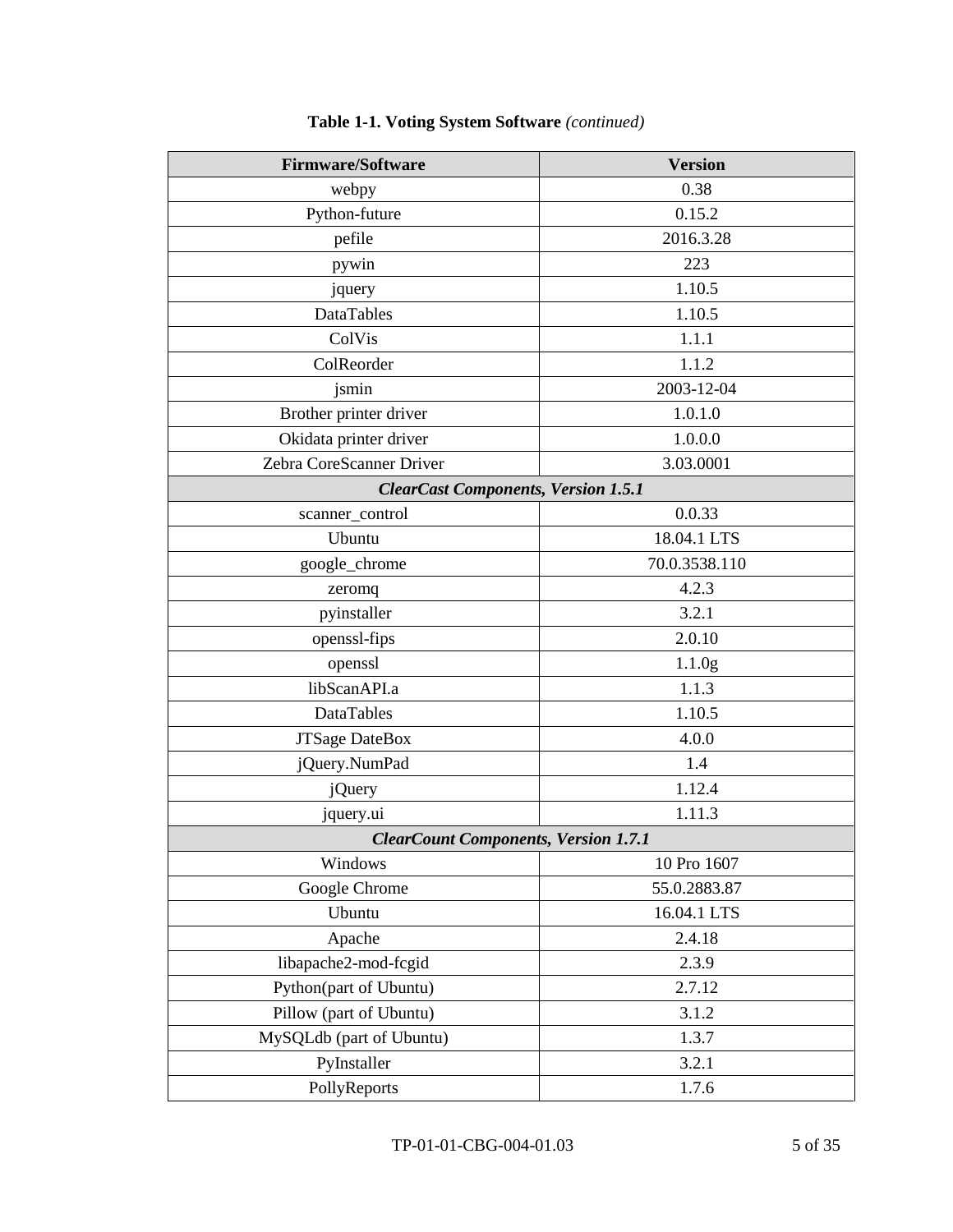| <b>Firmware/Software</b>            | <b>Version</b>        |
|-------------------------------------|-----------------------|
| OpenSSL                             | 1.0.2g                |
| <b>OpenSSL FIPS Object Module</b>   | 2.0.10                |
| JavaScript Bootstrap library        | 2.3.2                 |
| JavaScript Chosen library           | 1.0.0                 |
| JavaScript jQuery library           | 1.10.2                |
| J JavaScript jQuery-migrate library | 1.2.1                 |
| JavaScript DataTables library       | 1.9.4                 |
| ColVis                              | 1.0.8                 |
| JavaScript TableTools library       | 2.1.5                 |
| ZeroClipboard                       | 1.0.4-TableTools2     |
| JavaScript FixedHeader library      | 2.0.6                 |
| JavaScript hotkeys library          | 0.8                   |
| JavaScript tooltip library          | 1.3                   |
| JavaScript pep library              | 1.0                   |
| JavaScript LESS library             | 1.3.3                 |
| Fujitsu fi-6400                     | PaperStream 1.30.0    |
| Fujitsu fi-6800                     | PaperStream 10.10.710 |
| Fujitsu fi-7180                     | PaperStream 1.4.0     |

## **Table 1-1. Voting System Software** *(continued)*

|  | <b>Table 1-2. Voting System Equipment</b> |  |
|--|-------------------------------------------|--|
|  |                                           |  |

| Component                                       | <b>Model</b>     | <b>Serial Number</b>                                              |  |  |
|-------------------------------------------------|------------------|-------------------------------------------------------------------|--|--|
| <b>ClearDesign Components</b>                   |                  |                                                                   |  |  |
| Dell Latitude (client)                          | 5590             | 9W5D1N2                                                           |  |  |
| Dell Precision (client)                         | T3620            | GSKRMV2 & GSKSMN2                                                 |  |  |
| Dell PowerEdge (server)                         | T440             | H6JZLN2                                                           |  |  |
| Dell PowerEdge (server)                         | T <sub>130</sub> | 5G0YLN2                                                           |  |  |
| Dell 24 inch Monitor                            | SE2416H          | FVWV5G2                                                           |  |  |
| Dell 22 inch Monitors                           | E2216HV          | 36765D2 & 90665D2                                                 |  |  |
| Cisco 8-Port Switch                             | SG250-08         | <b>PSZ21451MLJ</b>                                                |  |  |
| Lenovo USB DVD Burner                           | $LN-8A6NH11B$    | 8SSDX0H33226L1CB7107099                                           |  |  |
| Sabrent 13 port USB 2.0 Hub                     | HB-U14P          | 1996                                                              |  |  |
| <b>SySTOR Multiple</b><br><b>USB</b> Duplicator | SYS-USBD-11      | ES-27095                                                          |  |  |
| Zebra Technologies<br><b>Bar Code Scanner</b>   | <b>DS457</b>     | 18059000501984, 18059000501981,<br>18095000500487, 18095000500491 |  |  |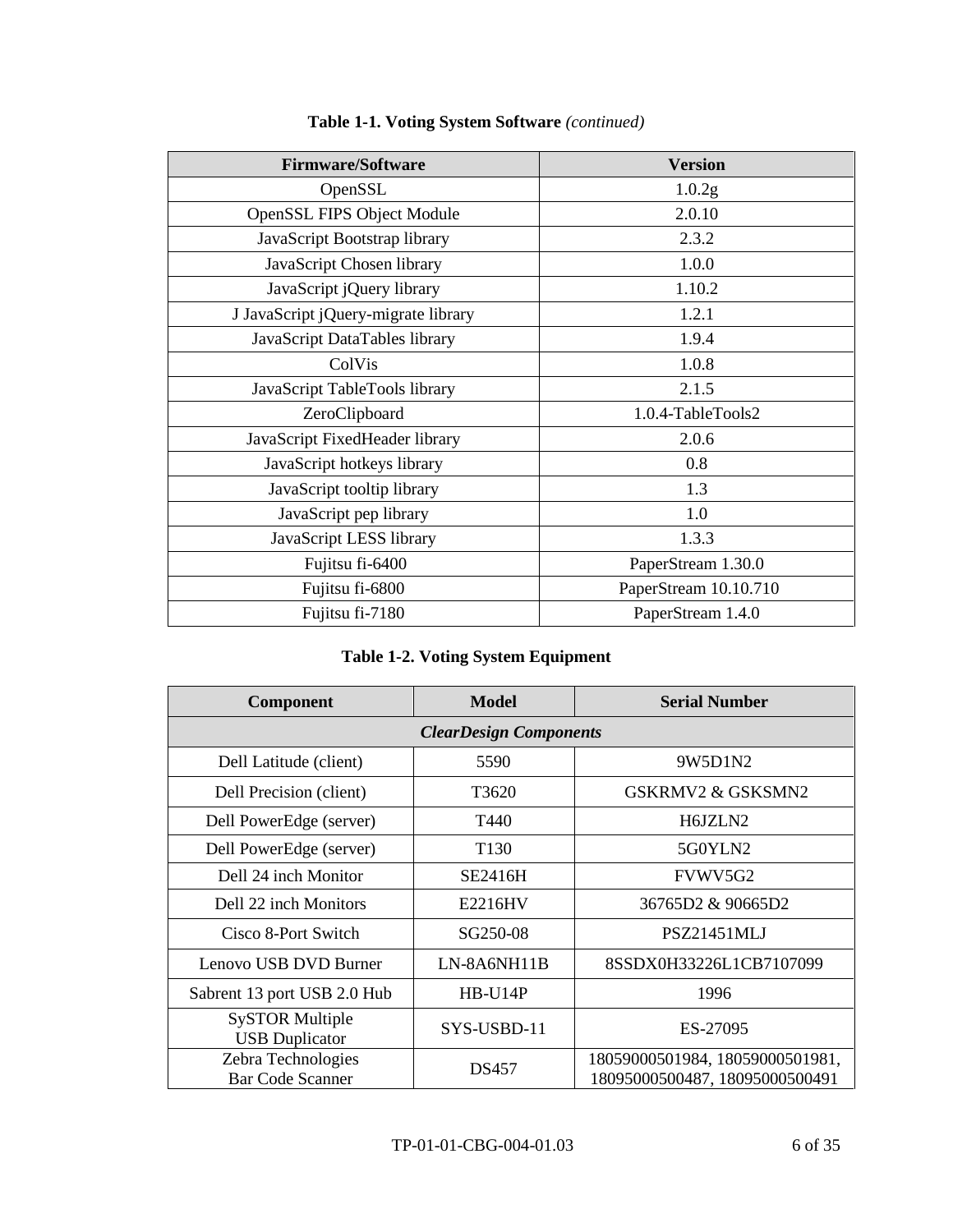| <b>ClearAccess Components</b>                                    |                              |                                                                                               |  |
|------------------------------------------------------------------|------------------------------|-----------------------------------------------------------------------------------------------|--|
| ELO 15 inch AIO                                                  | $E\text{-Series}$ (15E2)     | A18C004079, A18C004075,<br>A18C004071, A18C004077,<br>A18C004080, L17C014810, &<br>K17C012858 |  |
| ELO 20 inch AIO                                                  | $X$ -Series (20X2)           | D18Q000334, D18Q000335,<br>B18Q001601, B18Q001599 &<br>B18Q000597                             |  |
| <b>Brother Laser Printer</b>                                     | <b>HL-L2350DW</b>            | U64964A8N238333 &<br>U64964A8N238334                                                          |  |
| Oki Data Laser Printer                                           | B432dn                       | AK5B007647A0                                                                                  |  |
| Storm EZ Access Keypad                                           | EZ08-222013                  | 15000005, 15000007, 15020478                                                                  |  |
| Origin Instruments Sip/Puff<br><b>Breeze</b> with Headset        | AC-0313-H2                   | CBG-SP-001, 002, 003                                                                          |  |
| Monoprice Over the Ear<br>Pro Headphones                         | 8323                         | CBG-mono-001, 002, 003                                                                        |  |
| <b>ElectionSource Table Top</b><br>Voting Booth (Privacy Screen) | $VB-60B$                     | $CBG-VB-001$                                                                                  |  |
| 3M EMI Copper Foil Shielding<br>Tape, , 1/4 inch                 | 1181                         | 1181-CBG1                                                                                     |  |
| Lexan or acrylic plastic cover<br>$(8 \text{ mm})$               | 2"x4"                        | Cover-CBG1                                                                                    |  |
| 3/4" 2 mil Kapton tape                                           | S-17213                      | CBG-KAP01                                                                                     |  |
| <b>APC Smart-UPS</b>                                             | <b>SMT2200C</b>              | AS1809160852                                                                                  |  |
|                                                                  | <b>ClearCount Components</b> |                                                                                               |  |
| Dell Latitude (client)                                           | 5590                         | 5M5D1N2, 3T8D1N2, 4P4F1N2,<br>B5TD1N2, DP5D1N2, FV8D1N2                                       |  |
| Dell Precision (client)                                          | T3620                        | GSKQMN2                                                                                       |  |
| Dell PowerEdge (server)                                          | T440                         | H6J5MN2                                                                                       |  |
| Dell PowerEdge (server)                                          | T130                         | 5G0ZLN2                                                                                       |  |
| Fujitsu Scanner                                                  | fi-7180                      | A20DC10302 & A20D000798                                                                       |  |
| <b>Fujitsu Scanner</b>                                           | fi-6800                      | A9HCA00737 & A9HCC00543                                                                       |  |
| <b>Fujitsu Scanner</b>                                           | fi-6400                      | AKHCC00362 & AKHCC00609                                                                       |  |
| Lenovo USB DVD Burner                                            | LN-8A6NH11B                  | 8SSDX0H33226L1CB7107099                                                                       |  |
| Western Digital 4 TB External<br>HD                              | WDBFJK0040HBK<br>-NESN       | WCC7K7YF11ZD                                                                                  |  |
| Western Digital 8 TB External<br>HD                              | WDBFJK0080HBK<br>-NESN       | 75H4PXJD                                                                                      |  |
| Netac Keypad Encryption<br>Portable Hard Disk                    | K390                         | R4JT22619T                                                                                    |  |
| <b>CORSAIR Flash Padlock 3</b>                                   | CMFPLA3B-32GB                | CBG-Pad-002                                                                                   |  |

## **Table 1-2. Voting System Equipment** *(continued)*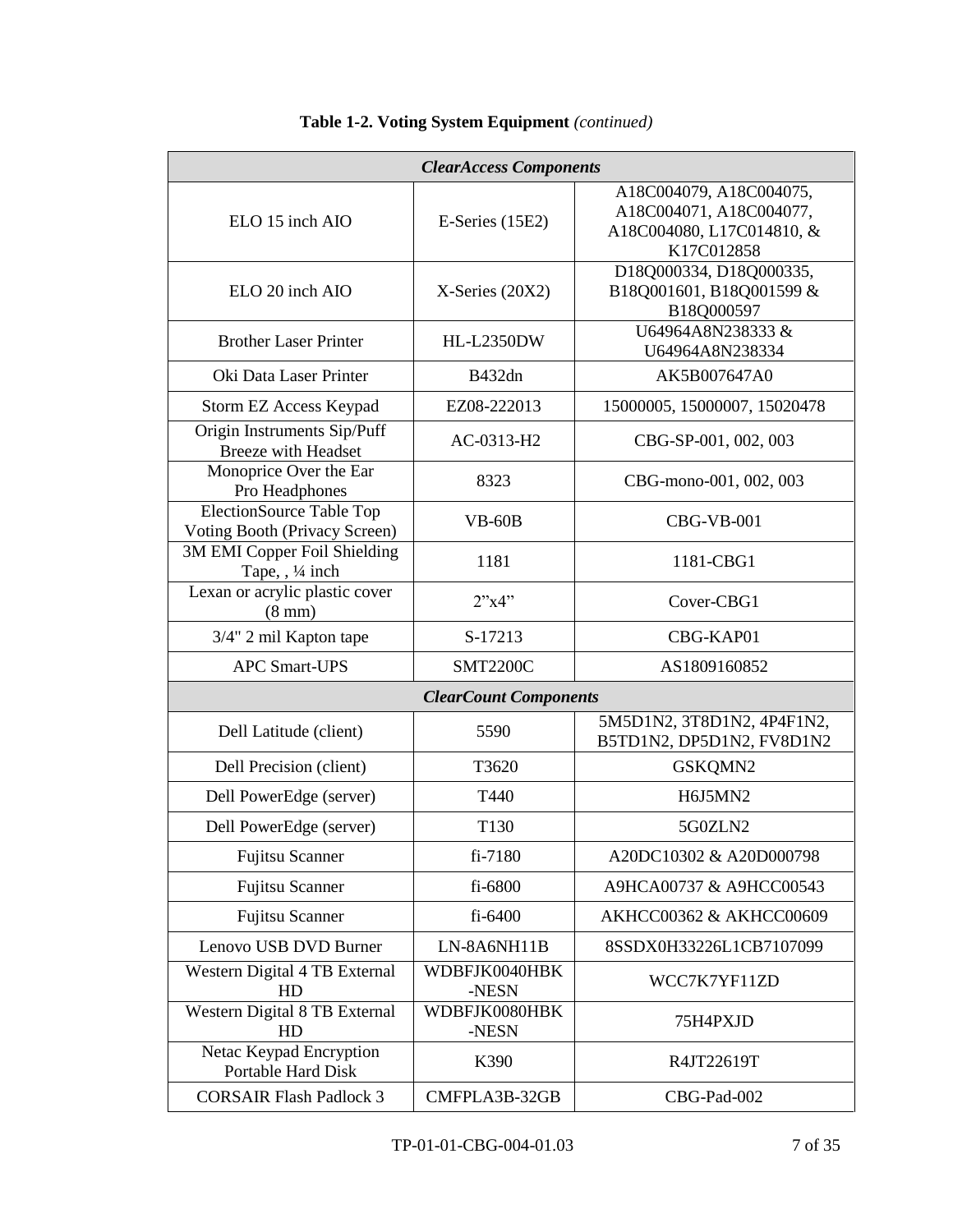| <b>ClearCount Components</b>                         |                                                     |                                                  |  |
|------------------------------------------------------|-----------------------------------------------------|--------------------------------------------------|--|
| Dell 24 inch Monitor                                 | P <sub>2415</sub> Q                                 | 3TZSJ92                                          |  |
| Dell 22 inch Monitor                                 | P2217                                               | 7818672                                          |  |
| Dell 22 inch Monitor                                 | S2240M                                              | CN-0CFGKT-64180-58B-0X3T                         |  |
| Cisco 8-Port Switch                                  | SG250-08                                            | <b>PSZ21451MYX</b>                               |  |
| Cisco 26-Port Switch                                 | SG250-26                                            | DNI203400A6 & DNI203400AW                        |  |
| <b>NETGEAR 8-Port Gigabit</b><br><b>VPN</b> Firewall | <b>FVS318G</b>                                      | 40F266BA00280                                    |  |
| TP-LINK 5-Port Gigabit Switch                        | TL-SG105E                                           | 216C319009010                                    |  |
| Sabrent 13 port USB 2.0 Hub                          | $HB-U14P$                                           | 1997                                             |  |
| <b>APC Smart-UPS</b>                                 | <b>SMT1500</b>                                      | 3S1525X07491                                     |  |
| Lenovo USB DVD Burner                                | LN-8A6NH11B                                         | 8SSDX0H33226L1CB7107099                          |  |
| <b>EZ Scanning Shelves</b>                           | Model: WorkEZ                                       | CBG-EZ-001, 002,003, & 004                       |  |
| <b>ClearCast Components</b>                          |                                                     |                                                  |  |
| <b>ClearCast</b>                                     | Model D, Revision 4                                 | CCD1902007 CCD1902009,<br>CCD1902010, CCD1902013 |  |
| <b>Ballot</b> Bag                                    | CBG-BAG-002                                         | BAG001 through BAG004                            |  |
| <b>CORSAIR Flash Padlock 3</b>                       | CMFPLA3B-32GB                                       | CBG-Pad-001 through 010                          |  |
| Wurth ferrites                                       | 74271142,74275812<br>74275813,74271132<br>,74271722 | FRT001 through FRT020                            |  |

## **Table 1-2. Voting System Equipment** *(continued)*

## **1.1.2 Description of Modification**

The ClearVote 2.0 is a modified voting system configuration that includes upgrades to the ClearCast, ClearAccess, ClearCount, and ClearDesign components of the ClearVote 1.5 system. The modifications include the following specific changes between the ClearVote 2.0 system and the previously certified baseline ClearVote 1.5 system, as taken from the change notes. Detailed information on how the modifications will be addressed is included in Section 1.1.5. Note: For a more detailed listing of the changes, please refer to Appendix B of this Test Plan and/or the *ClearVote 2.0 Change Notes, Clear Ballot Part Number: 100128-10016*.

The submitted modifications include the following summarized changes from version 1.5 to 2.0:

## ClearAccess

- A minor UI enhancement
- Enhanced security: encryption of the ADF
- Support for printing of ballot stubs with serial numbers
- Defect fixes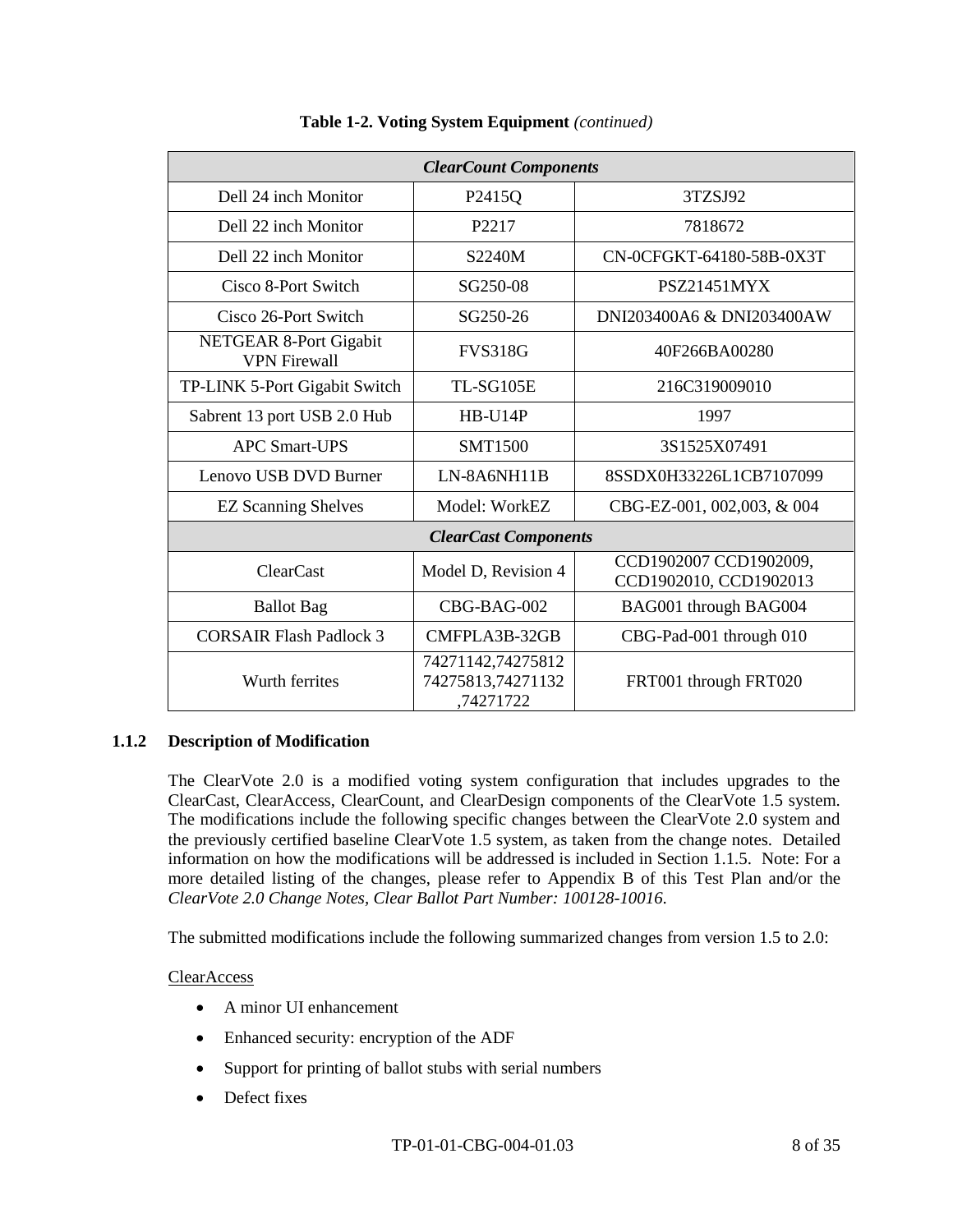• New UPS

## ClearCast

- Various UI enhancements
- Workflow enhancements
- Report printing enhancements
- Security enhancements
- Other enhancements
- Code maintenance
- Defect fixes
- Hardware enhancements

## **ClearCount**

- UI enhancements
- XML and report enhancements
- Security enhancements
- Single-row cross endorsement
- Code maintenance
- Defect fixes

## **ClearDesign**

- UI enhancements
- Ballot enhancements
- Performance enhancements
- Security enhancements
- Other enhancements
- Code maintenance
- Defect fixes

## **1.1.3 Initial Assessment**

An initial assessment on the submitted modifications was performed to determine the scope of testing. Testing from the previous test campaign was used to establish the baseline. Based on the assessment, it was determined the following tasks would be required to verify compliance of the modifications:

- Source Code Review, Compliance Build, Trusted Build, and Build Document Review
- System Level Testing
	- ― System Integration
	- ― Accuracy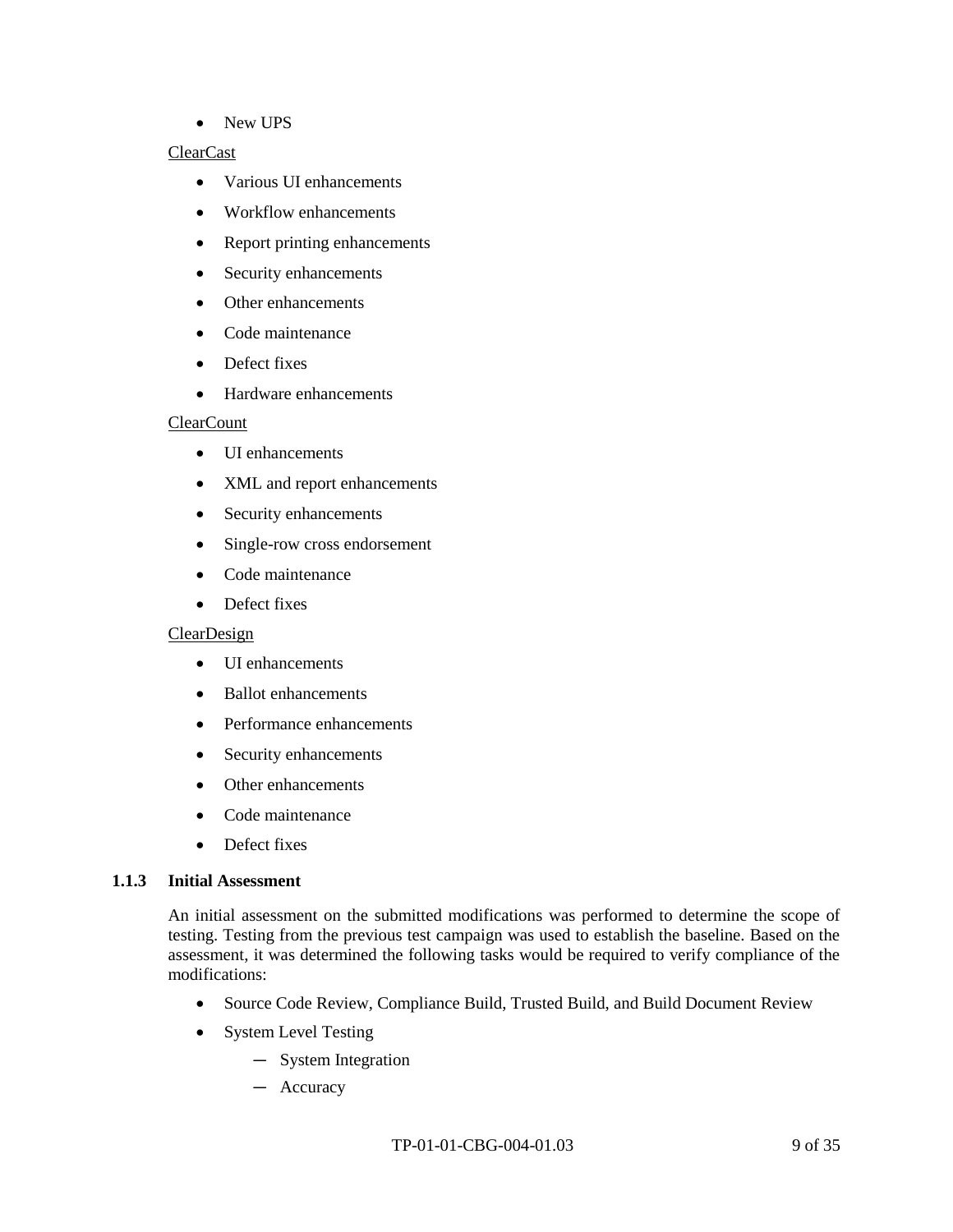- Technical Documentation Package (TDP) Review
- Functional Configuration Audit (FCA)
- Hardware Testing
- Usability and Accessibility Testing
- Security Testing

## **1.1.4 Regression Test**

Regression testing for this test campaign will consist of the execution of the System Integration and Accuracy Tests.

## **1.1.5 System Modification Evaluation**

The submitted modifications to the ClearVote 2.0 System consist primarily of software changes to accommodate defect resolutions, enhancements, and improved security and user interface features. Hardware modifications to ClearCast and ClearAccess are also submitted for this evaluation.

To verify the modifications are successfully addressed throughout the test campaign, each modification will be tracked and verified during the execution of the relevant test area. For example, source code changes will be verified during the source code review. Modifications requiring functional test verification will be evaluated by executing the standard Accuracy Test, the System Integration Test, or during performance of the FCA. Modifications that are not adequately evaluated during the performance of these tests will be subjected to specifically designed test cases.

## **1.2 References**

- Election Assistance Commission 2005 Voluntary Voting System Guidelines (VVSG) Version 1.0, Volume I, "Voting System Performance Guidelines", and Volume II, "National Certification Testing Guidelines"
- Election Assistance Commission Testing and Certification Program Manual, Version 2.0
- Election Assistance Commission Voting System Test Laboratory Program Manual, Version 2.0
- National Voluntary Laboratory Accreditation Program NIST Handbook 150, 2016 Edition, "NVLAP Procedures and General Requirements (NIST Handbook 150-2016)", dated July 2016
- National Voluntary Laboratory Accreditation Program NIST Handbook 150-22, 2008 Edition, "Voting System Testing (NIST Handbook 150-22)", dated May 2008
- United States 107<sup>th</sup> Congress Help America Vote Act (HAVA) of 2002 (Public Law 107-252), dated October 2002
- Pro V&V, Inc. Quality Assurance Manual, Revision 7.0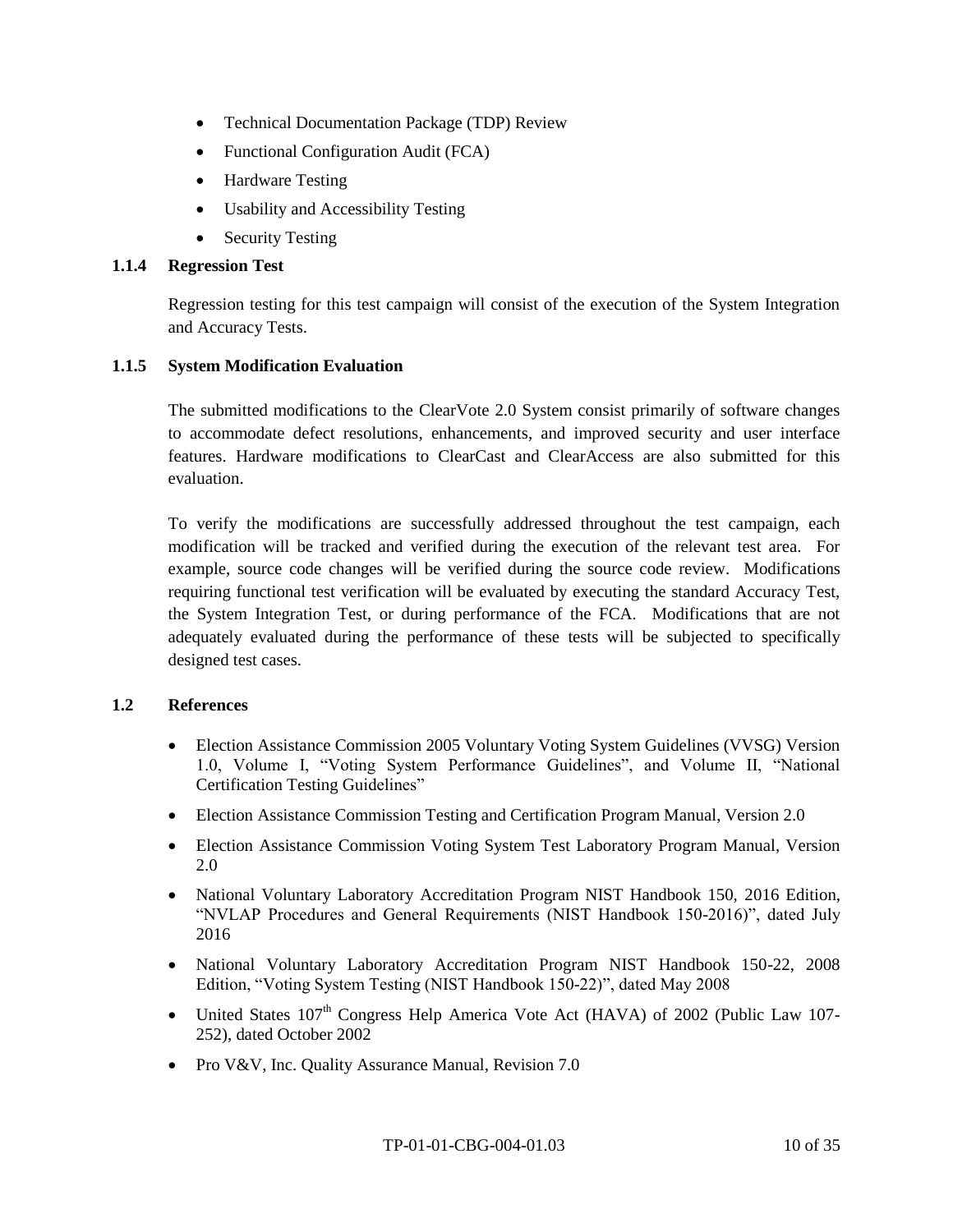- Election Assistance Commission "Approval of Voting System Testing Application Package" letter dated July 12, 2018
- Pro V&V Test Report No. TR-01-01-CBG-001-01.01 Rev. C, "Test Report for EAC 2005 VVSG Certification Testing Clear Ballot Group ClearVote 1.4 Voting System", dated 01/29/18
- Pro V&V Test Report No. TR-CBG-2018-01.01 Rev D, "Test Report for EAC 2005 VVSG Certification Testing Clear Ballot Group ClearVote 1.5 Voting System", dated 03/12/19
- EAC Requests for Interpretation (RFI) (listed on [www.eac.gov\)](http://www.eac.gov/)
- EAC Notices of Clarification (NOC) (listed o[n www.eac.gov\)](http://www.eac.gov/)
- Clear Ballot Group's Technical Data Package *(A listing of the ClearVote 2.0 documents submitted for this test campaign is listed in Section 4.6 of this Test Plan)*

## **1.3 Terms and Abbreviations**

*This subsection lists terms and abbreviations relevant to the hardware, the software, or this Test Plan.*

- "ADA" Americans with Disabilities Act 1990
- "BMD" Ballot Marking Device
- "CBG" Clear Ballot Group
- "CM" Configuration Management
- "COTS" Commercial Off-The-Shelf
- "EAC" United States Election Assistance Commission
- "EMS" Election Management System
- "FCA" Functional Configuration Audit
- "HAVA" Help America Vote Act
- "ISO" International Organization for Standardization
- "NOC" Notice of Clarification
- "PC" Personal Computer
- "PCA" Physical Configuration Audit
- "QA" Quality Assurance
- "RAM" Random Access Memory
- "RFI" Request for Interpretation
- "TDP" Technical Data Package
- "UPS" Uninterruptible Power Supply
- "VSTL" Voting System Test Laboratory
- "VVSG" Voluntary Voting System Guidelines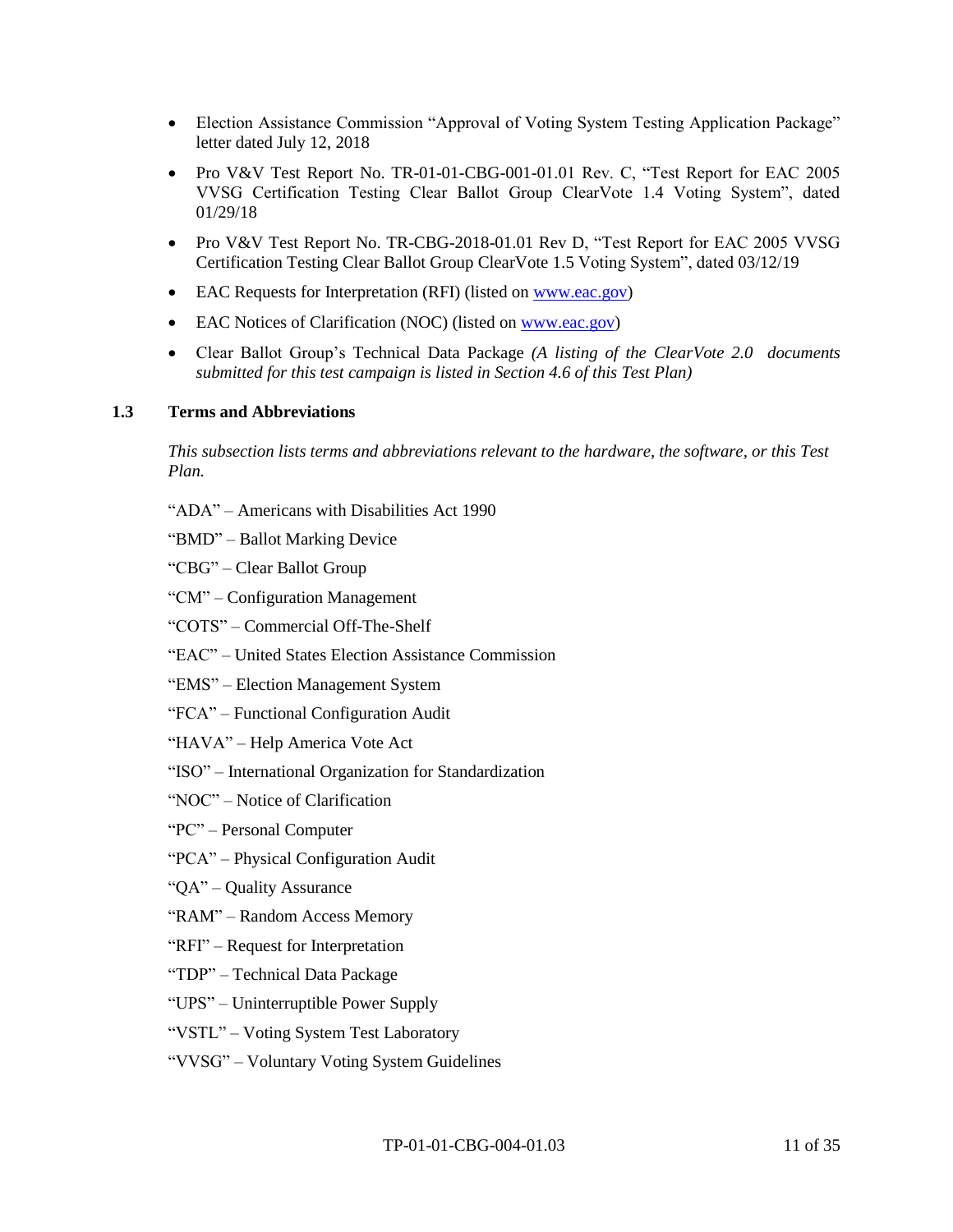## **1.4 Project Schedule**

The Project Schedule for the test campaign is located in Appendix A. The dates on the schedule are not firm dates but planned estimates based on the anticipated project work flow.

### **1.5 Scope of Testing**

The scope of testing focused on evaluating the modifications detailed in Section 1.1.2 of this Test Plan. Primarily, these modifications focused on upgrades to the components of the previously certified ClearVote 1.5. To determine the ClearVote 2.0 test requirements, the submitted modifications were evaluated against each section of the EAC VVSG 1.0 to determine the applicable tests to be performed. Based on this assessment, it was determined that multiple areas within the EAC VVSG 1.0 would be evaluated to encompass the required tests. A breakdown of the areas and associated tests is listed below:

- EAC VVSG 1.0 Volume 1, Section 2: Functional Requirements
	- ― System Integration Testing
	- ― Functional Configuration Audit (FCA)
	- ― Physical Configuration Audit (PCA), including System Loads & Hardening
	- ― Technical Documentation Package (TDP) Review
	- ― Accuracy Testing
- EAC VVSG 1.0 Volume 1, Section 3: Usability and Accessibility Requirements
	- ― Usability and Accessibility Testing
	- ― Technical Documentation Package (TDP) Review
- EAC VVSG 1.0 Volume 1, Section 4: Hardware Requirements
	- ― Environmental Requirements
		- o Electrical Tests (ClearCast and ClearAccess)
		- o Environmental Tests (ClearCast and ClearAccess)
		- o Technical Documentation Package (TDP) Review
- EAC VVSG 1.0 Volume 1, Section 5: Software Requirements
	- ― Source Code Review, Compliance Build, Trusted Build, and Build Document Review
	- ― Technical Documentation Package (TDP) Review
	- ― Functional Configuration Audit (FCA)
- EAC VVSG 1.0 Volume 1, Section 7: Security Requirements
	- ― Security Testing
	- ― Technical Documentation Package (TDP) Review
	- ― Functional Configuration Audit (FCA)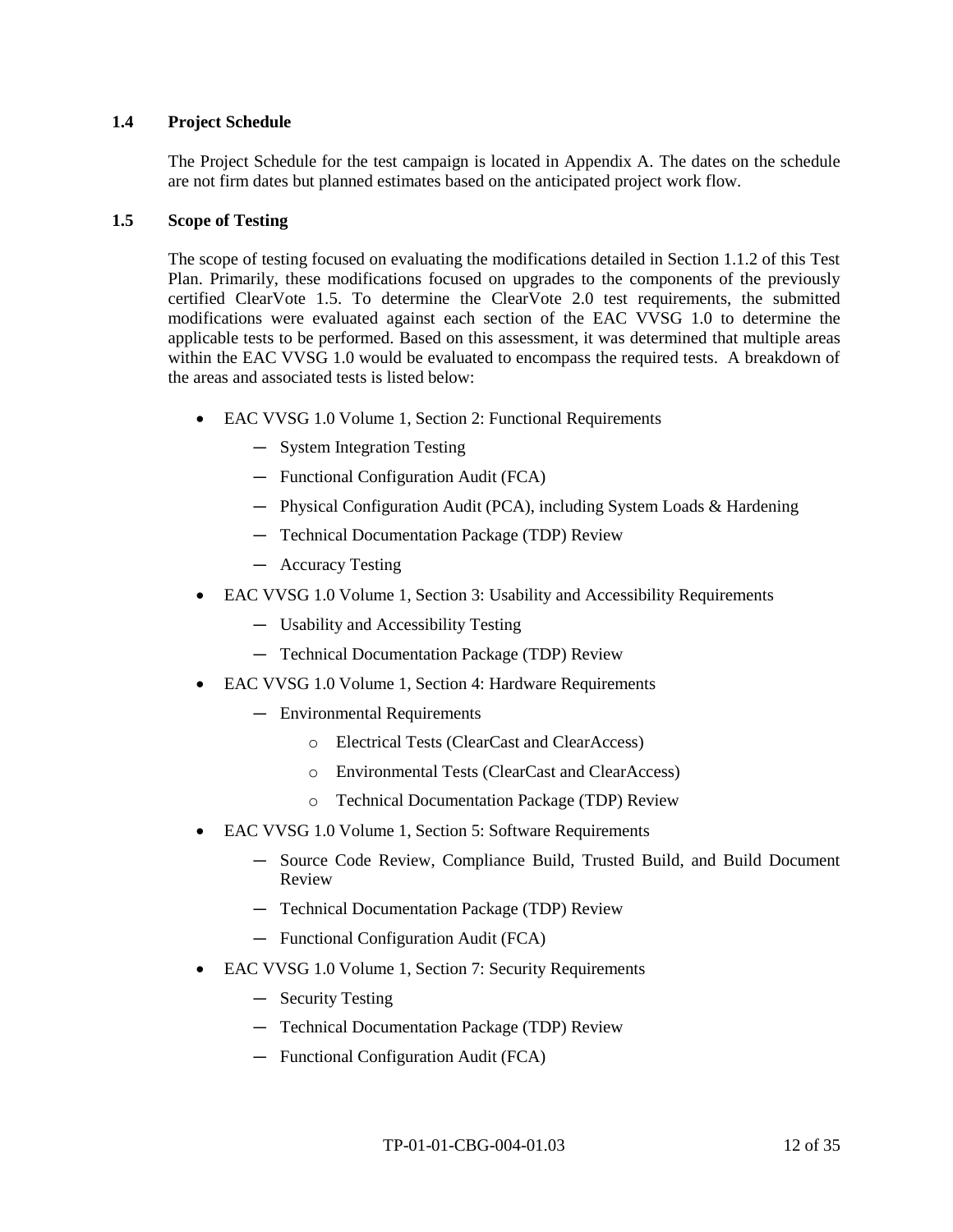## **1.5.1 Block Diagram**

The system overview of the submitted voting system is depicted in Figure 1-1.



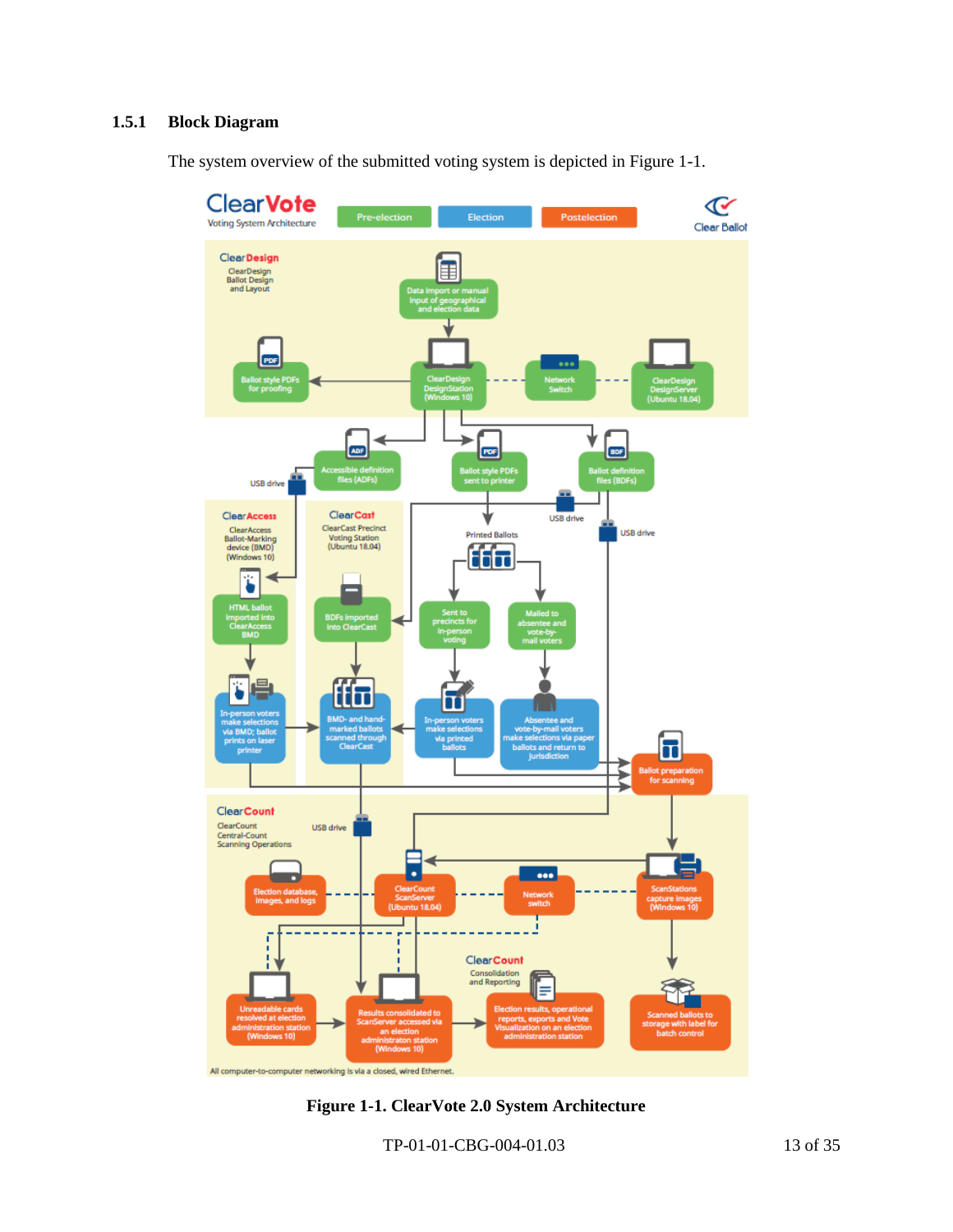## **1.5.2 System Limits**

The system limits that CBG has stated to be supported by the ClearVote 2.0 Voting System are listed in the tables below.

| <b>Characteristic</b>              | Limit |
|------------------------------------|-------|
| Precincts in an election           | 3200  |
| Contests in an election            | 3200  |
| Candidates/Counters in an election | 3200  |
| Ballot Styles in an election       | 3200  |
| Contests in a ballot style         | 60    |
| Candidates in a contest            | 300   |
| Ballot styles in a precinct        | 50    |
| Number of political parties        | 50    |
| "vote for" in a contest            | 50    |
| Supported languages in an election | 15    |
| Number of write-ins                | 50    |

## **Table 1-3. System Limits for ClearDesign**

The maximum ballot positions for the ClearVote 2.0 Voting System are as follows:

| <b>Table 1-4. Maximum Oval Positions for ClearDesign</b> |  |  |  |  |
|----------------------------------------------------------|--|--|--|--|
|----------------------------------------------------------|--|--|--|--|

| <b>Ballot Size</b> | Oval positions per side |
|--------------------|-------------------------|
| 5 inch             | 60                      |
| 11 inch            | 180                     |
| 14 inch            | 240                     |
| 17 inch            | 300                     |
| 19 inch            | 360                     |
| 22 inch            | $120 -$                 |

## **Table 1-5. System Limits for ClearCount**

| Sustained (not burst speed) ballots per hour<br><b>Scanner</b> |       |        |        |        |        |        |                                               |
|----------------------------------------------------------------|-------|--------|--------|--------|--------|--------|-----------------------------------------------|
| Model                                                          | 8.5x5 | 8.5x11 | 8.5x14 | 8.5x17 | 8.5x19 | 8.5x22 | <b>Typical county size</b><br>(central count) |
| $fi - 6400$                                                    | 5592  | 3624   | 2928   | 2448   | 2350   | 2236   | Large<br>$(>100k$ voters)                     |
| fi-6800                                                        | 7822  | 5508   | 4155   | 3352   | 3000   | 2800   | Large<br>$(>100k$ voters)                     |
| $fi - 7180$                                                    | 3396  | 2040   | 1692   | 1400   | 1300   | 1200   | Small<br>$\leq$ 25 $k$ voters)                |
| ClearCount can have a maximum of 10 ScanStation/Scanner pairs  |       |        |        |        |        |        |                                               |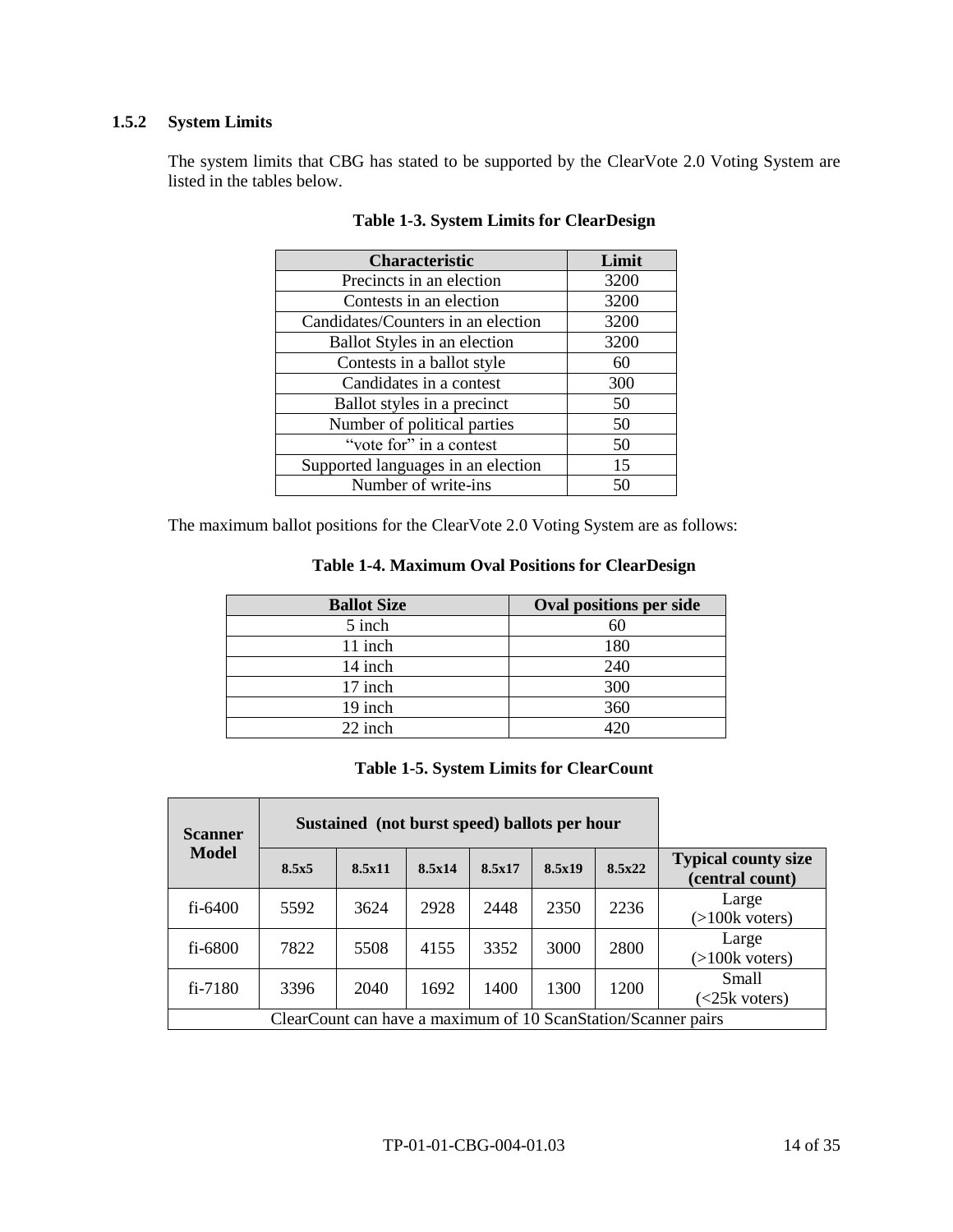### **1.5.3 Supported Languages**

The submitted voting system supports:

- English
- Spanish
- Chinese
- Korean
- Vietnamese
- Danish
- Dutch
- Flemish
- French
- German
- Italian
- Japanese
- Norwegian
- Portuguese
- Swedish

Due to the limited scope of testing, only English and Spanish language ballots will be cast during the performance of functional testing. Additionally, one character based language (Chinese) will be tested during System Integration Testing.

## **1.5.4 Supported Functionality**

The ClearVote 2.0 was verified to support the following voting variations:

- General Election
- Primary Election (Open and Closed)
- Early Voting
- Partisan/Non-Partisan Offices
- Write-In Voting
- Primary Presidential Delegation Nominations
- Straight Party Voting
- Split Precincts
- Vote for N of M
- Ballot Rotation
- Provisional or Challenged Ballots
- Cross-party endorsement
- Judge initials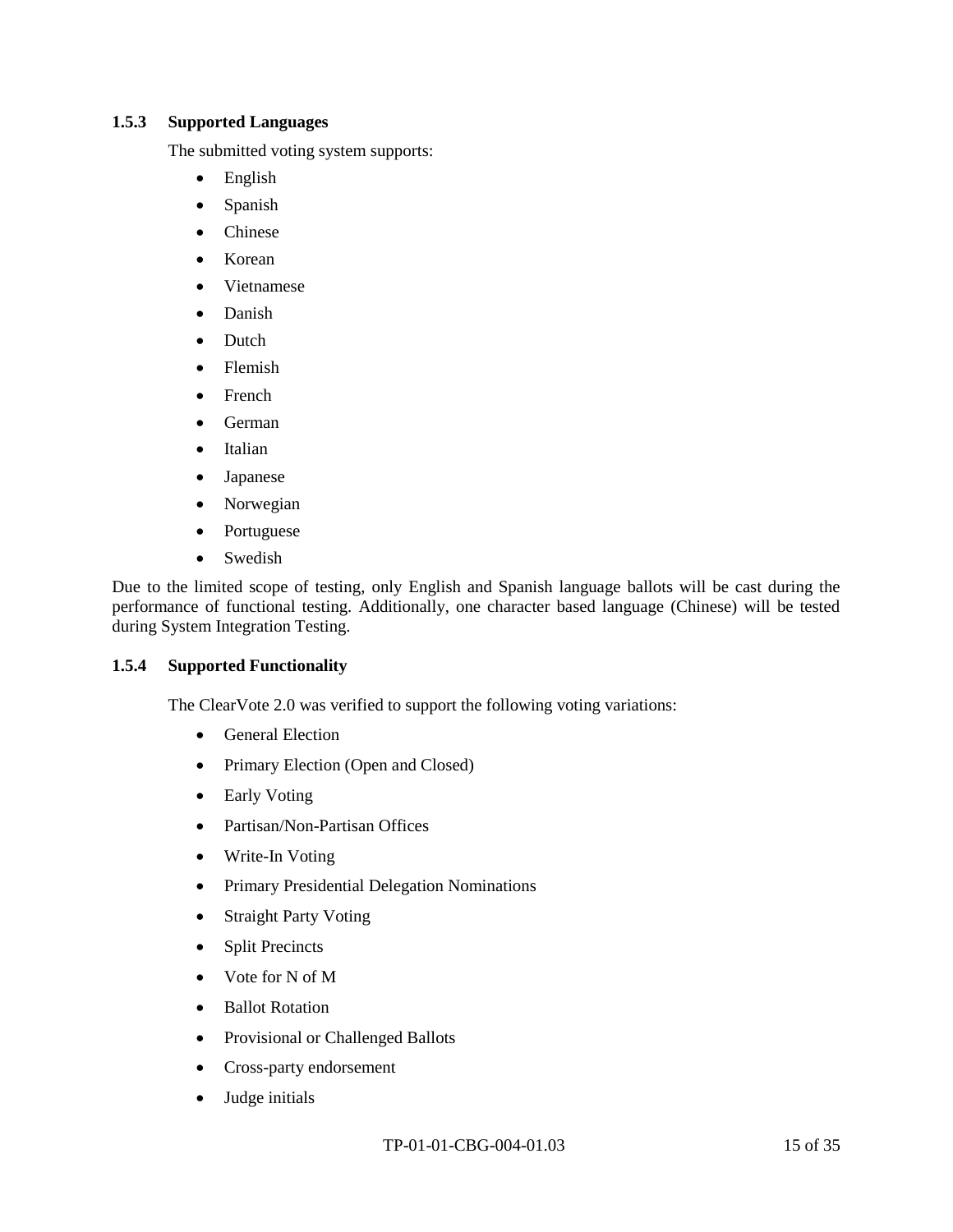## **1.5.5 VVSG**

The ClearVote 2.0 shall be evaluated against the relevant requirements contained in the EAC VVSG 1.0.

## **1.5.6 RFIs**

There are no RFIs released by the EAC as of the date of this Test Plan that pertain to this test campaign that were not in effect at the time of the baseline system certification.

## **1.5.7 NOCs**

There are no NOCs released by the EAC as of the date of this Test Plan that pertain to this test campaign that were not in effect at the time of the baseline system certification.

#### **2.0 PRE-CERTIFICATION TESTING AND ISSUES**

This section describes previous testing performed prior to submitting the voting system to the EAC.

The following pre-certification testing has been performed on an "At-Risk" basis:

#### Technical Date Package (TDP) Review

An initial TDP review was performed on the documents submitted for this test campaign. The initial review is an abbreviated review performed in order to determine if the documents contain sufficient information.

#### Physical Configuration Audit (PCA)

An initial PCA has been performed to baseline the system prior to test campaign commencement. The PCA was performed by documenting each hardware and software component of the voting system by name, model, serial number, major component, and any other relevant information needed for identification. Photographs of each hardware component were also taken.

### **2.1 Evaluation of Prior VSTL Testing**

Pro V&V evaluated to the published Final Test Report for the ClearVote 1.5 in order to baseline the current system under test.

#### **2.2 Evaluation of Prior Non-VSTL Testing**

No prior non-VSTL testing of the ClearVote 2.0 modifications were considered for this test campaign

## **2.3 Known Field Issues**

The ClearVote 2.0 is a modification to a previously certified system and has not been fielded for use.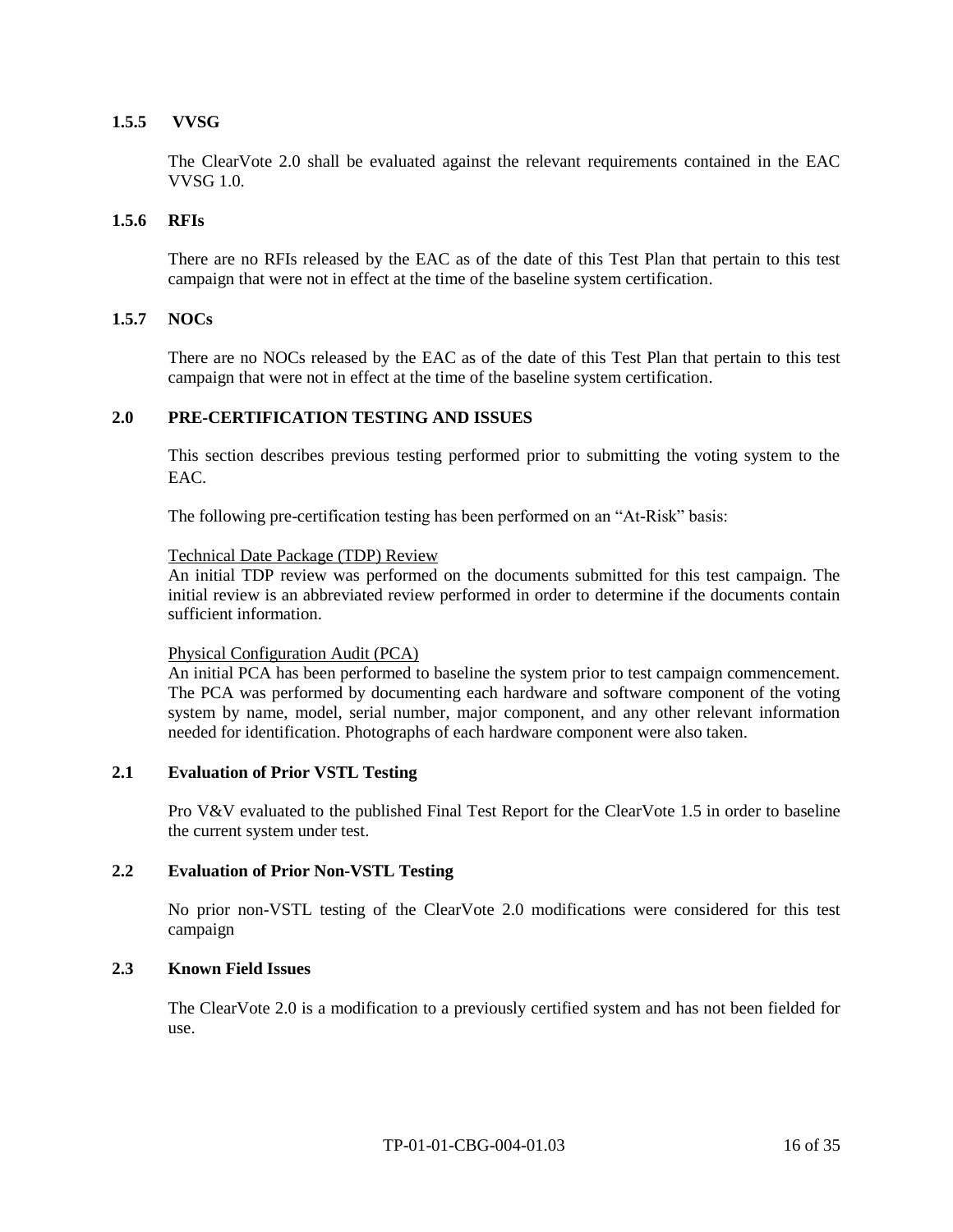## **3.0 MATERIALS REQUIRED FOR TESTING**

*The following sections list all materials needed to enable the test engagement to occur.*

The materials required for testing of the ClearVote 2.0 Voting System include all materials to enable the test campaign to occur. This includes the applicable hardware and software as well as the TDP, test support materials, and deliverable materials, as described in the following subsections.

#### **3.1 Software**

This subsection lists the proprietary and COTS software to be provided by the manufacturer as part of the test campaign. The individual components are compiled to create the ClearVote 2.0 Voting System (ClearCast 2.0, ClearCount 2.0, ClearDesign 2.0, and ClearAccess 2.0).

| <b>Firmware/Software</b>                     | <b>Version</b> |  |  |  |
|----------------------------------------------|----------------|--|--|--|
| <b>ClearDesign Components, Version 2.0.1</b> |                |  |  |  |
| Google Chrome                                | 55.0.2883.87   |  |  |  |
| Ubuntu                                       | 18.04.01 LTS   |  |  |  |
| <b>MySQL</b>                                 | 5.7.26         |  |  |  |
| Apache                                       | 2.4.18         |  |  |  |
| libapache2-mod-fcgid                         | 2.3.9          |  |  |  |
| PhantomJS                                    | 1.9.8          |  |  |  |
| Unzip                                        | 6.0.21         |  |  |  |
| Samba                                        | 4.7.6          |  |  |  |
| Python PIP                                   | 9.0.1          |  |  |  |
| Zip                                          | 3.0.11         |  |  |  |
| Pyinstaller                                  | 3.2.1          |  |  |  |
| Python JSMIN                                 | 2.2.1          |  |  |  |
| Python                                       | 2.7.15         |  |  |  |
| Python webpy                                 | 0.38           |  |  |  |
| Python MySQL DB                              | 1.3.10         |  |  |  |
| SQLAlchemy                                   | 1.0.15         |  |  |  |
| <b>Python Pillow</b>                         | 5.1.0          |  |  |  |
| Python Flup                                  | 1.0.2          |  |  |  |
| <b>Python DBUtils</b>                        | 1.1            |  |  |  |
| Python XLRD                                  | 0.9.4          |  |  |  |
| Python FontTools library                     | 3.0            |  |  |  |
| Python RTF                                   | 0.2.1          |  |  |  |
| OpenSSL (FIPS)                               | 2.0.10         |  |  |  |

## **Table 3-1. ClearVote 2.0 Voting System Software**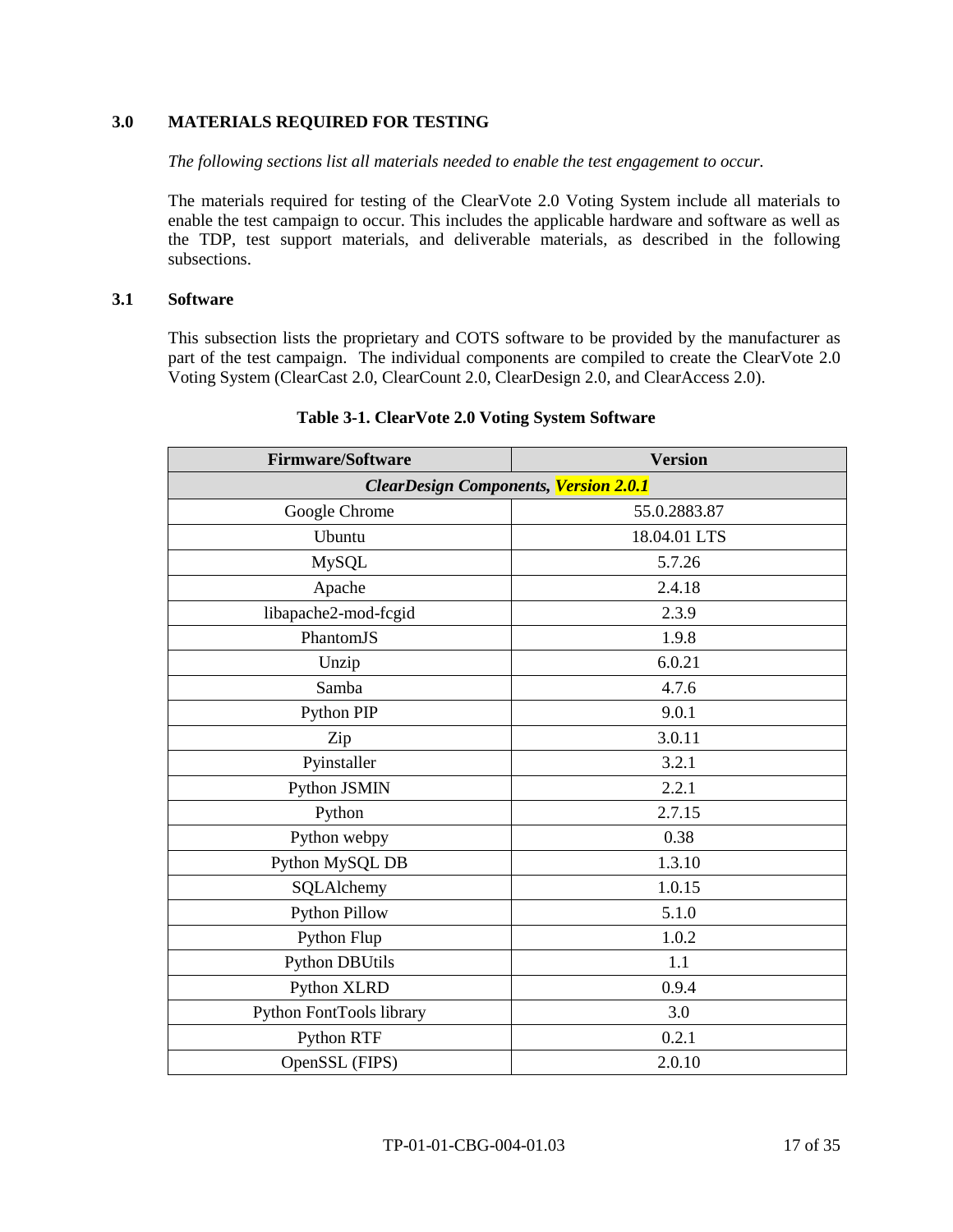| <b>Firmware/Software</b>                     | <b>Version</b> |  |  |  |
|----------------------------------------------|----------------|--|--|--|
| OpenSSL                                      | 1.0.2g         |  |  |  |
| DataTable                                    | 1.10.16        |  |  |  |
| DataTable-Buttons                            | 1.4.2          |  |  |  |
| DataTable-Buttons-JSZip                      | 2.5.0          |  |  |  |
| DataTable-Buttons-Pdfmake                    | 0.1.32         |  |  |  |
| DataTablePlugins                             | 1.10.16        |  |  |  |
| bootstrap                                    | 3.0.0          |  |  |  |
| jquery                                       | 1.10.2         |  |  |  |
| jquery-impromptu                             | 5.2.3          |  |  |  |
| jquery-qrcode                                | 1.0            |  |  |  |
| jquery-splitter                              | 0.14.0         |  |  |  |
| jquery-ui                                    | 1.10.4         |  |  |  |
| jscolor                                      | 1.4.2          |  |  |  |
| tinymce                                      | 4.1.9          |  |  |  |
| libmp3lame                                   | 0.5.0          |  |  |  |
| jszip                                        | 3.1.2          |  |  |  |
| papaparse                                    | 4.1.2          |  |  |  |
| jsmin                                        | 12/4/2003      |  |  |  |
| <b>ClearAccess Components, Version 2.0.1</b> |                |  |  |  |
| Windows                                      | 10 Pro 1607    |  |  |  |
| Google Chrome                                | 61.0.3163.100  |  |  |  |
| nsis                                         | 3.01           |  |  |  |
| PyInstaller                                  | 3.2            |  |  |  |
| Python                                       | 2.7.10         |  |  |  |
| webpy                                        | 0.38           |  |  |  |
| Python-future                                | 0.15.2         |  |  |  |
| pefile                                       | 2018.8.8       |  |  |  |
| pywin                                        | 223            |  |  |  |
| jquery                                       | 1.10.2         |  |  |  |
| DataTables                                   | 1.10.16        |  |  |  |
| jsmin                                        | 2003-12-04     |  |  |  |
| Zebra scanner driver                         | 3.04.0007      |  |  |  |
| <b>ClearCast Components, Version 2.0.0</b>   |                |  |  |  |
| scanner_control                              | 0.0.33         |  |  |  |
| Ubuntu                                       | 18.04.1 LTS    |  |  |  |
| google_chrome                                | 76.0.3809.87-1 |  |  |  |

## **Table 3-1. ClearVote 2.0 Voting System Software** *(continued)*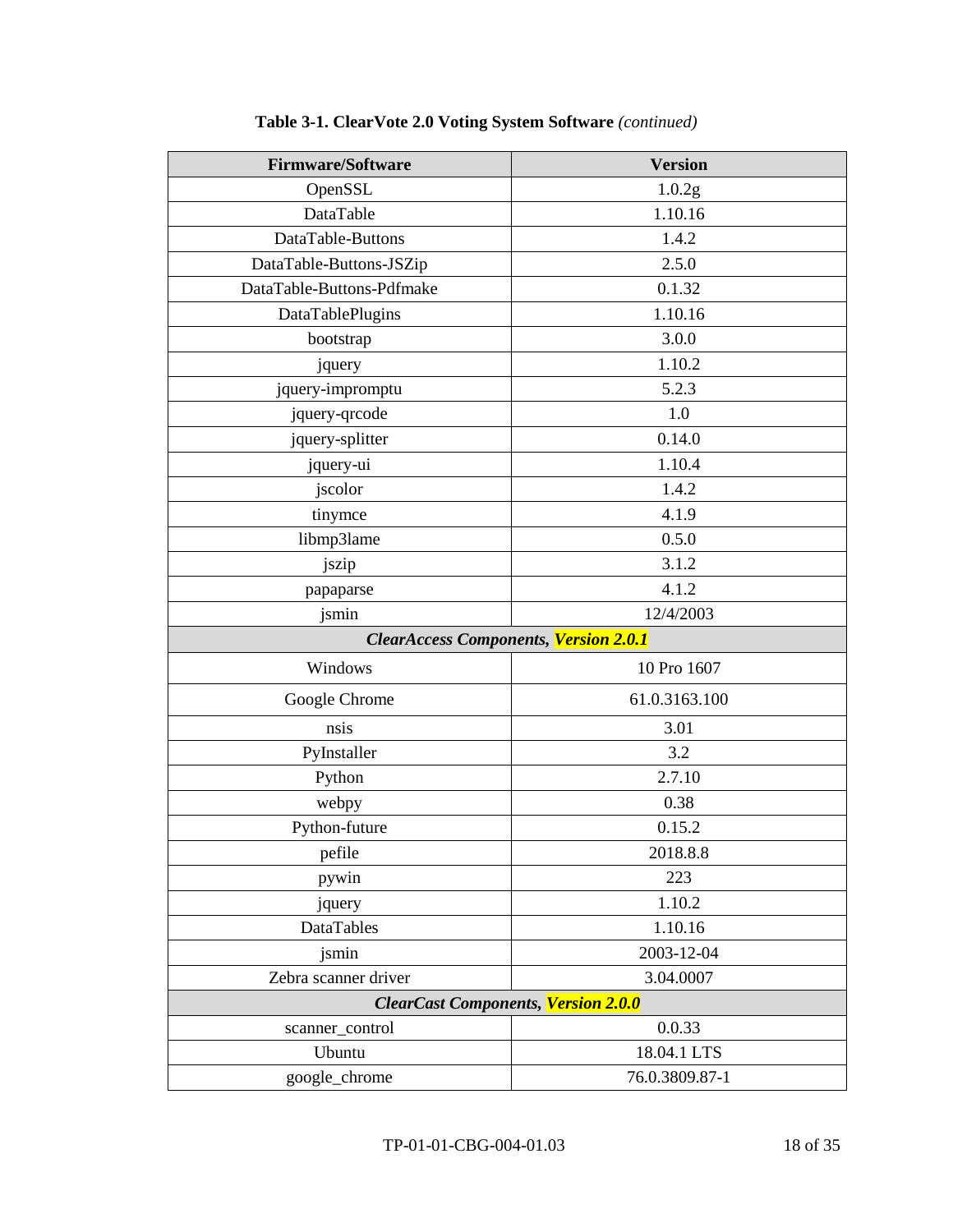| <b>Firmware/Software</b>                    | <b>Version</b>     |
|---------------------------------------------|--------------------|
| zeromq                                      | 4.2.3              |
| pyinstaller                                 | 3.2.1              |
| openssl-fips                                | 2.0.10             |
| openssl                                     | 1.0.2g             |
| libScanAPI.a                                | 1.1.4              |
| <b>DataTables</b>                           | 1.10.16            |
| <b>JTSage DateBox</b>                       | 4.0.0              |
| jQuery.NumPad                               | 1.4                |
| <i>j</i> Query                              | 1.12.4             |
| jquery.ui                                   | 1.11.3             |
| <b>ClearCount Components, Version 2.0.1</b> |                    |
| Windows                                     | 10 Pro 1607        |
| Google Chrome                               | 55.0.2883.87       |
| Ubuntu                                      | 18.04.1 LTS        |
| Apache                                      | 2.4.29             |
| libapache2-mod-fcgid                        | 2.3.9              |
| Python(part of Ubuntu)                      | 2.7.15             |
| MySQLdb (part of Ubuntu)                    | 5.7.26             |
| PyInstaller                                 | 3.2.1              |
| PollyReports                                | 1.7.6              |
| OpenSSL                                     | 1.1.0 <sub>g</sub> |
| <b>OpenSSL FIPS Object Module</b>           | 2.0.10             |
| JavaScript Bootstrap library                | 2.3.2              |
| JavaScript Chosen library                   | 1.0.0              |
| JavaScript jQuery library                   | 1.10.2             |
| J JavaScript jQuery-migrate library         | 1.2.1              |
| JavaScript DataTables library               | 1.9.4              |
| ColVis                                      | 1.0.8              |
| JavaScript TableTools library               | 2.1.5              |
| ZeroClipboard                               | 1.0.4-TableTools2  |
| JavaScript FixedHeader library              | 2.0.6              |
| JavaScript hotkeys library                  | 0.8                |
| JavaScript tooltip library                  | 1.3                |
| JavaScript pep library                      | 1.0                |
| JavaScript LESS library                     | 1.3.3              |
| Fujitsu fi-6400                             | PaperStream 1.30.0 |
| Fujitsu fi-6800                             | 10.10.710          |

## **Table 3-1. ClearVote 2.0 Voting System Software** *(continued)*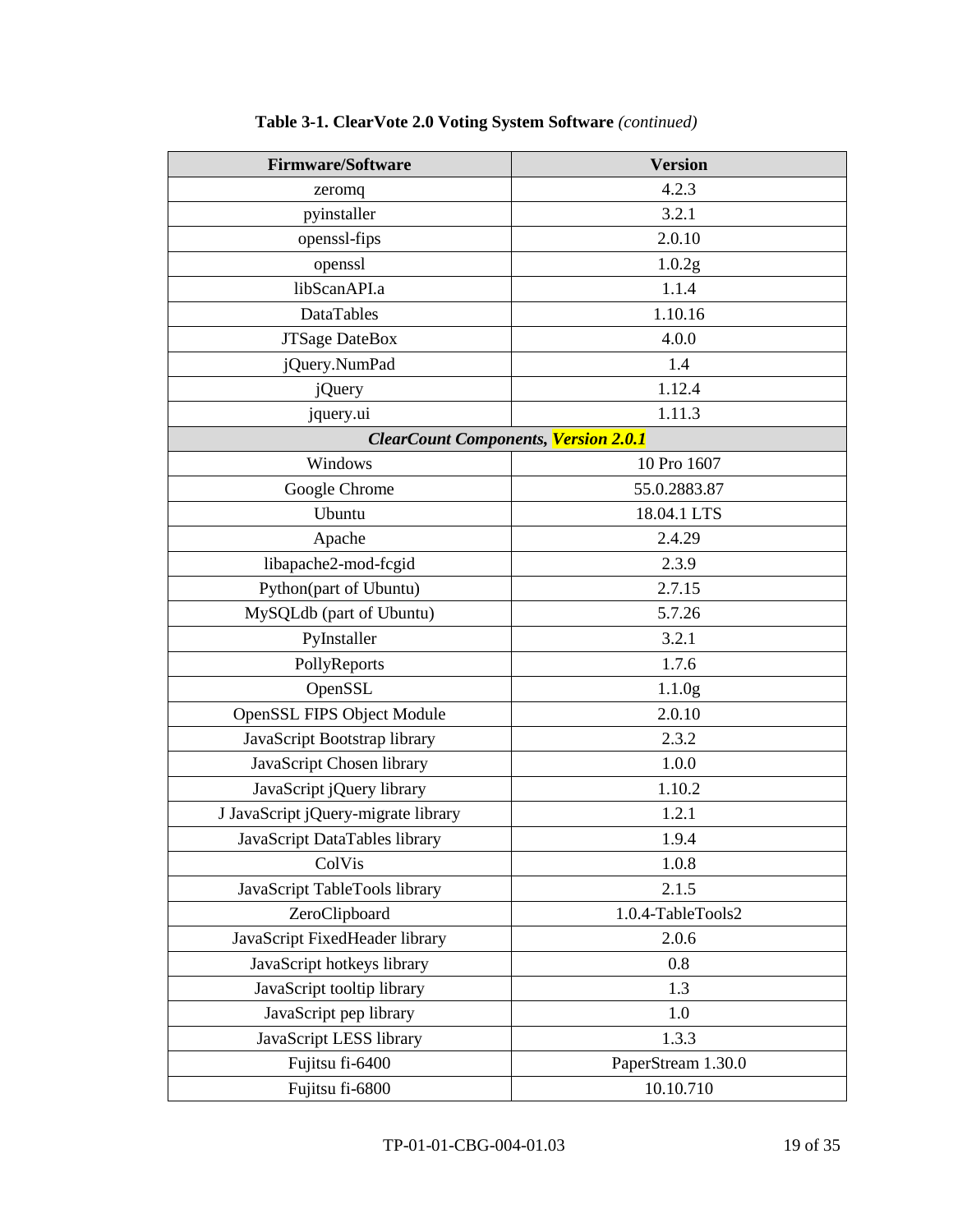| <b>Firmware/Software</b> | <b>Version</b>    |
|--------------------------|-------------------|
| Fujitsu fi-7180          | PaperStream 1.4.0 |
| Aptitude                 | 1.6.11            |
| auditd                   | 2.8.2             |
| debconf                  | 1.5.66            |
| pmount                   | 0.9.23            |
| Samba                    | 4.7.6             |
| udisks                   | 2.7.6             |

## **Table 3-1. ClearVote 2.0 Voting System Software** *(continued)*

## **3.2 Equipment**

*This subsection lists the proprietary and COTS equipment provided by the manufacturer as part of the test campaign.*

For COTS equipment, every effort will be made to verify that the COTS equipment has not been modified for use. This will be accomplished by performing research using the COTS equipment manufacturer's websites based on the serial numbers and service tag numbers for each piece of equipment. Assigned test personnel will evaluate COTS hardware, system software and communications components for proven performance in commercial applications other than voting. For PCs, laptops, and servers, the service tag information will be compared to the system information found on each machine. Physical external and internal examination will also be performed when the equipment is easily accessible without the possibility of damage. Hard drives, RAM memory, and other components will be examined to verify that the components match the information found on the COTS equipment manufacturer's websites.

| <b>Component</b>                                | Model                                 | <b>Serial Number</b>                  |  |  |
|-------------------------------------------------|---------------------------------------|---------------------------------------|--|--|
| <b>ClearDesign Components</b>                   |                                       |                                       |  |  |
| Dell Latitude Laptop (client)                   | 5580, 5590                            | CF3L3G2, B5TD1N2                      |  |  |
| Dell Optiplex (client)                          | 7440                                  | JXDFHH2                               |  |  |
| Dell Precision Tower (client)                   | T3620                                 | GSKRMV2 & GSKSMN2                     |  |  |
| Dell PowerEdge Server (server)                  | T130, T140, T440,<br>T <sub>630</sub> | 5G0YLN2, 8BFH3W2, H6JZLN2,<br>GCHLHL2 |  |  |
| Dell 24 inch Monitor                            | <b>SE2416H</b>                        | FVWV5G2                               |  |  |
| Dell 22 inch Monitors                           | E2216HV                               | 36765D2 & 90665D2                     |  |  |
| Cisco 8-Port Switch                             | SG250-08                              | <b>PSZ21451MLJ</b>                    |  |  |
| LG DVD Burner                                   | GP65NB60                              | LG-DVD-001                            |  |  |
| Anker 10 port USB 3.0 Hub                       | AK-68ANHUB-<br>B <sub>10</sub> A      | 22XGHFWC, 22XGHGKX                    |  |  |
| <b>SySTOR Multiple</b><br><b>USB</b> Duplicator | SYS-USBD-11                           | ES-27095                              |  |  |

**Table 3-2. ClearVote 2.0 Voting System Equipment**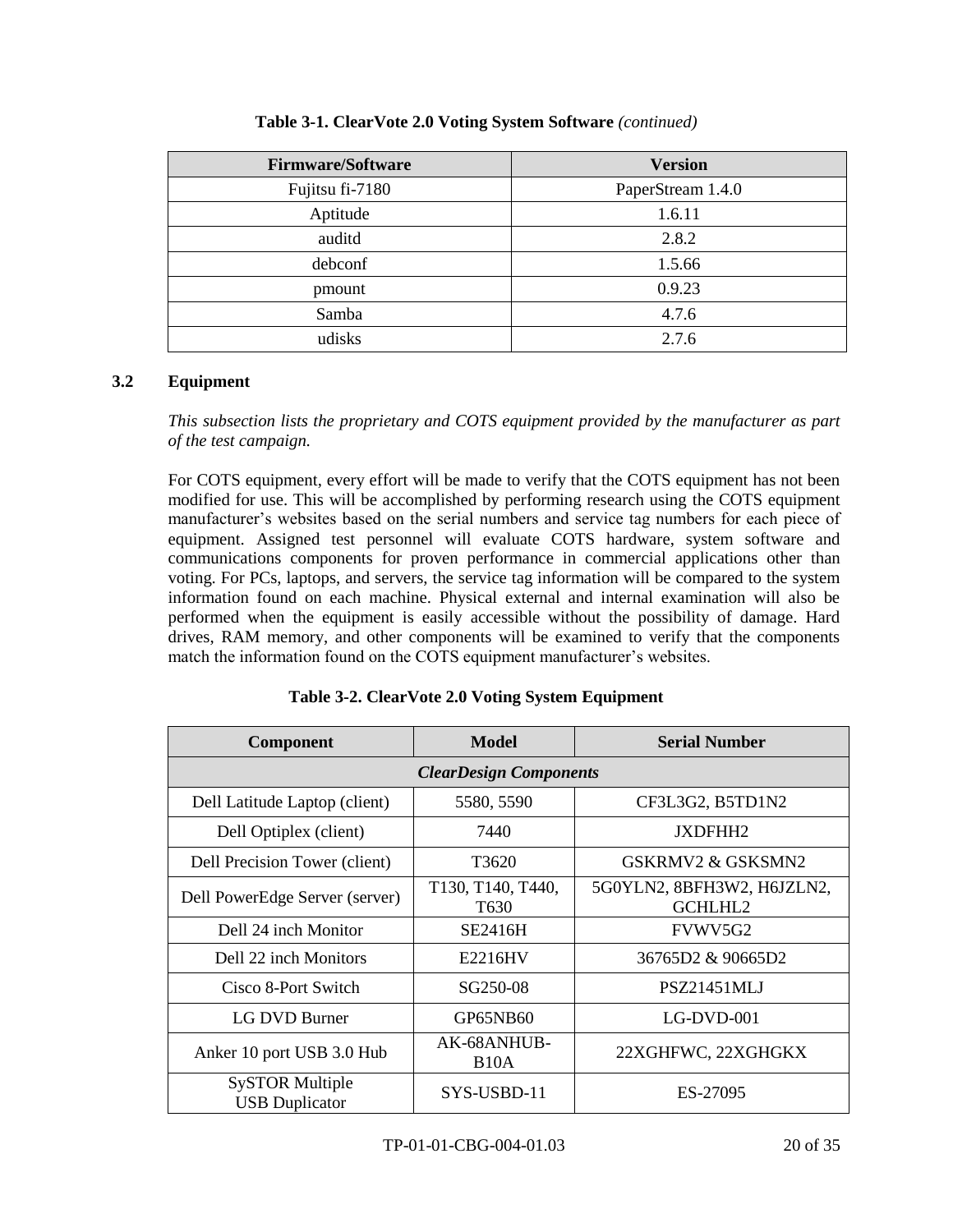| Component                                     | <b>Model</b>                             | <b>Serial Number</b>                                              |
|-----------------------------------------------|------------------------------------------|-------------------------------------------------------------------|
| Corsair Flash Padlock 3 32 GB                 | Secure USB 3.0<br><b>Flash Drive</b>     | CMFPLA3B-32GB                                                     |
| SanDisk Extreme Go 64 GB<br><b>USB</b>        | 3.1 USB Drive                            | SDCZ800-064G-G46                                                  |
| SanDisk Ultra Flair 32 GB USB                 | 3.0 Drive                                | SDCZ73-032G-A46,<br>SDCZ73-032G-G46                               |
|                                               | <b>ClearAccess Components</b>            |                                                                   |
| ELO 15 inch AIO                               | E-Series (ESY15E2)                       | L17C014810 & A18C004080                                           |
| Dell OptiPlex AIO                             | 5250                                     | HCGMGK2                                                           |
| Oki Data Laser Printer                        | <b>B432dn</b>                            | AK5B007647A0 & AK91021454C0                                       |
| ELO 20 inch AIO                               | X-Series<br>(ESY20X2)                    | D18Q000334, D18Q000335,<br>B18Q001601, B18Q001599 &<br>B18Q000597 |
| Oki Data Laser Printer                        | B432dn-B                                 | AK8C017016C0, AK8C017022C0                                        |
| Dell Inspiron 15"                             | 7000 Series                              | 80S1YD2                                                           |
| <b>Brother Laser Printer</b>                  | <b>HL-L2340DW</b>                        | U63879M4N62861                                                    |
| <b>Brother Laser Printer</b>                  | <b>HL-L2350DW</b>                        | U6496A8N238333                                                    |
| Micrologic Tray Kit                           | B432TrayKit                              | CBG-MTK-001                                                       |
| Zebra Technologies<br><b>Bar Code Scanner</b> | DS457-SR,<br>CBL-58926-05                | 18059000501984, 18059000501981,<br>18095000500487, 18095000500491 |
| Storm EZ Access Keypad                        | EZ08-222013                              | 15000005, 15000007, 15020478                                      |
| <b>Samson Over-Ear Stereo</b><br>Headphones   | SASR350                                  | SR350J8G390 & SR350J8G396                                         |
| Clear Ballot Privacy Screen                   | CB-1097-1.5                              | CBG-PVS-001                                                       |
| <b>Ergotron Neo-Flex</b>                      | Widescreen<br><b>Lift Stand</b>          | 33-329-085                                                        |
| Corsair Flash Padlock 3 32 GB                 | Secure USB 3.0<br>Flash Drive            | CMFPLA3B-32GB                                                     |
| SanDisk Extreme Go 64 GB<br><b>USB</b>        | 3.1 USB Drive                            | SDCZ800-064G-G46                                                  |
| SanDisk Ultra Flair 32 GB USB                 | 3.0 Drive                                | SDCZ73-032G-A46,<br>SDCZ73-032G-G46                               |
| Wurth                                         | 742-711-32,<br>742-712-22,<br>742-717-22 | FRT021 through FRT025                                             |
| Polymide Film Tape                            | $1"$ 2 mil                               | CV-1210-2.0                                                       |
| Polymide Film Tape                            | $2"$ 2 mil                               | CV-1211-2.0                                                       |
| Polymide Film Tape                            | 4" 2 mil                                 | CV-1212-2.0                                                       |
| <b>APC Smart-UPS</b>                          | <b>SMT2200C</b>                          | AS1809160852                                                      |

## **Table 3-2. ClearVote 2.0 Voting System Equipment** *(continued)*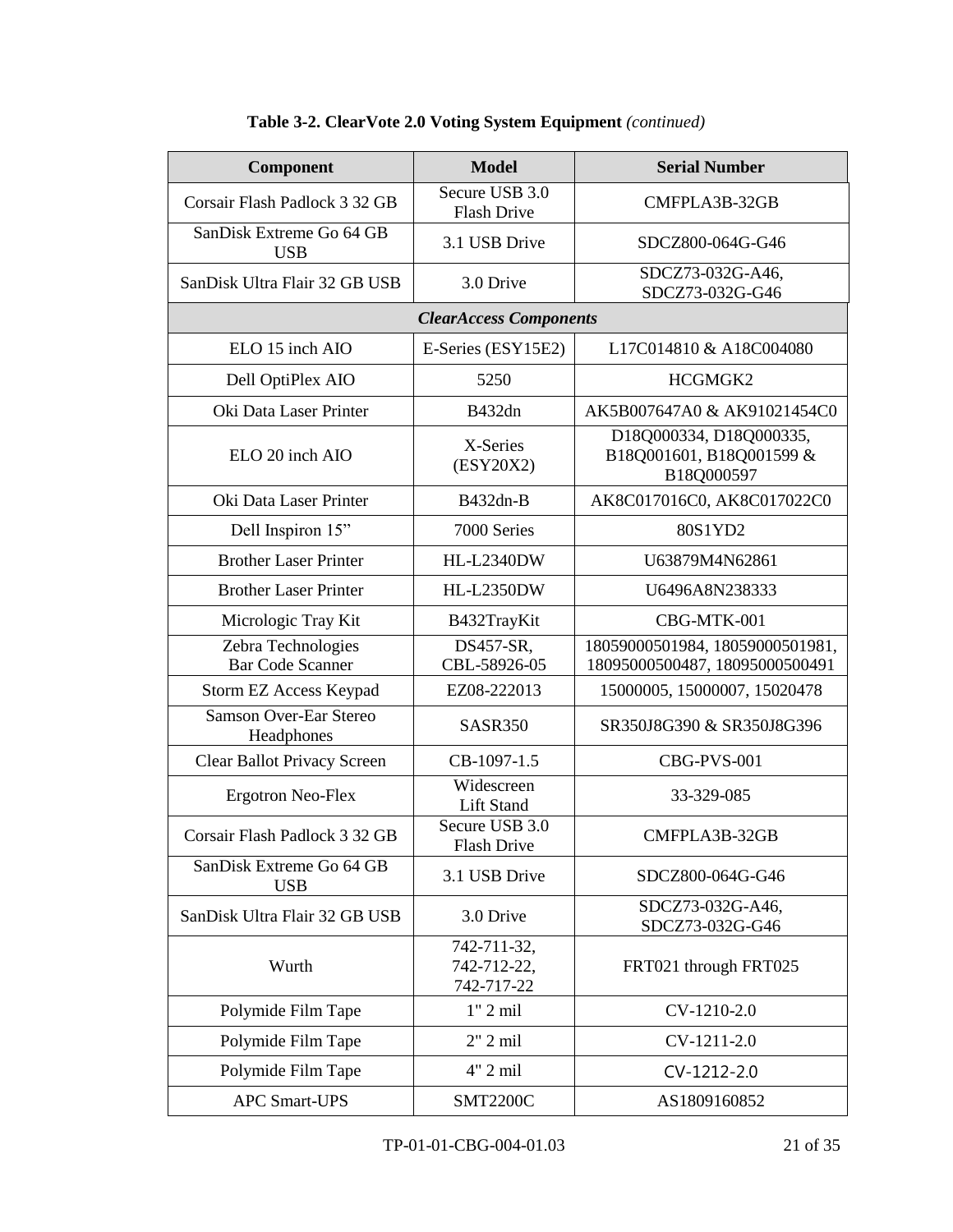| Component                                            | <b>Model</b>                  | <b>Serial Number</b>                  |
|------------------------------------------------------|-------------------------------|---------------------------------------|
| Lifetime 4-Foot Folding Table                        | 4428                          | FT-001                                |
| LG DVD Burner                                        | GP65NB60                      | $LG-DVD-002$                          |
| <b>CyberPower Smart App UPS</b>                      | <b>PR1500RT2U</b>             | PY3HZ2002933, PY3HZ2003000            |
|                                                      | <b>ClearCount Components</b>  |                                       |
| Dell Latitude Laptops<br>(ScanStation)               | 5580, 5590                    | 2F3L3G2, 9W5D1N2                      |
| Dell Precision Tower (Election<br>Administration)    | T3620                         | GSKQMN2                               |
| Dell Latitude Laptops (Election<br>Administration)   | 5580, 5590                    | C9S22G2, 5M5D1N2                      |
| Dell PowerEdge Server<br>(ScanServer)                | T130, T140, T330,<br>T440     | 5G0ZLN2, 8BFJ3W2, FHV9RD2,<br>H6J5MN2 |
| Dell OptiPlex (Election<br>Administration)           | 7440                          | JXDFHH2                               |
| Fujitsu Scanner                                      | fi-7180                       | A20DC10302 & A20D000798               |
| <b>Fujitsu Scanner</b>                               | fi-6800                       | A9HCA00737 & A9HCC00543               |
| Fujitsu Scanner                                      | $fi-6400$                     | AKHCC00362 & AKHCC00609               |
| <b>LG DVD Burner</b>                                 | GP65NB60                      | $LG-DVD-003$                          |
| Western Digital 4 TB External<br>HD                  | WDBFJK0040HBK<br>-NESN        | WCC7K7YF11ZD                          |
| Western Digital 8 TB External<br>HD                  | WDBFJK0080HBK<br>-NESN        | 75H4PXJD                              |
| Netac Keypad Encryption<br><b>Portable Hard Disk</b> | K390                          | R4JT22619T                            |
| Dell 24 inch Monitor                                 | P2415Q                        | 3TZSJ92                               |
| Dell 22 inch Monitor                                 | P2217                         | 7818672                               |
| Cisco 8-Port Switch                                  | SG250-08                      | <b>PSZ21451MYX</b>                    |
| Cisco 26-Port Switch                                 | SG250-26                      | DNI203400A6 & DNI203400AW             |
| Corsair Flash Padlock 3 32 GB                        | Secure USB 3.0<br>Flash Drive | CMFPLA3B-32GB                         |
| SanDisk Extreme Go 64 GB<br><b>USB</b>               | 3.1 USB Drive                 | SDCZ800-064G-G46                      |
| SanDisk Ultra Flair 32 GB USB                        | 3.0 Drive                     | SDCZ73-032G-A46,<br>SDCZ73-032G-G46   |
| Anker USB Hub                                        | AK-68ANHUB-<br>B10A)          | 22XGHFWC, 22XGHGKX                    |
| <b>APC Smart-UPS</b>                                 | <b>SMT-1500C</b>              | 3S1831X12280                          |
| <b>EZ Scanning Shelves</b>                           | Model: WorkEZ                 | CBG-EZ-001, 002,003, & 004            |
| StarTech 4-Port VGA KVM<br>Switch w/Hub              | SV431USB                      | G73011TG80247                         |

## **Table 3-2. ClearVote 2.0 Voting System Equipment** *(continued)*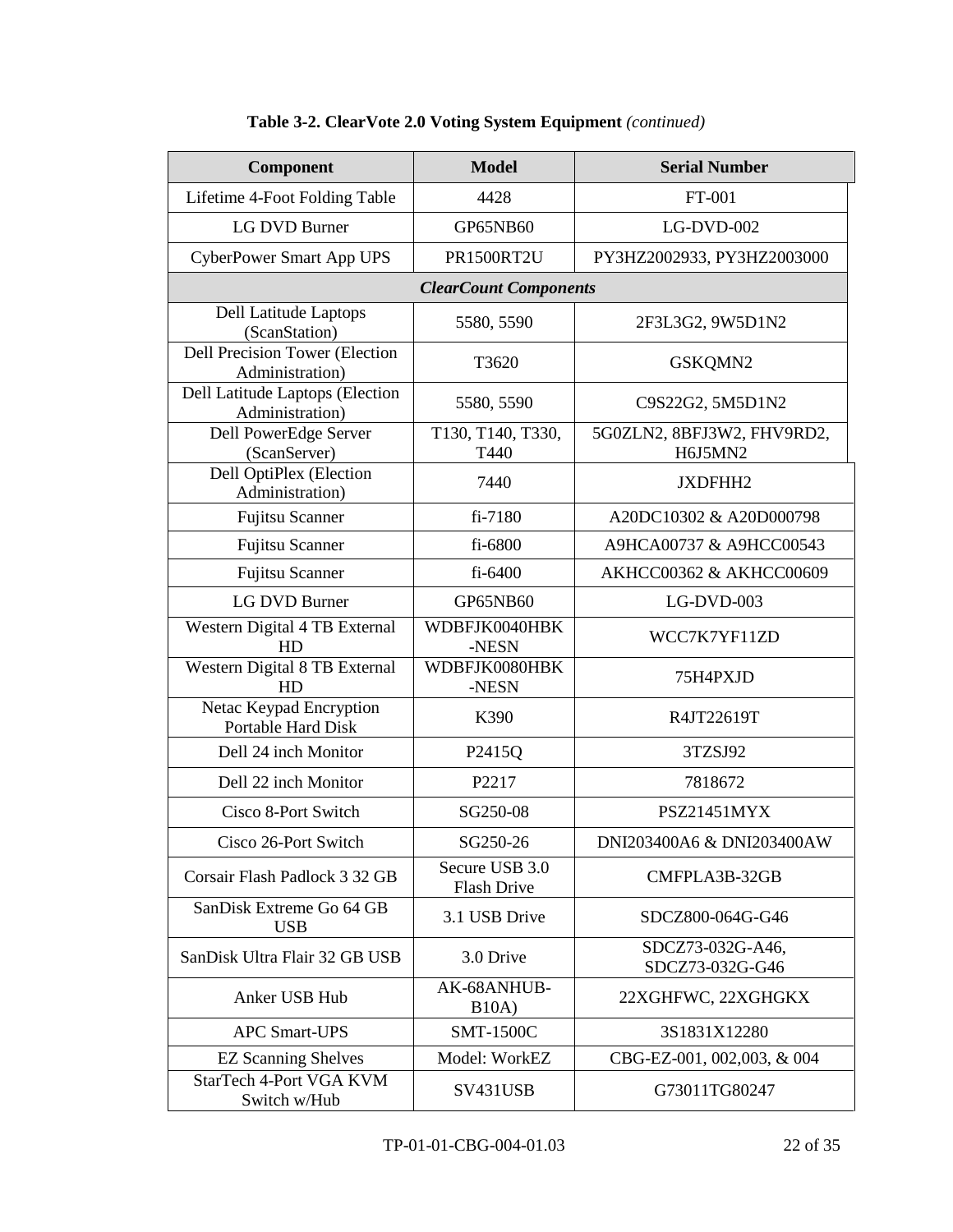| <b>ClearCast Components</b>            |                                                     |                                     |  |  |
|----------------------------------------|-----------------------------------------------------|-------------------------------------|--|--|
| <b>ClearCast</b>                       | Model D Revision 5                                  | 041902446, 041902447, 041902453     |  |  |
| Corsair Flash Padlock 3 32 GB          | Secure USB 3.0<br><b>Flash Drive</b>                | CMFPLA3B-32GB                       |  |  |
| SanDisk Extreme Go 64 GB<br><b>USB</b> | 3.1 USB Drive                                       | SDCZ800-064G-G46                    |  |  |
| SanDisk Ultra Flair 32 GB USB          | 3.0 Drive                                           | SDCZ73-032G-A46,<br>SDCZ73-032G-G46 |  |  |
| <b>Ballot</b> Bag                      | $CV-1032-1.5$ ,<br>CV-113-1.5                       | bag001, bag002                      |  |  |
| <b>Ballot Box</b>                      | $CV-1082-2.0$                                       | box001                              |  |  |
| Wurth Ferrites                         | 74271142,74275812<br>74275813,74271132<br>,74271722 | FRT001 through FRT020               |  |  |

## **3.3 Test Materials**

*This subsection lists the test materials required to execute the required tests throughout the test campaign.*

The following materials are expected to be supplied by Clear Ballot to facilitate testing:

- USB flash drives
	- o CORSAIR Flash Padlock 32 GB
	- o SanDisk Extreme Go, 64 GB
	- o SanDisk Ultra Flair 32 GB
- test decks, 3 in. thermal paper, 24 lb. bond or similar paper for results reports
- ballot paper (60 lb. cover stock, 65 lb. cover stock, 90 lb. index stock)
- power cords, monitor cables, USB cables, and Ethernet cables
- security seals, security ties, and ballot marking devices.
- Other materials and equipment as required

## **3.4 Deliverable Materials**

*This subsection lists the materials identified by the manufacturer as materials deliverable to the end user for the system being tested.*

| <b>Material</b>    | Version | <b>Description</b>                           |
|--------------------|---------|----------------------------------------------|
| ClearDesign        | 2.0.1   | <b>EMS</b> Software                          |
| ClearAccess        | 2.0.1   | <b>BMD</b> software                          |
| <b>ClearCount</b>  | 2.0.1   | <b>Central Count and Tabulation Software</b> |
| <b>ClearCast</b>   | 2.0.0   | <b>Precinct Count Software</b>               |
| ClearVote 2.0 TDP* |         | <b>Technical Data Package</b>                |

**Table 3-3. Voting System Deliverables**

**\***Listed in Section 4.6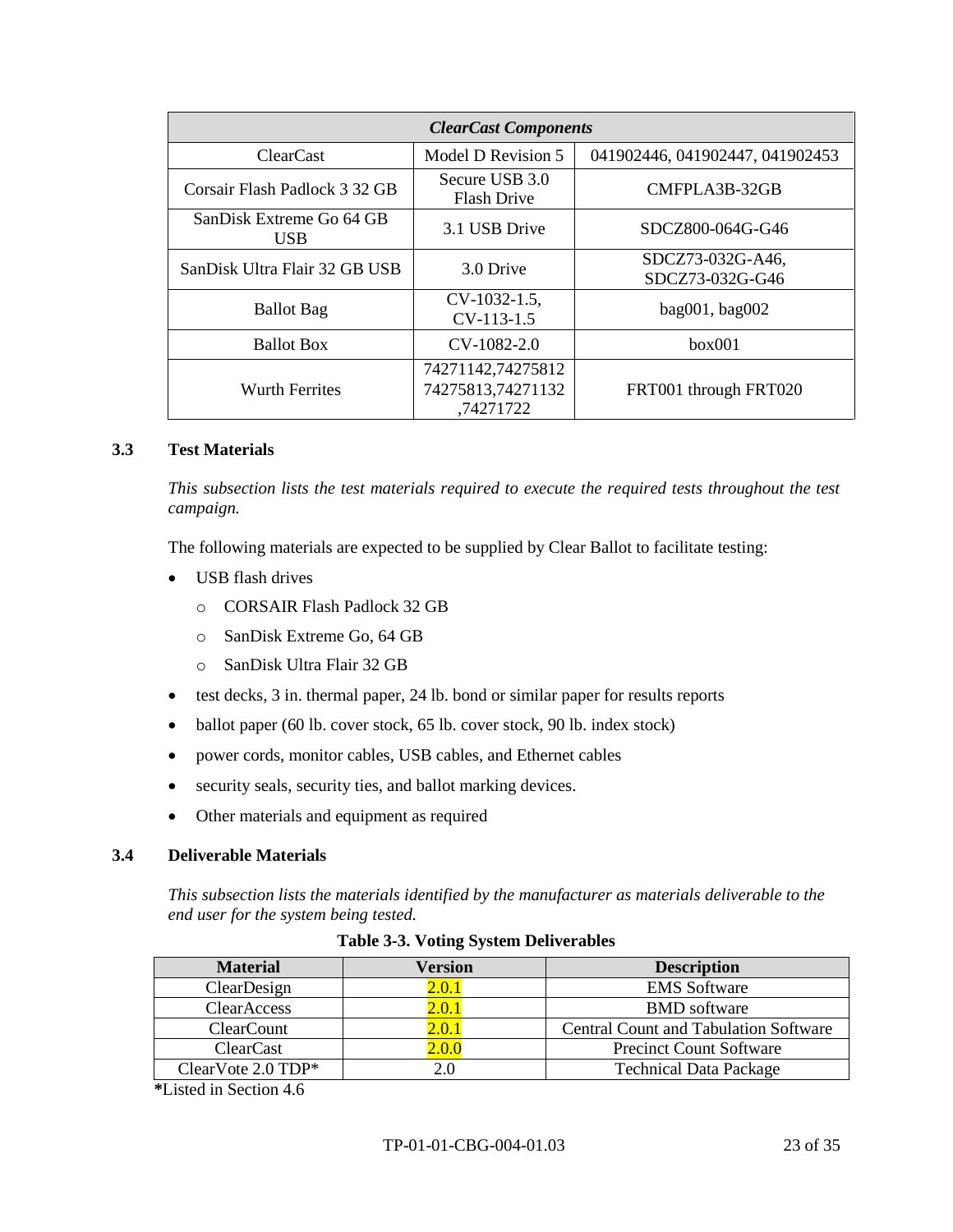### **3.5 Proprietary Data**

All data and documentation considered by the manufacturer to be proprietary will be identified and documented in an independent submission along with a Notice of Protected Information.

#### **4.0 TEST SPECIFICATIONS**

Certification testing of the Clear Ballot Group ClearVote 2.0 Voting System submitted for evaluation will be performed to ensure the applicable requirements of the EAC 2005 VVSG and the EAC Testing and Certification Program Manual, Version 2.0, are met. Additionally, all EAC Requests for Interpretation (RFI) and Notices of Clarification (NOC) relevant to the system under test will be incorporated in the test campaign. A complete listing of the EAC RFIs and NOCs is available on the EAC website.

#### **4.1 Requirements (Strategy of Evaluation)**

To evaluate the ClearVote 2.0 test requirements, the submitted modifications were evaluated against each section of the EAC VVSG 1.0 to determine the applicable tests to be performed. Based on this assessment, it was determined the following evaluations would be required to verify compliance of the modifications:

#### Limited Technical Documentation Package (TDP) Review

A limited TDP Review will be performed to ensure that all submitted modifications are accurately documented and that the documents meet the requirements of the EAC 2005 VVSG.

## Source Code Review, Compliance Build, Trusted Build, and Build Document Review

The source code review will be based on the source code changes made since the previous system was certified.

## Physical Configuration Audit (PCA)

A PCA will be performed to compare the voting system submitted for certification testing to the manufacturer's technical documentation. The purpose of the PCA will be to verify that the submitted hardware is unmodified from the previously certified voting system

#### Limited Functional Configuration Audit (FCA)

The FCA for this test campaign will include an assessment of the submitted modifications and will include inputs of both normal and abnormal data during test performance. This evaluation will utilize baseline test cases as well as specifically designed test cases and will include predefined election definitions for the input data. As part of the FCA, one primary and one general election will be executed to verify that each of the submitted modifications have been successfully implemented.

#### Hardware Testing

The hardware tests specified in the VVSG are divided into two categories: non-operating and operating. The non-operating tests apply to the elements of the system that are intended for use at poll site locations and are intended to simulate the storage and transport of equipment between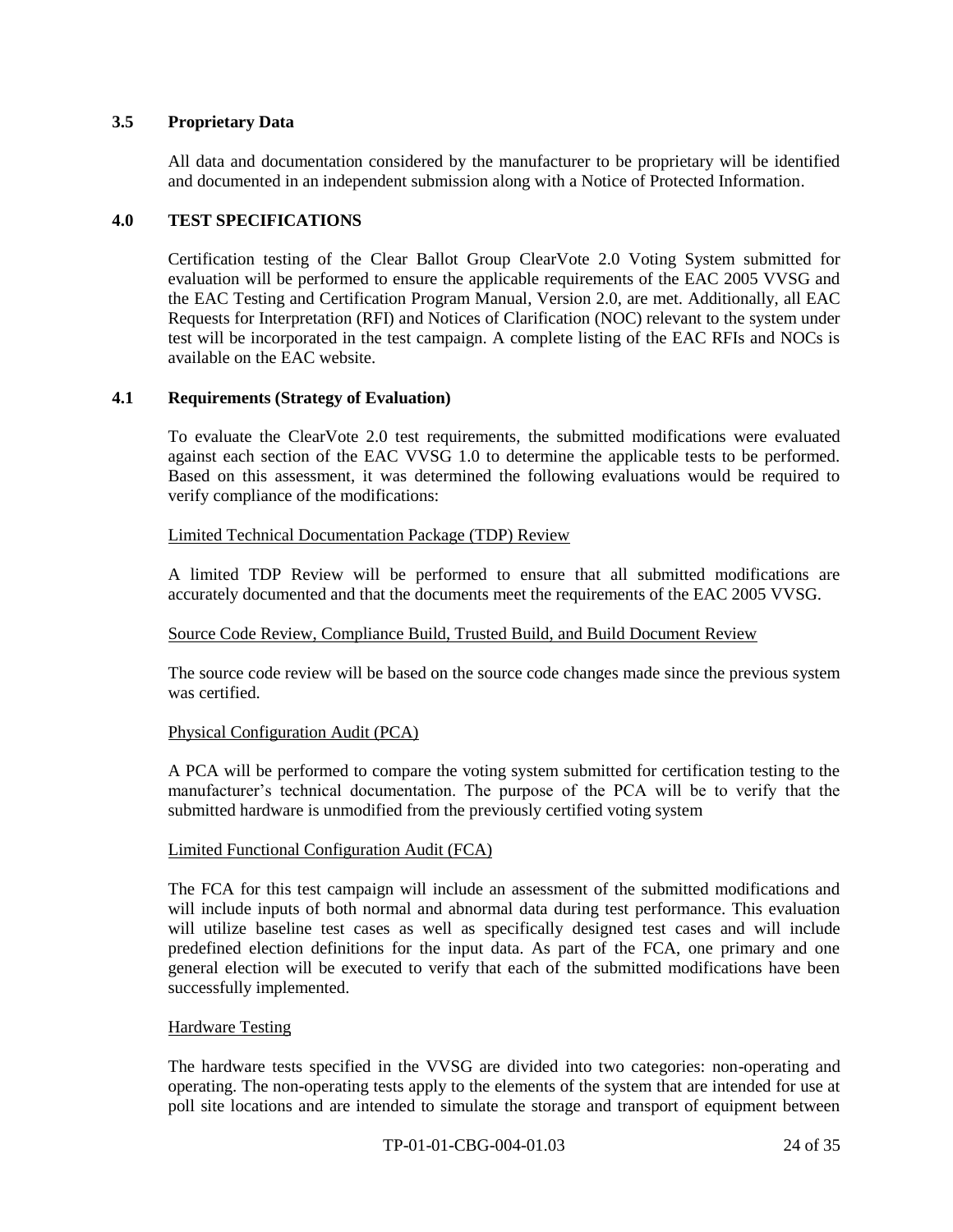the storage facility and the polling location. The Operating tests apply to the entire system, including hardware components that are used as part of the voting system telecommunications capability, and are intended to simulate conditions that the voting system may encounter during operation. Prior to and immediately following each required non-operating and operating test, the system shall be subjected to an operational status check.

The requirements in this section shall be tested and/or evaluated by personnel verified by Pro V&V to be qualified to perform the testing.

#### System Integration Test

The system integration tests will be performed to ensure the ClearVote 2.0 functions as a complete system. The system integration testing addresses the integration of the hardware and software. This testing focuses on the compatibility of the voting system software components and subsystems with one another and with other components of the voting system. During test performance, the system is configured as would be for normal field use.

#### Accuracy Test

An Accuracy Test will be performed to ensure the ClearVote 2.0 correctly captures, stores, consolidates, and reports the specific ballot selections, and absence of selections, for each ballot position. Due to the limited scope of testing, Accuracy testing will be performed on the ClearCount component only; results from the previous certification campaign will be used to satisfy this requirement for the unmodified system components.

## Usability and Accessibility

The requirements in this section shall be tested during the Usability and Accessibility Testing. This evaluation will utilize baseline test cases as well as specifically designed test cases and will include predefined election definitions for the input data.

The usability testing focuses on the usability of the system being tested. Usability is defined generally as a measure of the effectiveness, efficiency, and satisfaction achieved by a specified set of users with a given product in the performance of specified tasks. In the context of voting, the primary user is the voter, the product is the voting system, and the task is the correct recording of the voter ballot selections. Additional requirements for task performance are independence and privacy: the voter should normally be able to complete the voting task without assistance from others, and the voter selections should be private. Accessibility evaluates the requirements for accessibility. These requirements are intended to address HAVA 301 (a) (3) (B).

#### Security

The requirements in this section shall be tested during the source code review, security tests, and FCA.

To evaluate the integrity of the system, Pro V&V will develop specifically designed test cases in an attempt to defeat the access controls and security measures documented in the system TDP as well verifying compliance to EAC RFI 2012-05. A threat matrix will be created to determine the risks and vulnerabilities. An evaluation of the system will be accomplished by utilizing a combination of functional testing, source code review, and static code analyzers.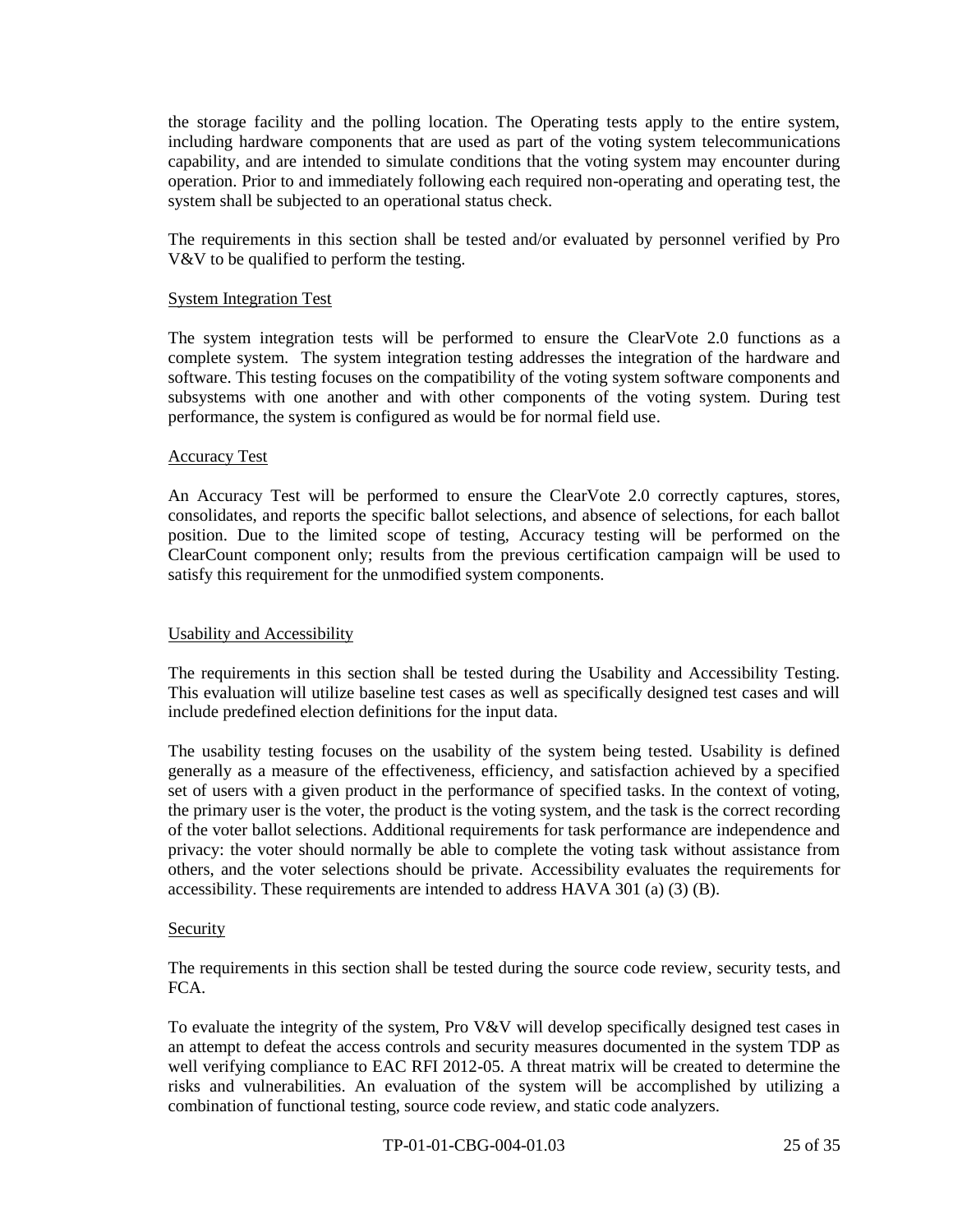During the security testing, the system shall be inspected for various controls and measure that are in place to meet the objectives of the security standards which include: protection of the critical elements of the voting system; establishing and maintaining controls to minimize errors; protection from intentional manipulation, fraud and malicious mischief; identifying fraudulent or erroneous changes to the voting system; and protecting the secrecy in the voting process.

Additional review will be performed on the implementation of the FIPS cryptographic module in order to:

- Confirm the module (model and version) that is used and implemented is present on the NIST CMVP validated products list.
- Confirm the module in all five instances is configured and used per the NIST published security policy for that module.

## **4.1.1 Rationale for 'Not Applicable' Requirements**

All requirements that were excluded from the previous test campaign (ClearVote 1.5) were also deemed not applicable to this test campaign due to the submitted modifications not impacting the specific requirements.

### **4.2 Hardware Configuration and Design**

Though some of the hardware components have changed, the configuration and design of the system are unchanged from the baseline system. The ClearVote 2.0 Voting System is a paperbased voting system that consists of the following major components: ClearDesign, ClearAccess, ClearCast, and ClearCount. ClearVote is comprised of one proprietary hardware component (ClearCast) and two COTS hardware components (ClearCount) and (ClearAccess). All ClearDesign functions are managed by proprietary software running on COTS PCs/laptops/servers, which is excluded from hardware testing.

**ClearCast** – The ClearCast component will be subjected to the full suite of hardware and electrical testing required by the EAC 2005 VVSG as well as Usability, Security, Maintainability, Availability, and Accuracy Testing.

**ClearAccess** – The ClearAccess component will be subjected to the full suite of hardware and electrical testing required by the EAC 2005 VVSG as well as Usability, Security, Maintainability, Availability, and Accuracy Testing.

**ClearCount** – The ClearCount component is unmodified COTS equipment and is exempt from non-operational hardware testing. ClearCount was previously subjected to Temperature/Power Variation Testing in conjunction with the ClearCast and ClearAccess in addition to being utilized in functional and system level testing such as accuracy, volume and stress, and system integration during the test campaign, the results of which are contained in the final certification test report for the baselined system.

## **4.3 Software System Functions**

The ClearVote 2.0 Election Management System (EMS) consists of a set of applications responsible for all pre-voting and post-voting activities used in election definition and management process. The ClearVote 2.0 EMS applications are as follows: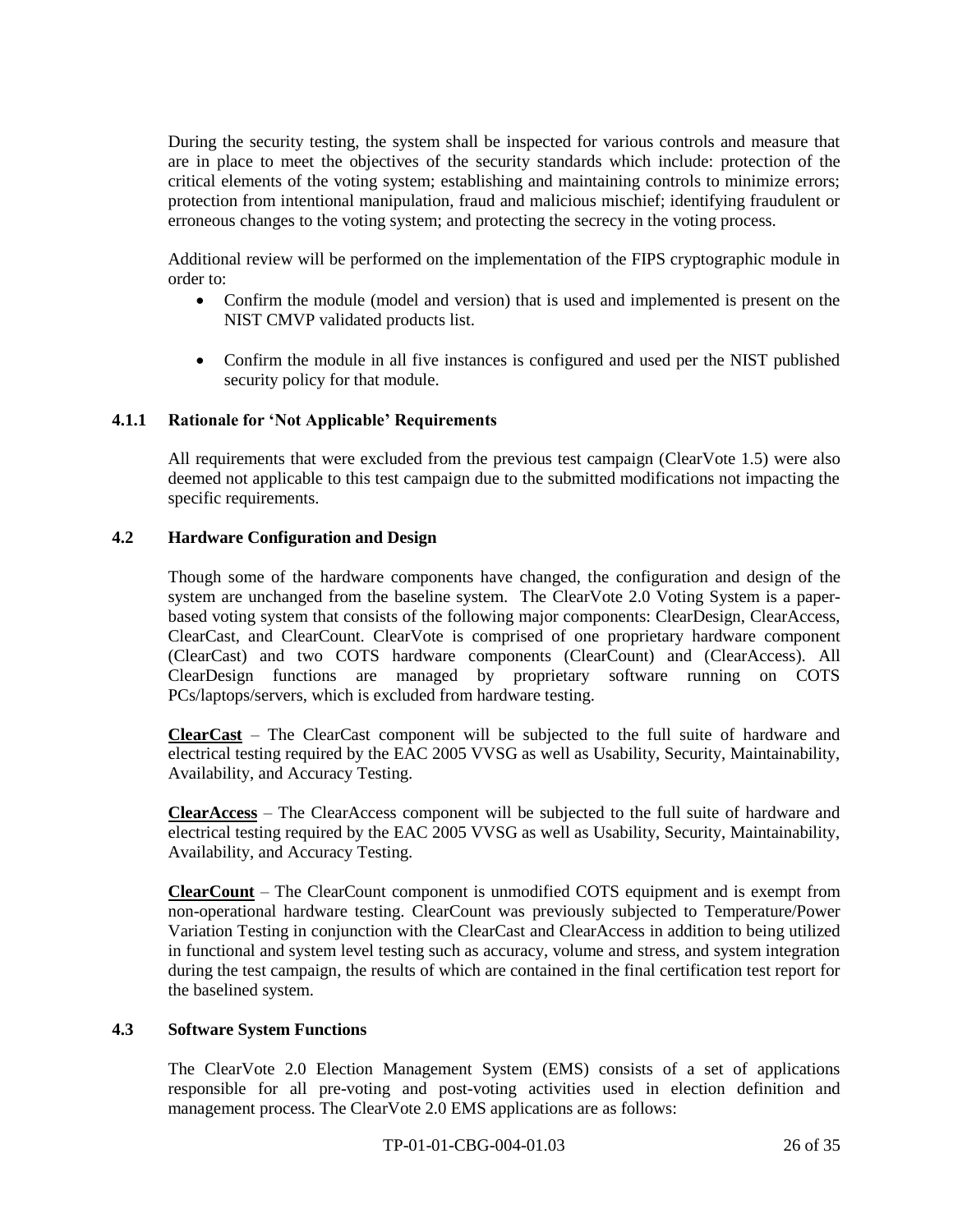- ClearDesign
- ClearCount

## **4.4 Test Case Design**

Test cases are designed based on the manufacturer's design specifications and the relevant technical requirements set forth by the VVSG. Test cases shall be examined based on the following aspects of the voting system:

- Hardware qualitative examination design
- Hardware environmental test case design
- Software module test case design and data
- Software functional test case design
- System level test case design

Test cases shall provide information regarding the sequence of actions to be performed for the execution of a test, the requirements being met, the test objective, test configuration, equipment needed, special requirements, assumptions, and pass/fail criteria. Once the test cases are finalized, they will be validated and published for use in the test campaign. The validation of the test case will be accomplished by Technical Review and Approval. This validation will include the following: confirmation of adequate test coverage of all requirements; confirmation that test case results are not ambiguous and gave objective pass/fail criteria; and conformation that any automated test suites will produce valid results.

Prior to execution of the required test cases, the system under test will undergo testing initialization. The testing initialization will seek to establish the baseline for testing and ensure that the equipment submitted for testing matches the expected testing candidate and that all equipment and supplies are present.

The following will be completed during the testing initialization:

- Ensure proper system of equipment. Check network connections, power cords, keys, etc.
- Check version numbers of (system) software and firmware on all components.
- Verify the presence of only the documented COTS.
- Ensure removable media is formatted and does not contain any data.
- Ensure batteries are fully charged.
- Inspect supplies and test decks.
- Record protective counter on all tabulators.
- Review physical security measures of all equipment.
- Record basic observations of the testing setup and review.
- Record serial numbers of equipment.
- Retain proof of version numbers.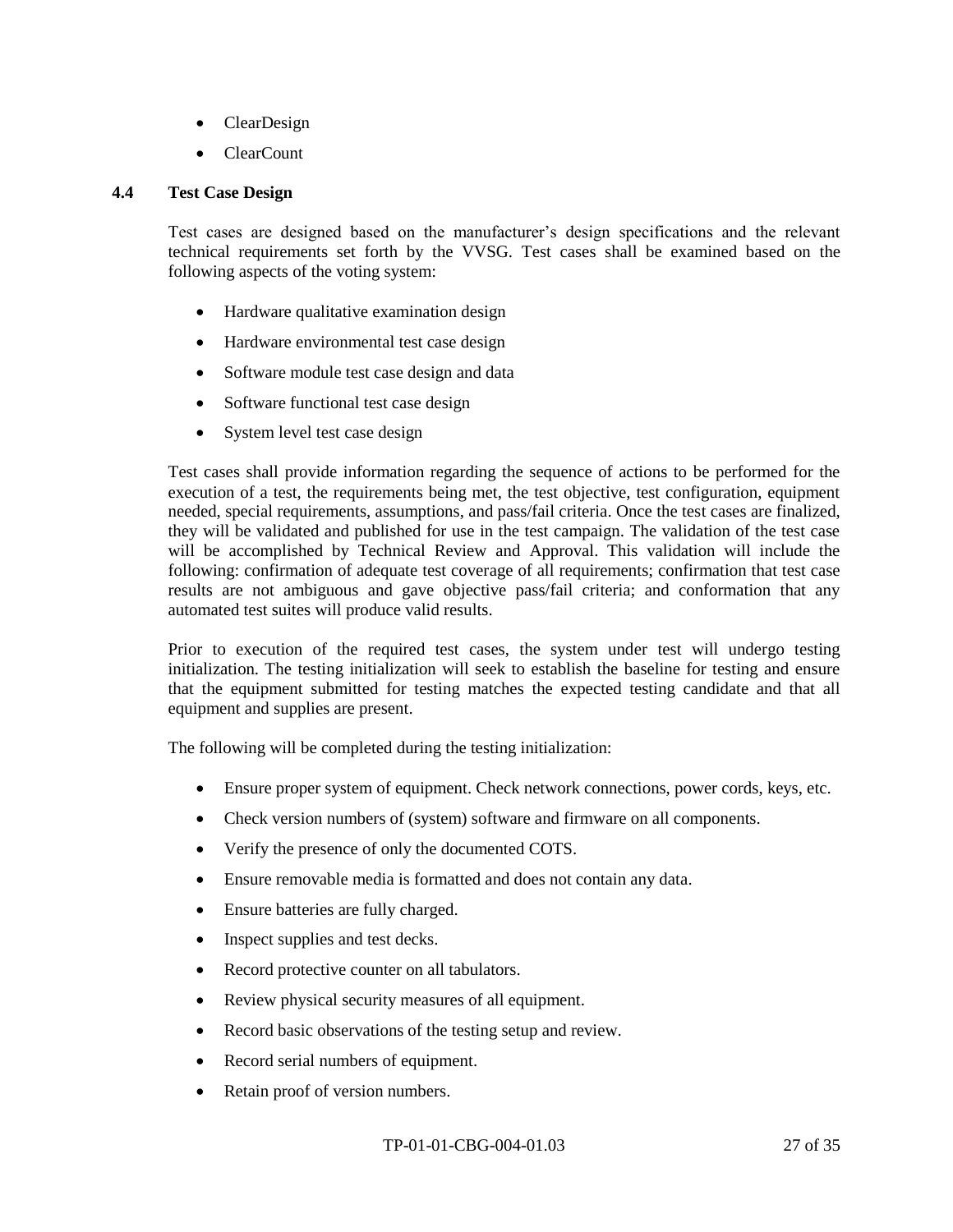## **4.4.1 Hardware Qualitative Examination Design**

Previous hardware examinations were performed on the certified baseline system (ClearVote 1.5). The updates to the modified system (ClearVote 2.0) require the following hardware testing to be performed.

## **Electrical Tests:**

- Electrical Power Disturbance ClearAccess
- Electromagnetic Radiation ClearCast, ClearAccess
- Electrostatic Disruption ClearCast, ClearAccess
- Electromagnetic Susceptibility –ClearAccess
- Electrical Fast Transient ClearCast, ClearAccess
- Lightning Surge ClearAccess
- Conducted RF Immunity ClearAccess
- Magnetic Fields Immunity ClearAccess
- Electrical Supply ClearCast, ClearAccess

## **Environmental Tests:**

- $\bullet$  Bench Handling ClearCast
- Vibration ClearCast
- Temperature Power Variation ClearAccess
- Acoustic ClearAccess

## **4.4.2 Hardware Environmental Test Case Design**

Previous hardware examinations were performed on the certified baseline system (ClearVote 1.5). The updates to the modified system (ClearVote 2.0) shall be subjected to the tests specified in Section 4.4.1. Testing will be performed by personnel verified by Pro V&V to be qualified to perform the test. Pro V&V will utilize NTS Longmont for the performance of the electrical and environmental tests. All pre/post-tests shall be conducted by Pro V&V personnel.

## **4.4.3 Software Module Test Case Design and Data**

Pro V&V shall review the manufacturer's program analysis, documentation, and module test case design and shall evaluate the test cases for each module with respect to flow control parameters and entry/exit data. As needed, Pro V&V shall design additional test cases to satisfy the coverage criteria specified in Volume II, Section 7.2.1.

Component Level Testing will be implemented during the FCA for each component and subcomponent. During the Source Code Review and Compliance Builds, Pro V&V will utilize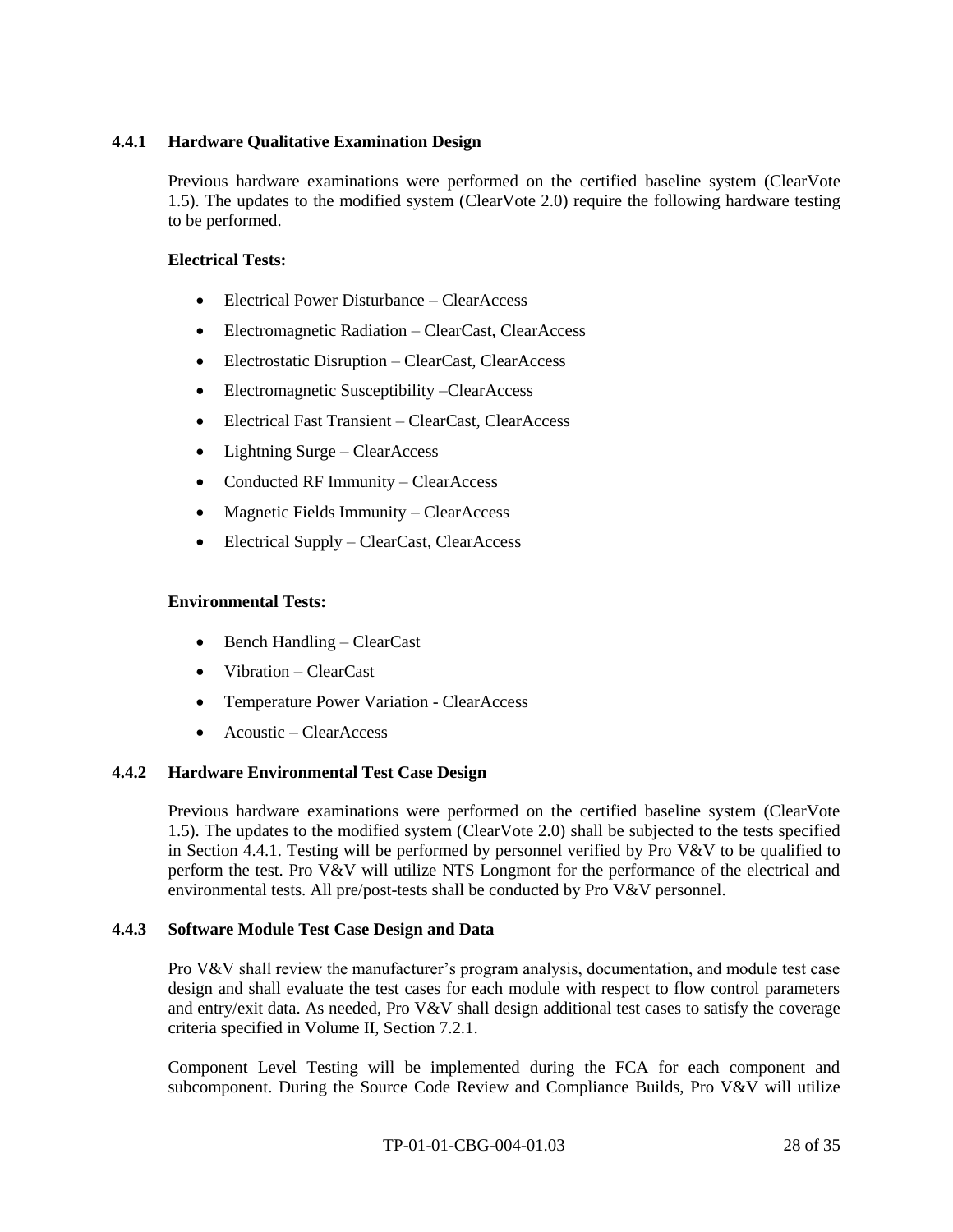limited structural-based techniques (white-box testing). Additionally, specification-based techniques (black-box testing) will be utilized for the individual software components.

Pro V&V shall define the expected result for each test and the ACCEPT/REJECT criteria for certification. If the system performs as expected, the results will be accepted. If the system does not perform as expected, an analysis will be performed to determine the cause. The test will be repeated in an attempt to reproduce the results. If the failure can be reproduced and the expected results are not met, the system will have failed the test. If the results cannot be reproduced, the test will continue. All errors encountered will be documented and tracked through resolution.

## **4.4.4 Software Functional Test Case Design and Data**

Pro V&V shall review the manufacturer-submitted test plans and data to verify that the individual performance requirements specified in the EAC 2005 VVSG and the TDP are reflected in the software. As part of this process, Pro  $V&V$  shall review the manufacturer's test case design and prepare a detailed matrix of system functions and the test cases that exercise them. During this review, emphasis shall be placed on those functions where the manufacturer data on module development reflects significant debugging problems, and on functional tests that resulted in high error rates.

Pro V&V shall also prepare a test procedure describing all test ballots, operator procedures, and the data content of output reports. Pro V&V shall define abnormal input data and operator actions and then design test cases to verify that the system is able to handle and recover from these abnormal conditions. Pro V&V shall define the expected result for each test and the ACCEPT/REJECT criteria for certification. If the system performs as expected, the results will be accepted. If the system does not perform as expected, an analysis will be performed to determine the cause. The test will be repeated in an attempt to reproduce the results. If the failure can be reproduced and the expected results are not met, the system will have failed the test. If the results cannot be reproduced, the test will continue. All errors encountered will be documented and tracked through resolution.

## **4.4.5 System-Level Test Case Design**

System Level testing will be implemented to evaluate the complete system. This testing will include all proprietary components (software, hardware, and peripherals) and COTS components (software, hardware, and peripherals) in a configuration of the system's intended use. For software system tests, the tests shall be designed according to the stated design objective without consideration of its functional specification. The system level hardware and software test cases shall be prepared independently to assess the response of the hardware and software to a range of conditions.

## **4.5 Security Functions**

The objective of the Security Testing is to evaluate the effectiveness of the voting system in detecting, preventing, recording, reporting, and recovering from security threats. To evaluate the integrity of the system, Pro V&V shall develop specifically designed test cases in an attempt to defeat the access controls and security measures documented in the system TDP. The submitted threat matrix identifying the system's risks and vulnerabilities shall be evaluated for completeness and to determine that mitigating controls are adequately implemented. An evaluation of the system shall be accomplished by utilizing a combination of functional testing and source code review. All findings will be reported to the EAC and CBG.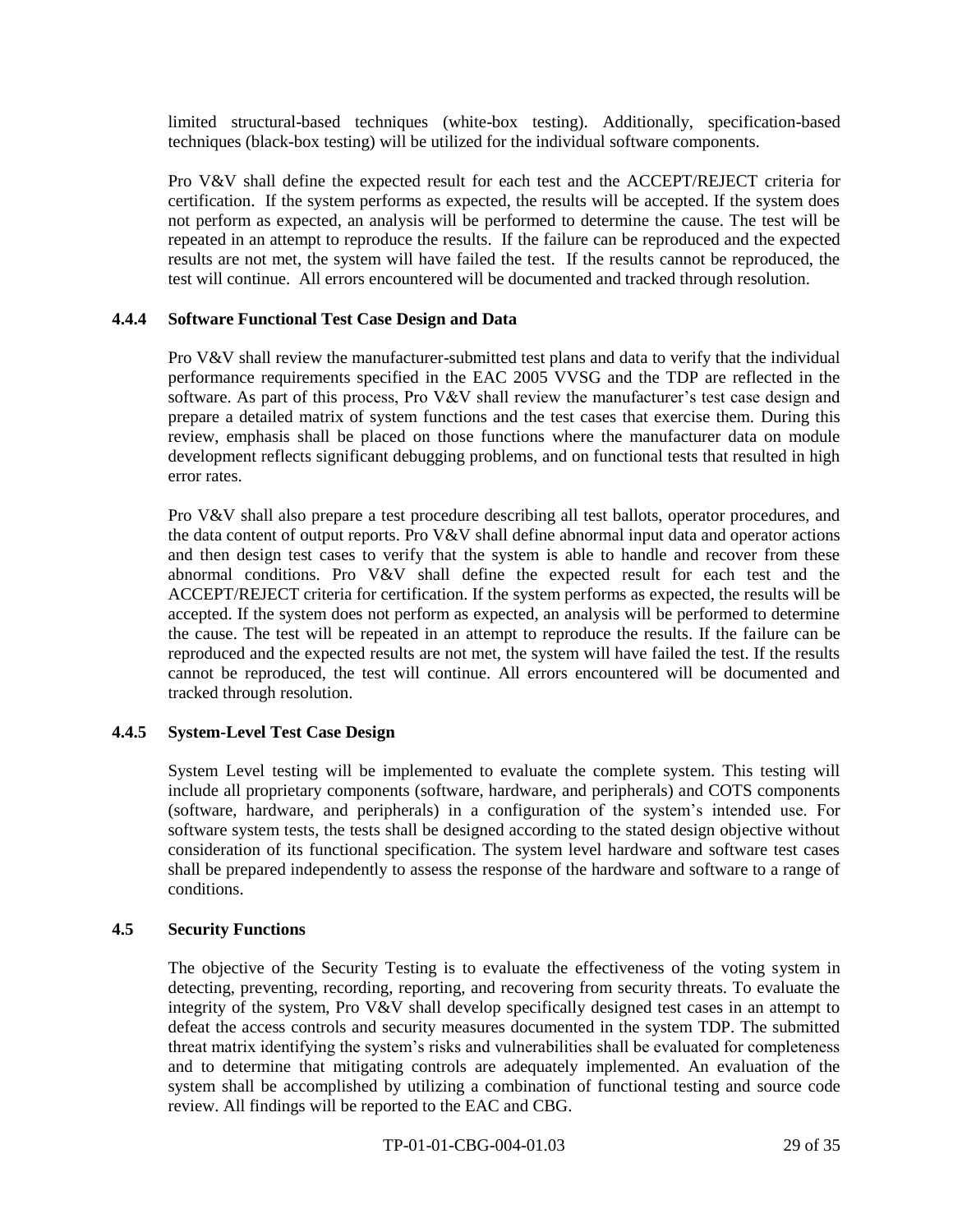The test methods for performing the Security Testing are execution and review. Prior to performance of Security testing, the examiner will verify that security hardening scripts have been properly applied to system components per the system documentation. The examiner will review the submitted TDP to verify that documented access and physical controls are in place. Following the documented procedures, the examiner will configure the voting system for use and functionality to verify that the documented controls are in place and adequate and meet the stated requirements.

Physical Security will be tested by setting up the system as described in the TDP and then examining the effectiveness and comprehensiveness of physical security measures.

Administrative Security will be tested by examining the system's documented security instructions and procedures for effectiveness and breadth.

Logical security will be tested as part of FCA testing by a recognized security expert who not only will review the physical and administrative testing outcomes, but will perform the following tests on system components: Vulnerability Scans, SCAP Scans, and Physical Bypass Attempts. Logical security testing will assess the effectiveness of the security hardening scripts applied during the system setup and install process.

## **4.6 TDP Evaluation**

In order to determine compliance of the modified TDP documents with the EAC 2005 VVSG, a limited TDP review shall be conducted. This review will focus on TDP documents that have been modified since the certification of the baseline system. The review will consist of a compliance review to determine if each regulatory, state, or manufacturer-stated requirement has been met based on the context of each requirement. Results of the review of each document will be entered on the TDP Review Checklist and reported to the manufacturer for disposition of any anomalies. This process will be ongoing until all anomalies are resolved. Any revised documents during the TDP review process will be compared with the previous document revision to determine changes made, and the document will be re-reviewed to determine whether subject requirements have been met.

A listing of all documents contained in the ClearVote 2.0 TDP is provided in Table 4-1.

| <b>Document</b><br><b>Number</b> | <b>Description</b>                                    | <b>Version</b> |
|----------------------------------|-------------------------------------------------------|----------------|
|                                  | <b>ClearVote Documents</b>                            |                |
| 100128                           | ClearVote 2.0 Change Notes                            | 1.1            |
| 100101                           | ClearVote 2.0 Approved Parts List                     | 1.1.13         |
| 100067                           | ClearVote 2.0 Ballot Stock and Printing Specification | 1.0.11         |
| 100057                           | ClearVote 2.0 Configuration Management Plan           | 1.0.16         |
| 100069                           | ClearVote 2.0 Glossary                                | 1.0.10         |

#### **Table 4-1. TDP Documents**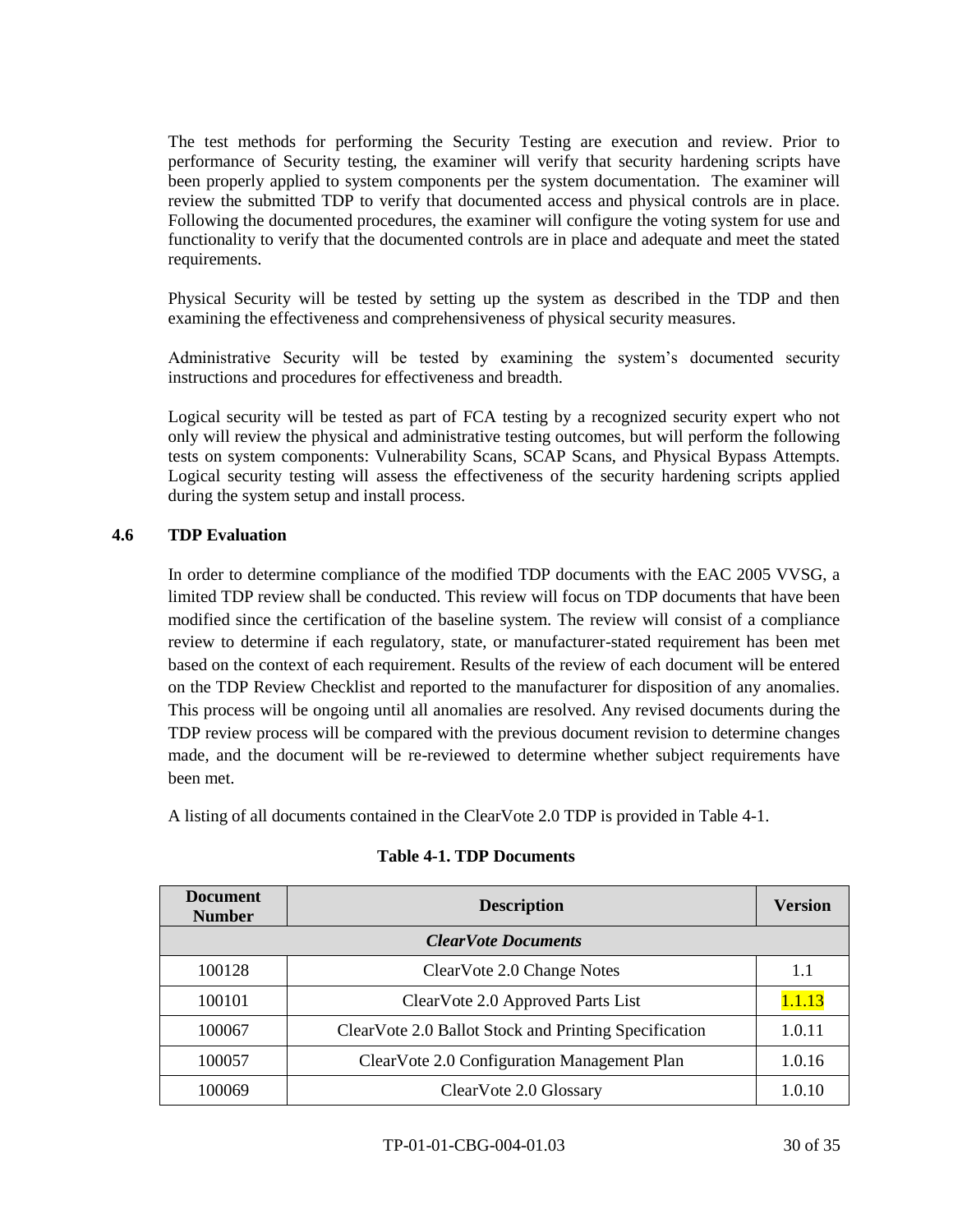| <b>Document</b><br><b>Number</b> | <b>Description</b>                                         | <b>Version</b> |
|----------------------------------|------------------------------------------------------------|----------------|
| 100058                           | ClearVote 2.0 Personnel Deployment and Training Plan       | 1.0.11         |
| 100059                           | ClearVote 2.0 Quality Assurance Program                    | 1.0.12         |
| 100086                           | ClearVote 2.0 Security Policy                              | 1.0.12         |
| 100071                           | ClearVote 2.0 System Overview                              | 1.1            |
| 100073                           | ClearVote 2.0 Test and Verification Specification          | 1.0.12         |
|                                  | <b>ClearDesign Documents</b>                               |                |
| 100011                           | ClearDesign 2.0 Acceptance Test Checklist                  | 1.0.6          |
| 100133                           | ClearDesign 2.0 Accessible Definition File Guide           | 1.0            |
| 100062                           | ClearDesign 2.0 Administration Guide                       | 1.0.9          |
| 100131                           | ClearDesign 2.0 Ballot Definition File Guide               | 1.0            |
| 100083                           | ClearDesign 2.0 Build Procedures                           | 1.0.7          |
| 100103                           | ClearDesign 2.0 Database Specification                     | 1.0.6          |
| 100046                           | ClearDesign 2.0 Functionality Description                  | 1.0.12         |
| 100098                           | ClearDesign 2.0 Hardware Specification                     | 1.0.10         |
| 100063                           | ClearDesign 2.0 Installation Guide                         | 1.0.23         |
| 100082                           | ClearDesign 2.0 Maintenance Guide                          | 1.0.10         |
| 100045                           | ClearDesign 2.0 Security Specification                     | 1.0.12         |
| 100072                           | ClearDesign 2.0 Software Design and Specification          | 1.0.18         |
| 100043                           | ClearDesign 2.0 System Overview                            | 1.0.13         |
| 100074                           | ClearDesign 2.0 System Identification Guide                | 1.1            |
| 100041                           | ClearDesign 2.0 User Guide                                 | 2.0.11         |
| <b>ClearCount Documents</b>      |                                                            |                |
| 100102                           | ClearCount 2.0 Acceptance Test Checklist                   | 1.0.10         |
| 100009                           | <b>ClearCount 2.0 Build Procedures</b>                     | 1.5            |
| 100005                           | ClearCount 2.0 Database Specification                      | 1.0.9          |
| 100004                           | ClearCount 2.0 Election Administration Guide               | 1.0.17         |
| 100006                           | ClearCount 2.0 Election Preparation and Installation Guide | 1.2.8          |
| 100021                           | <b>ClearCount 2.0 Functionality Description</b>            | 1.0.12         |
| 100022                           | ClearCount 2.0 Hardware Specification                      | 1.0.12         |
| 100023                           | ClearCount 2.0 Maintenance Guide                           | 1.0.13         |

# **Table 4-1. TDP Documents** *(continued)*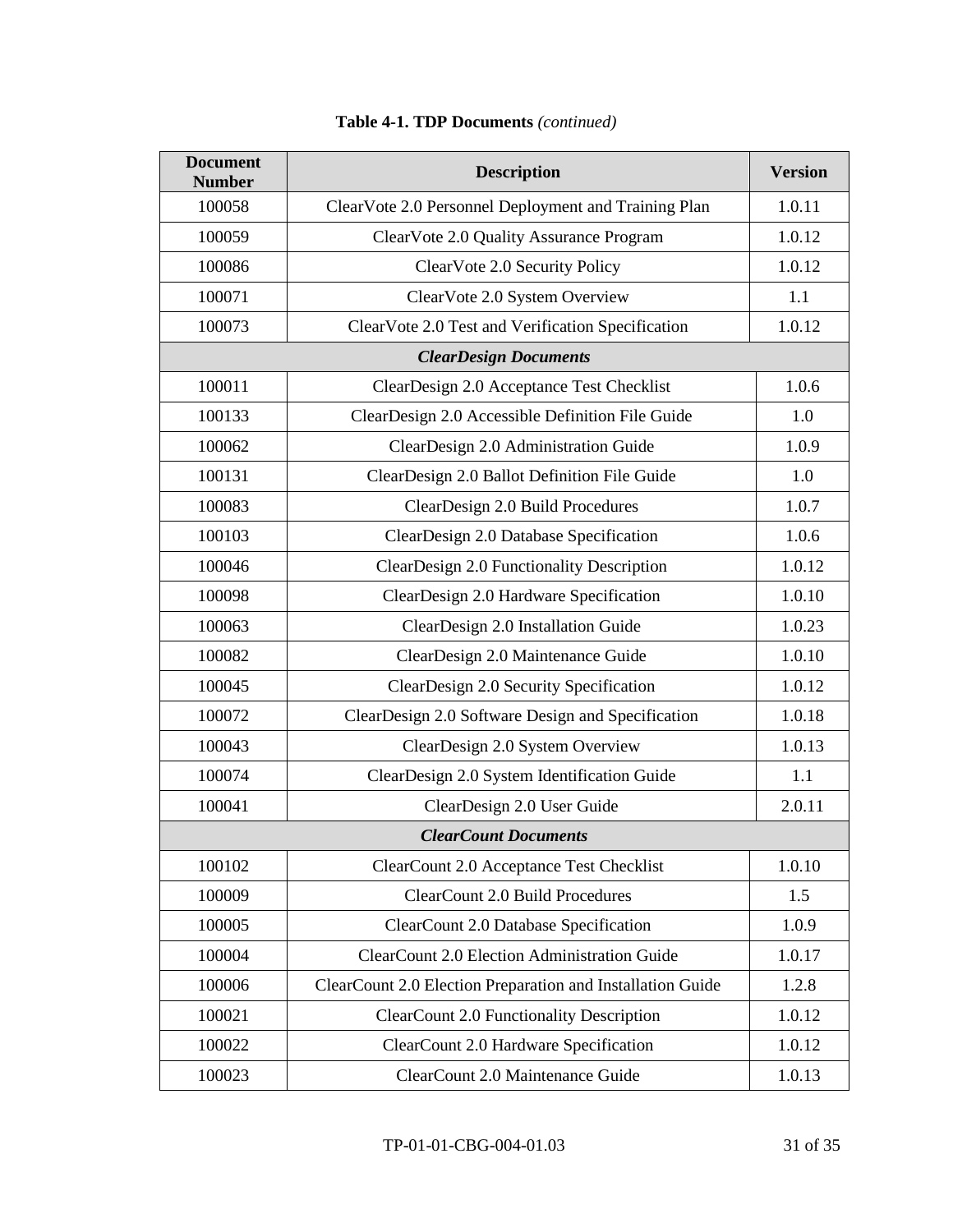| <b>Document</b><br><b>Number</b> | <b>Description</b>                                             | <b>Version</b> |
|----------------------------------|----------------------------------------------------------------|----------------|
| 100070                           | ClearCount 2.0 Reporting Guide                                 | 1.0.12         |
| 100013                           | ClearCount 2.0 Scanner Operator Guide                          | 1.1.6          |
| 100026                           | ClearCount 2.0 Security Specification                          | 1.0.12         |
| 100019                           | ClearCount 2.0 Software Design and Specification               | 1.0.13         |
| 100024                           | <b>ClearCount 2.0 System Operations Procedures</b>             | 1.0.11         |
| 100025                           | ClearCount 2.0 System Overview                                 | 1.0.12         |
| 100130                           | ClearCount 2.0 Quick Start Guide XML Report Conversion<br>Tool | $---$          |
| 100047                           | ClearCount 2.0 System Identification Guide                     | 1.1            |
|                                  | <b>ClearCast Documents</b>                                     |                |
| 100094                           | ClearCast 2.0 Build Procedures                                 | 1.2.4          |
| 100079                           | <b>ClearCast 2.0 Functionality Description</b>                 | 1.5.4          |
| 100134                           | ClearCast 2.0 Hardware Acceptance Test Checklist               | 1.1            |
| 100081                           | ClearCast 2.0 Hardware Specification                           | 1.5.1          |
| 100080                           | ClearCast 2.0 Installation Guide                               | 1.4.1          |
| 100089                           | ClearCast 2.0 Maintenance Guide                                | 1.8.1          |
| 100090                           | ClearCast 2.0 Poll Worker Guide                                | 1.7.1          |
| 100084                           | ClearCast 2.0 Security Specification                           | 1.4.4          |
| 100135                           | ClearCast 2.0 Software Acceptance Test Checklist               | 1.1            |
| 100093                           | ClearCast 2.0 Software Design and Specification                | 1.4.3          |
| 100097                           | ClearCast 2.0 System Identification Guide                      | 1.2            |
| 100100                           | ClearCast 2.0 Supervisor Guide                                 | 1.8.2          |
| 100078                           | ClearCast 2.0 System Overview                                  | 1.4.5          |
| <b>ClearAccess Documents</b>     |                                                                |                |
| 100109                           | ClearAccess 2.0 Acceptance Test Checklist                      | 1.1.1          |
| 100051                           | <b>ClearAccess 2.0 Build Procedures</b>                        | 1.1.1          |
| 100049                           | <b>ClearAccess 2.0 Functionality Description</b>               | 1.5.3          |
| 100085                           | ClearAccess 2.0 Hardware Specification                         | 1.5.1          |
| 100053                           | ClearAccess 2.0 Installation Guide                             | 1.7.5          |
| 100052                           | ClearAccess 2.0 Maintenance Guide                              | 1.8.1          |
| 100054                           | ClearAccess 2.0 Poll Worker Guide                              | 1.8.1          |

# **Table 4-1. TDP Documents** *(continued)*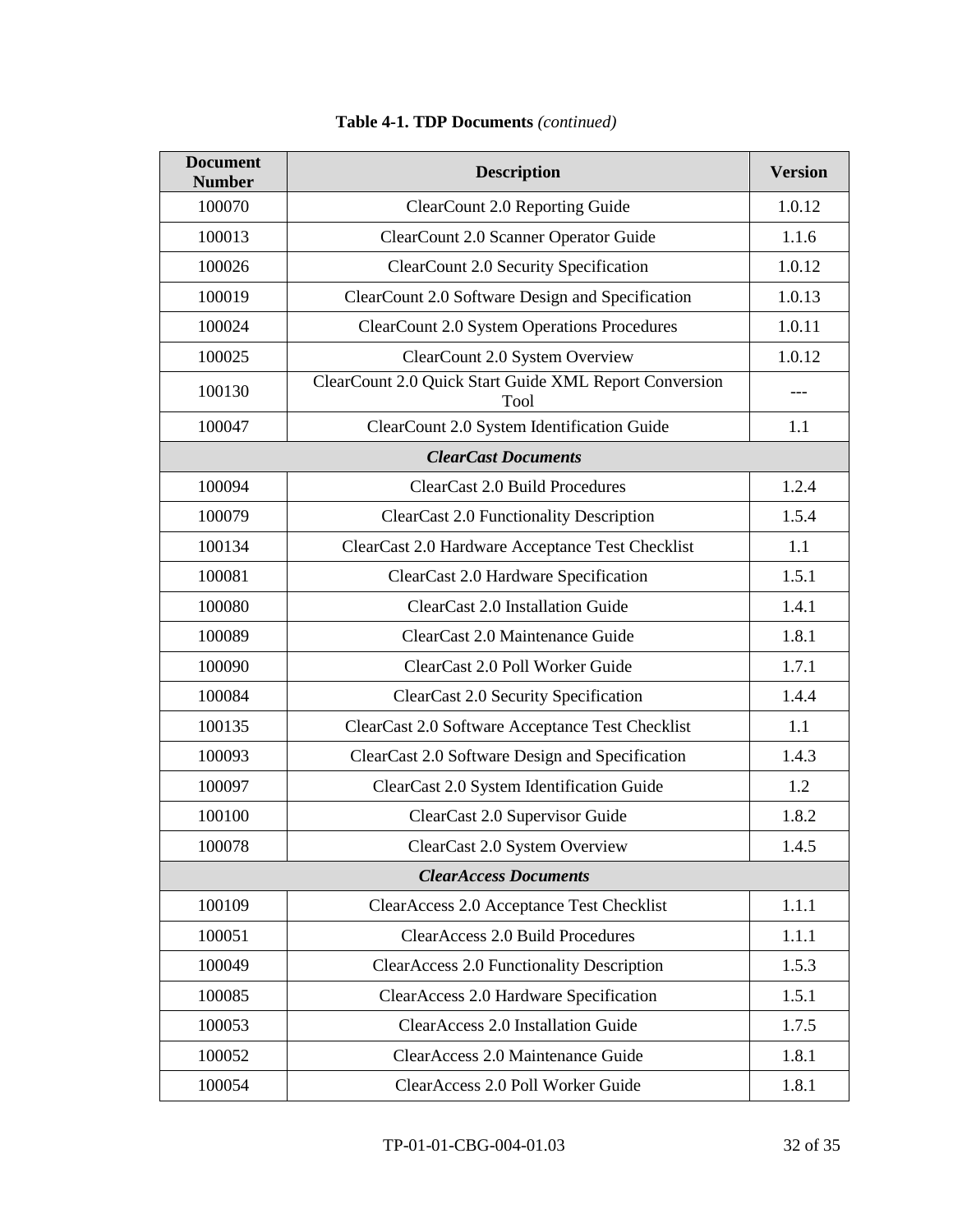| <b>Document</b><br><b>Number</b> | <b>Description</b>                                | <b>Version</b> |
|----------------------------------|---------------------------------------------------|----------------|
| 100050                           | ClearAccess 2.0 Security Specification            | 1.4.6          |
| 100099                           | ClearAccess 2.0 Software Design and Specification | 1.5.1          |
| 100055                           | ClearAccess 2.0 Supervisor Guide                  | 1.8.1          |
| 100044                           | ClearAccess 2.0 System Overview                   | 1.6.4          |
| 100056                           | Clear Access 2.0 Voter Guide                      | 1.1.3          |
| 100126                           | ClearAccess 2.0 Hardware Compliance Addendum      |                |
| 100038                           | ClearAccess 2.0 System Identification Guide       | 1.2            |

## **Table 4-1. TDP Documents** *(continued)*

## **4.7 Source Code Review**

Pro V&V will review the submitted source code to the EAC 2005 VVSG and the manufacturersubmitted coding standards. Prior to initiating the software review, Pro  $V&V$  shall verify that the submitted documentation is sufficient to enable:

(1) A review of the source code and (2) Pro V&V to design and conduct tests at every level of the software structure to verify that design specifications and performance guidelines are met.

## **4.8 QA & CM System Review**

The Clear Ballot Group Quality and Configuration Management Manuals shall be reviewed for their fulfillment of Volume I, Sections 8 and 9, and the requirements specified in Volume II, Section 2.

The requirements for these sections establish the quality assurance and configuration standards for voting systems to which manufacturers must conform and require voting system manufacturers to implement a quality assurance and configuration management program that is conformant with recognized ISO standards. As part of the review process, the Clear Ballot Group TDP documents will be reviewed to determine if the stated policies are being followed.

#### **4.9 PCA**

The physical configuration audit compares the voting system components submitted for qualification to the manufacturer's technical documentation, and shall include the following activities:

• Establish a configuration baseline of software and hardware to be tested; confirm whether manufacturer's documentation is sufficient for the user to install, validate, operate, and maintain the voting system

• Verify software conforms to the manufacturer's specifications; inspect all records of manufacturer's release control system; if changes have been made to the baseline version, verify manufacturer's engineering and test data are for the software version submitted for certification

• If the hardware is non-COTS, Pro V&V shall review drawings, specifications, technical data, and test data associated with system hardware to establish system hardware baseline associated with software baseline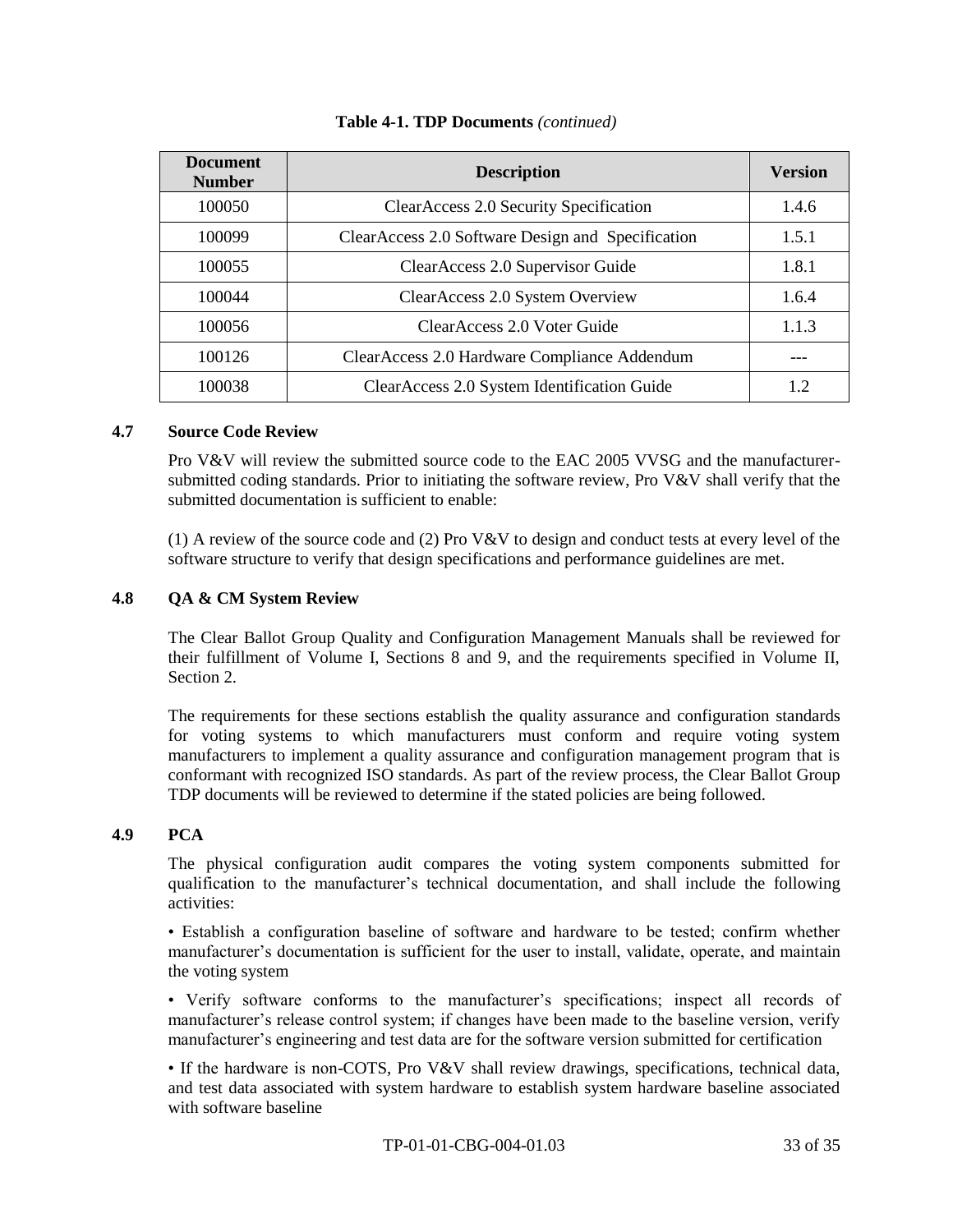• Review manufacturer's documents of user acceptance test procedures and data against system's functional specifications; resolve any discrepancy or inadequacy in manufacturer's plan or data prior to beginning system integration functional and performance tests

• Subsequent changes to baseline software configuration made during testing, as well as system hardware changes that may produce a change in software operation are subject to re-examination

## **4.10 FCA**

The functional configuration audit encompasses an examination of manufacturer's tests, and the conduct of additional tests, to verify that the system hardware and software perform all the functions described in the manufacturer's documentation submitted in the TDP.

In addition to functioning according to the manufacturer's documentation tests will be conducted to insure all applicable EAC 2005 VVSG requirements are met.

## **4.11 Accuracy**

The accuracy test ensures that each component of the voting system can each process 1,549,703 consecutive ballot positions correctly within the allowable target error rate. The Accuracy test is designed to test the ability of the system to "capture, record, store, consolidate and report" specific selections and absences of a selection. The required accuracy is defined as an error rate. This rate is the maximum number of errors allowed while processing a specified volume of data. For paper-based voting systems the ballot positions on a paper ballot must be scanned to detect selections for individual candidates and contests and the conversion of those selections detected on the paper ballot converted into digital data.

#### **4.12 Volume & Stress**

Tests to investigate the system's response to conditions that tend to overload the system's capacity to process, store, and report data. The test parameters will focus on the system's stated limits and the ballot logic for areas such as the maximum number of active voting positions, maximum number of ballot styles, maximum candidates, maximum contests, and stated limits within the EMS. This test will be utilized to ensure the system can achieve the manufacturer's TDP claims of what the system can support. Testing will be performed by exercising an election definition and test cases developed specifically to test for volume and stress conditions of the system being tested.

## **4.13 System Integration**

System Level test for the integrated operation of both hardware and software. Compatibility of the voting system software components or subsystems with one another, and with other components of the voting system environment, shall be determined through functional tests integrating the voting system software with the remainder of the system.

Additionally, the system shall be configured exactly as it would for normal field use. This includes connecting all supporting equipment and peripherals including ballot boxes, voting booths (regular and accessible), and any physical security equipment such as locks and ties.

Pro V&V personnel shall properly configure and test the system by following the procedures detailed in the ClearVote 2.0 voting system technical documentation.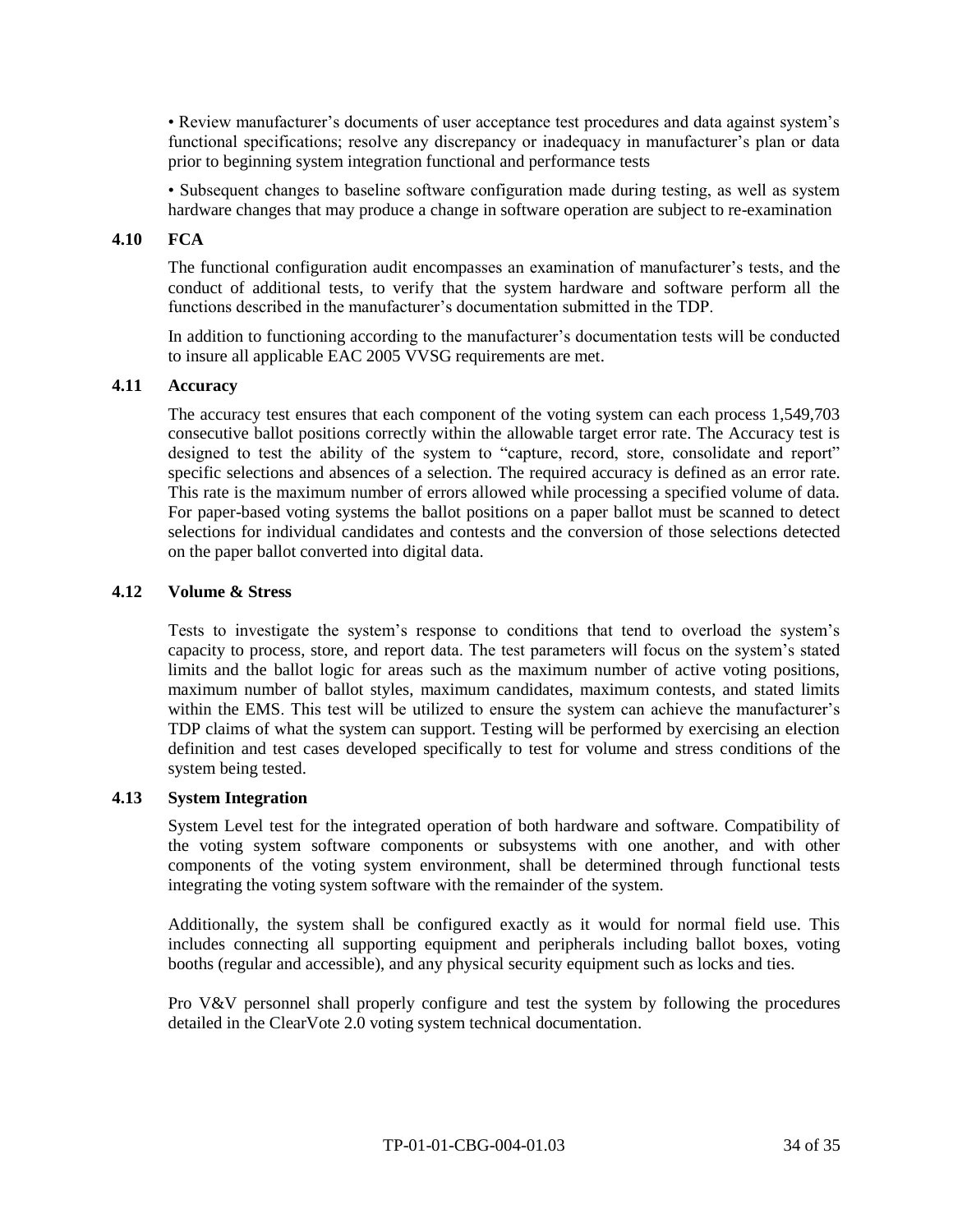### **5.0 TEST DATA**

The following subsections provide information concerning test data recording, criteria, and reduction.

### **5.1 Data Recording**

All equipment utilized for test data recording shall be identified in the test data package. The output test data shall be recorded in an appropriate manner as to allow for data analysis. For source code and TDP reviews, results shall be compiled in reports and submitted to Clear Ballot Group for resolution.

## **5.2 Test Data Criteria**

The ClearVote 2.0 Voting System shall be evaluated against all applicable requirements contained in the EAC 2005 VVSG. The acceptable range for system performance and the expected results for each test case shall be derived from the manufacturer-submitted technical documentation and the EAC 2005 VVSG.

#### **5.3 Test Data Reduction**

Test data shall be processed and recorded in the test log book and the relevant Test Cases.

## **6.0 TEST PROCEDURE AND CONDITIONS**

The following subsections detail the facility requirements, test setup conditions, and sequence of testing.

#### **6.1 Facility Requirements**

Unless otherwise annotated, all testing shall be conducted at the Pro V&V test facility located in Huntsville, AL, by personnel verified by Pro V&V to be qualified to perform the test.

Unless otherwise specified herein, testing shall be performed at the following standard ambient conditions and tolerances:

- Temperature:  $68-75 \circ F (\pm 4 \circ F)$
- Relative Humidity: Local Site Humidity
- Atmospheric Pressure: Local Site Pressure
- Time Allowable Tolerance:  $\pm 5\%$

Testing performed at third-party laboratories will be subject to the test parameters and tolerances defined by VVSG. If not specified in VVSG, the test facilities' standard parameters and tolerances will be used. These will be reported in the final Test Report.

### **6.2 Test Set-up**

All voting system equipment shall be received and documented using Pro V&V proper QA procedures. Upon receipt of all hardware, an inspection will be performed to verify that the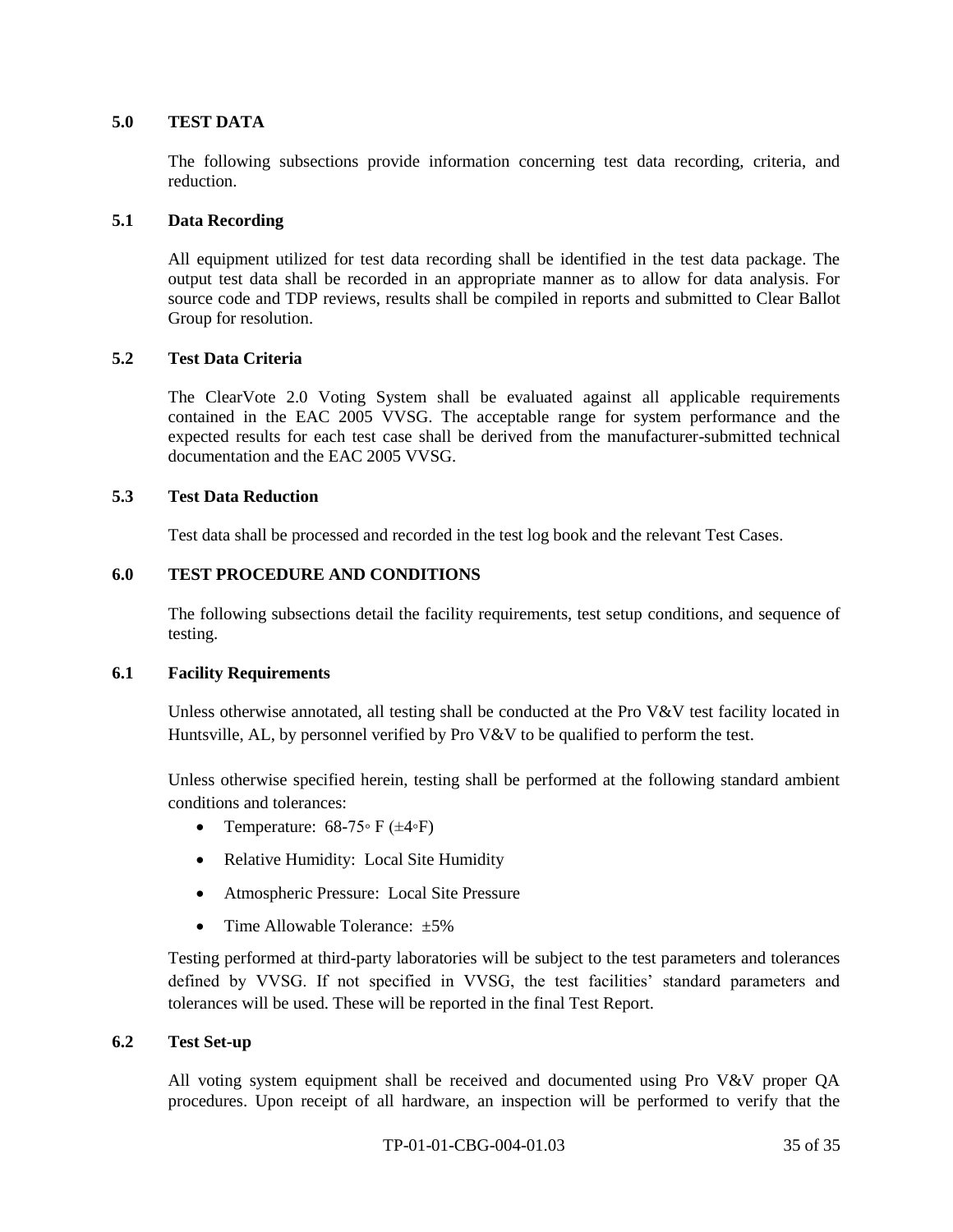equipment received is free from obvious signs of damage and/or degradation that may have occurred during transit. If present, this damage shall be recorded, photographed, and reported to the Clear Ballot Group Representative. Additionally, a comparison shall be made between the recorded serial numbers/part numbers and those listed on shipper's manifest and any discrepancies shall be reported to the Clear Ballot Group Representative. TDP items and all source code received shall be inventoried and maintained by Pro V&V during the test campaign.

During test performance, the system shall be configured as would be for normal field use. This includes connecting all supporting equipment and peripherals.

## **6.3 Test Sequence**

The ClearVote 2.0 Voting System will be evaluated against all applicable requirements in the EAC 2005 VVSG. There is no required sequence for test performance.

## **6.4 Test Operations Procedure**

Pro V&V will identify PASS/FAIL criteria for each executed test case. The PASS/FAIL criteria will be based on the specific expected results of the system. In the case of an unexpected result that deviates from what is considered standard, normal, or expected, a root cause analysis will be performed.

Pro V&V will evaluate every applicable EAC 2005 VVSG requirement. Any deficiencies noted will be reported to the EAC and the manufacturer. If it is determined that there is insufficient data to determine compliance, this test plan will be altered and additional testing will be performed.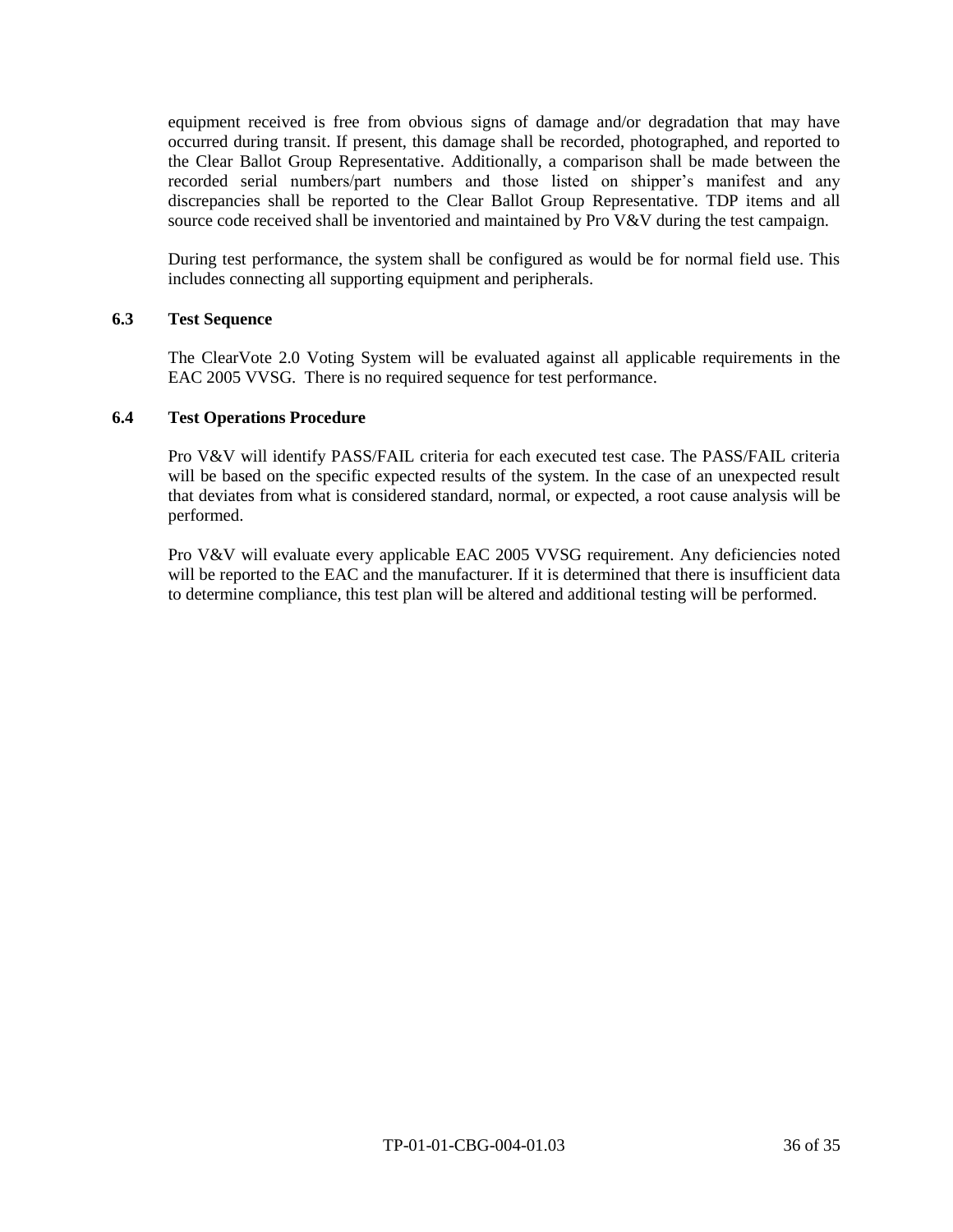## **APPENDIX A PROJECT SCHEDULE**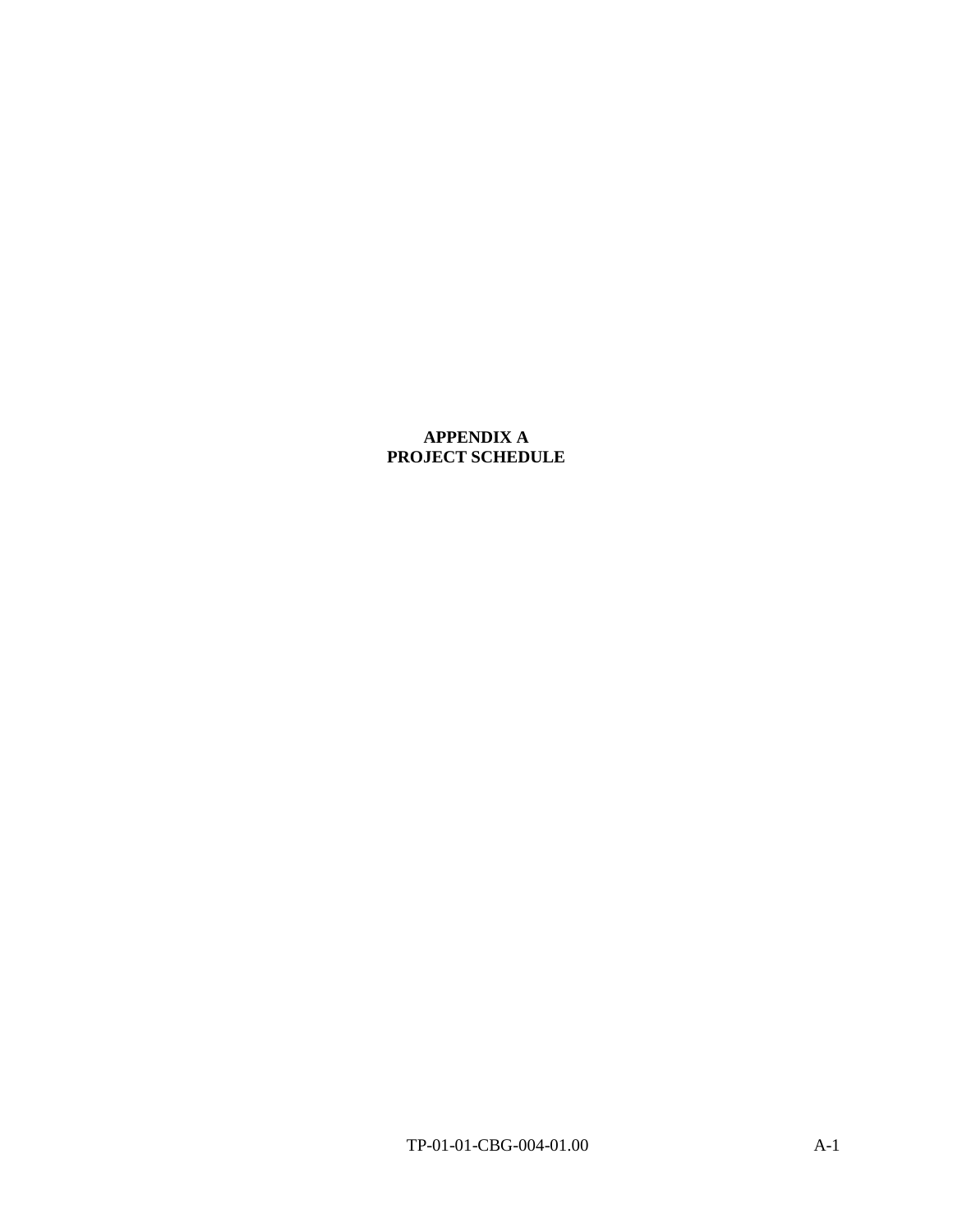| <b>Task Name</b>                    | <b>Start</b><br>Date | End Date | Assigned To         |
|-------------------------------------|----------------------|----------|---------------------|
|                                     |                      |          |                     |
| - EAC Application & TRR             | 04/11/19             | 04/18/19 | <b>SH</b> Stephen H |
| Application Submitted to EAC        | 04/11/19             | 04/11/19 |                     |
| <b>TRR</b>                          | 04/15/19             | 04/16/19 |                     |
| Application Approval from EAC       | 04/17/19             | 04/18/19 |                     |
| $- TDP$                             | 04/19/19             | 08/27/19 | A alan.simm         |
| <b>Initial Review</b>               | 04/19/19             | 05/17/19 |                     |
| Compliance Review                   | 05/20/19             | 08/13/19 |                     |
| <b>Final review</b>                 | 08/14/19             | 08/27/19 |                     |
| - Test Plan                         | 04/22/19             | 07/18/19 | <b>WO</b> Wendy Owi |
| <b>Test Plan Creation</b>           | 04/22/19             | 05/03/19 |                     |
| Vendor Review & Comments            | 05/06/19             | 05/07/19 |                     |
| <b>EAC Submission and Review</b>    | 05/28/19             | 06/24/19 |                     |
| VSTL Comment Review & Update        | 06/25/19             | 06/28/19 |                     |
| EAC Submission & Review of Revision | 07/01/19             | 07/16/19 |                     |
| <b>EAC Approved Test Plan</b>       | 07/17/19             | 07/18/19 |                     |
| - Source Code                       | 04/19/19             | 04/29/19 | <b>JC</b> Jack Cobb |
| <b>Automated Review</b>             | 04/19/19             | 04/22/19 |                     |
| Source Code Review                  | 04/19/19             | 04/25/19 |                     |
| Source Code Re-Review               | 04/23/19             | 04/24/19 |                     |
| Document Review                     | 04/25/19             | 04/25/19 |                     |
| Compliance Build                    | 04/26/19             | 04/29/19 |                     |
| System Delivery & Setup             | 04/11/19             | 06/14/19 | <b>SH</b> Stephen H |
| <b>PCA</b>                          | 04/11/19             | 06/07/19 |                     |
| System Setup                        | 06/10/19             | 06/11/19 |                     |
| System Loads & Hardening            | 06/12/19             | 06/14/19 |                     |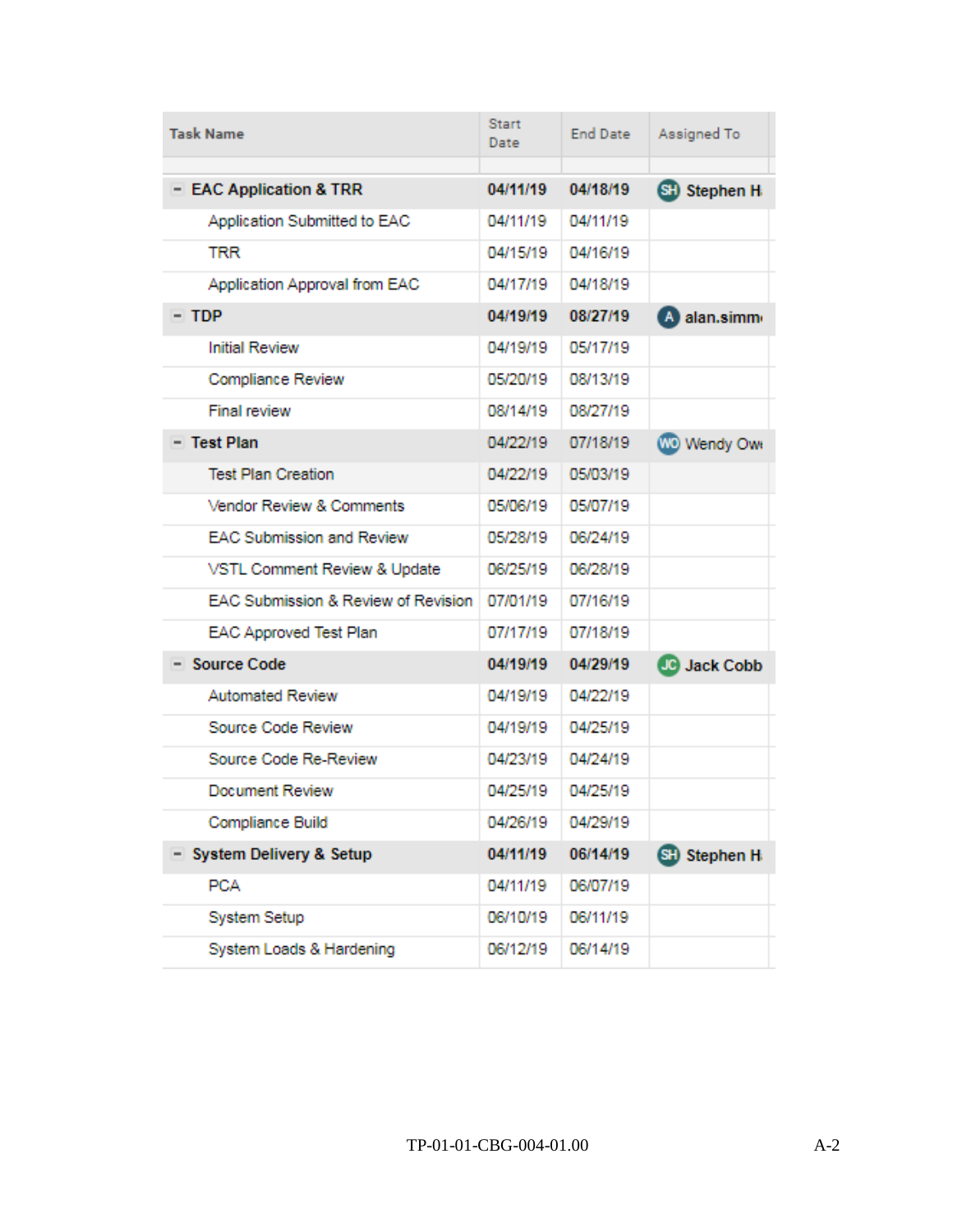| - Hardware Testing                                                                       | 04/22/19 | 07/26/19 | <b>SH</b> Stephen H |
|------------------------------------------------------------------------------------------|----------|----------|---------------------|
| Electrical Testing (2 configurations 1<br>CA full and 1 CC partial)                      | 04/22/19 | 04/26/19 |                     |
| Environmental Testing (Bench and<br>Vibe CC only)                                        | 04/22/19 | 04/23/19 |                     |
| Electrical Testing (2 configurations 1<br>CA full and 1 CC partial)                      | 07/15/19 | 07/23/19 |                     |
| Temp Power (85 hours based on 2 of<br>the configurations total of 2 units under<br>test) | 07/22/19 | 07/26/19 |                     |
| <b>Electrical Supply</b>                                                                 | 06/12/19 | 06/13/19 |                     |
| Maintainability                                                                          | 06/14/19 | 06/17/19 |                     |
| - System Level Testing                                                                   | 05/06/19 | 08/19/19 | SH Stephen H        |
| FCA                                                                                      | 05/06/19 | 06/07/19 |                     |
| <b>Usability</b>                                                                         | 06/10/19 | 06/11/19 |                     |
| Accessibility                                                                            | 06/10/19 | 06/11/19 |                     |
| Accuracy                                                                                 | 07/29/19 | 08/01/19 |                     |
| <b>Regression Testing</b>                                                                | 08/02/19 | 08/02/19 |                     |
| <b>Trusted Build</b>                                                                     | 08/05/19 | 08/07/19 |                     |
| System Loads & Hardening                                                                 | 08/08/19 | 08/12/19 |                     |
| System Integration                                                                       | 08/13/19 | 08/19/19 |                     |
| - Test Report                                                                            | 08/13/19 | 10/17/19 | <b>WO</b> Wendy Ow  |
| <b>Test Report Creation</b>                                                              | 08/13/19 | 08/27/19 |                     |
| Vendor Review & Comments                                                                 | 08/28/19 | 08/29/19 |                     |
| EAC Submission & Review                                                                  | 08/30/19 | 09/27/19 |                     |
| VSTL Comment Review & Update                                                             | 09/30/19 | 10/02/19 |                     |
| EAC Submission & Review of Revision                                                      | 10/03/19 | 10/16/19 |                     |
| <b>EAC Approved Test Report</b>                                                          | 10/17/19 | 10/17/19 |                     |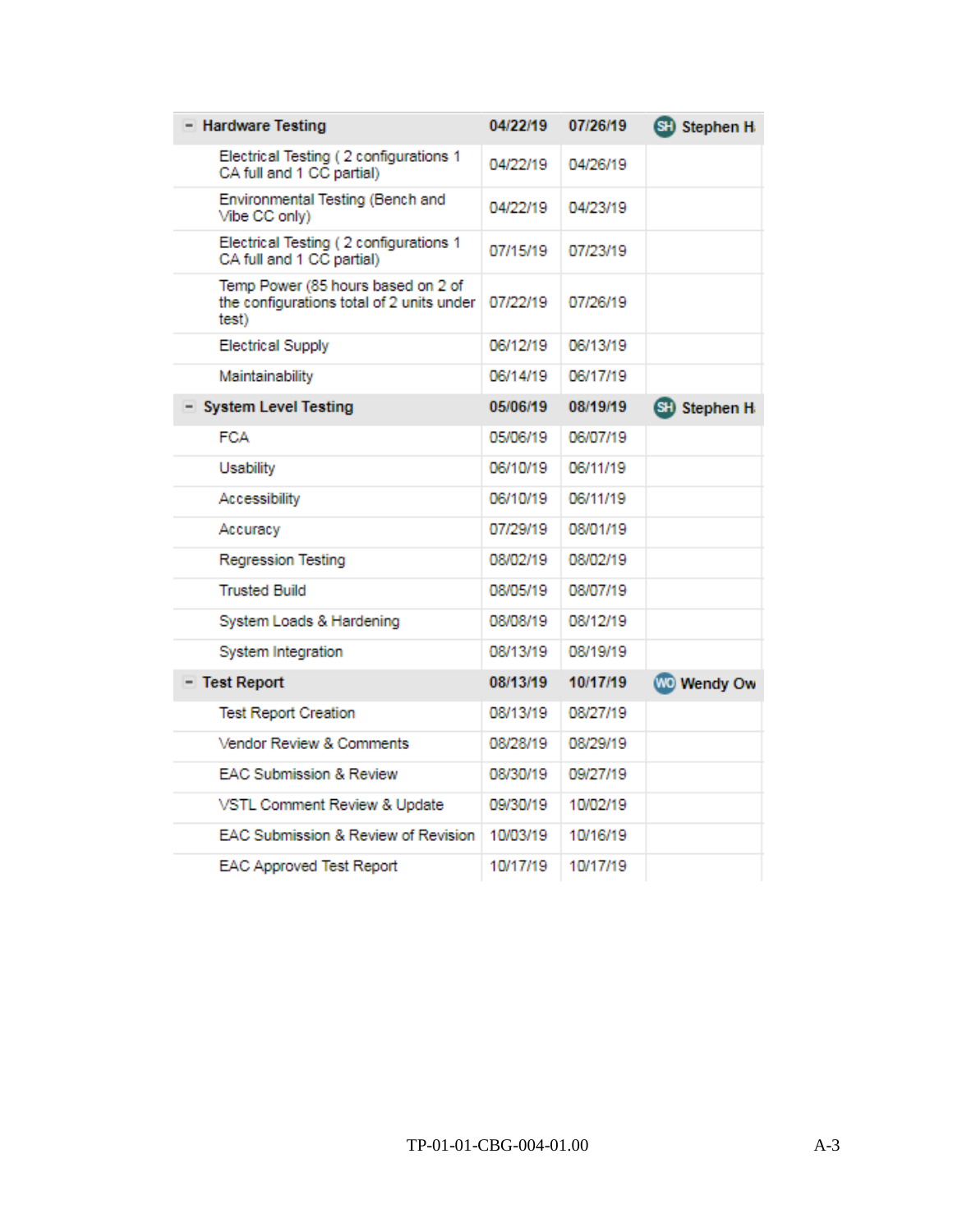## **APPENDIX B MODIFICATION TABLE**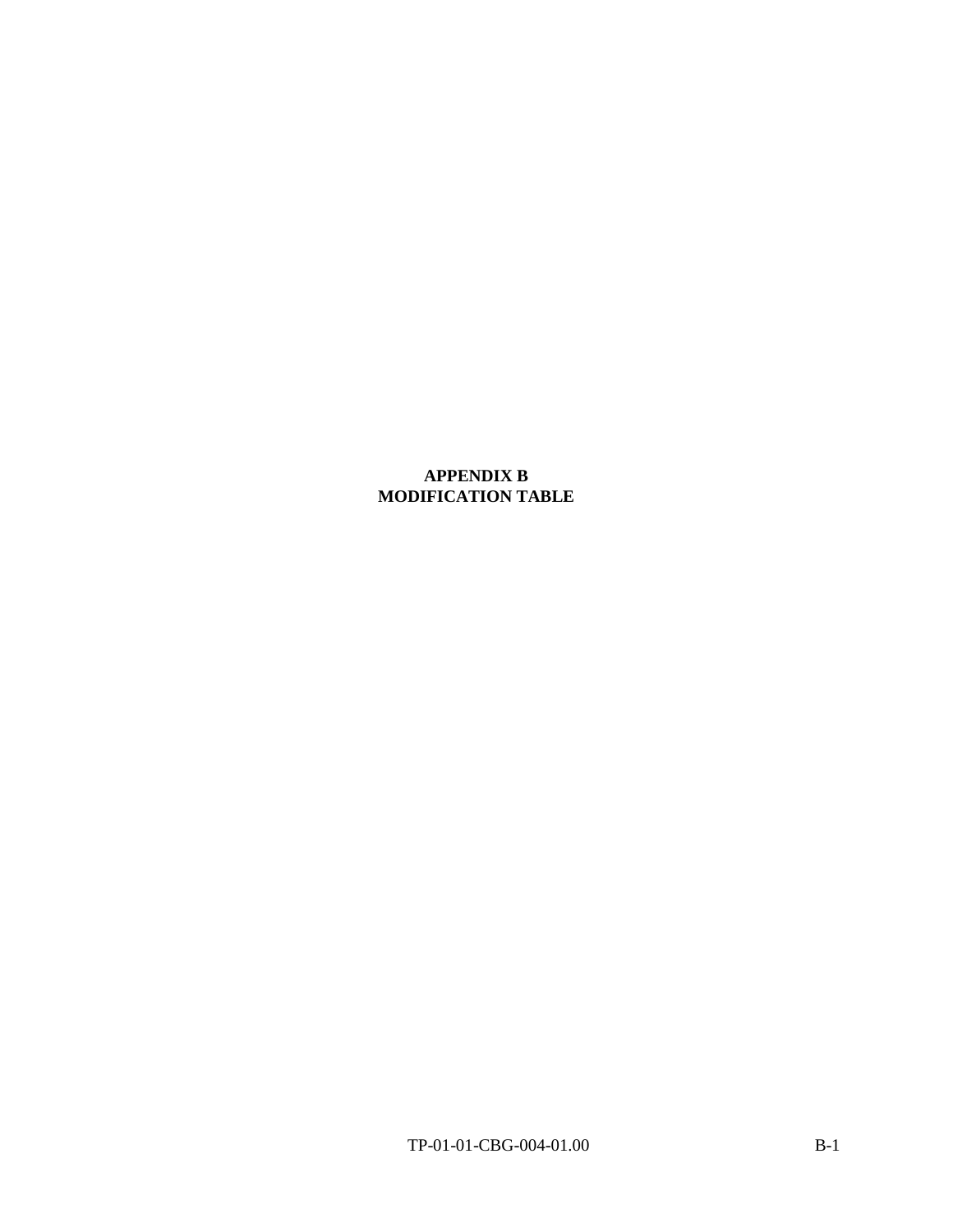| <b>Enhancement Area</b>                                  | <b>Description</b>                                                                                    |
|----------------------------------------------------------|-------------------------------------------------------------------------------------------------------|
|                                                          | <b>ClearAccess</b>                                                                                    |
| <b>UI</b> Enhancement                                    | Change the Settings, Zoom option label from "Normal" to "Default".                                    |
|                                                          | Import encrypted ADF files into ClearAccess.                                                          |
|                                                          | Do not allow the system administrator to close the election before polls                              |
| <b>Security Enhancement</b>                              | are closed.                                                                                           |
|                                                          | Require a poll worker or election administrator to log in before the start of                         |
|                                                          | voting.                                                                                               |
|                                                          | Retain the last ballot status when the system restarts.                                               |
| <b>General Enhancement:</b><br>Printing stubs and serial | Enabling and disabling the printing of stubs.                                                         |
| numbers                                                  | Printing a unique number on a stub.                                                                   |
| <b>Fixed Defects</b>                                     | On log pages, the icon for the sorting direction is no longer missing.                                |
|                                                          | <b>ClearCast</b>                                                                                      |
|                                                          | Make the use of the Back and Close buttons consistent on all screens.                                 |
|                                                          | Improve the handling of long election and jurisdiction names in pop-up                                |
|                                                          | windows.                                                                                              |
|                                                          | Improve the handling of long vote center and "voter group"/counter group<br>names.                    |
|                                                          | Previously, when the Vote Suspended report printed, the buttons in the                                |
|                                                          | pop-up windows, such as Pause printing and Cancel printing, were                                      |
|                                                          | misaligned. The release has aligned these buttons.                                                    |
|                                                          | Provide a UI cue when the Submit button is pushed.                                                    |
|                                                          | Use the Language button to display translated language names.                                         |
| <b>UI</b> Enhancements                                   | Make the terminology consistent for UI text edits.                                                    |
|                                                          | Improve the alignment of the LAT Testing screen footer.                                               |
|                                                          | Update the graphics on Election Management screens for handling USB                                   |
|                                                          | drives.                                                                                               |
|                                                          | Improve the Voter Screen UI for the Language button.                                                  |
|                                                          | This release contains improved icons for showing the battery status on the<br>voter-facing UI screen. |
|                                                          | When an election has one language, remove the Language button.                                        |
|                                                          | Move the language selections down on the Voter screen.                                                |
|                                                          | The loading icon no longer shows our company logo and has a new                                       |
|                                                          | graphic animation.                                                                                    |
|                                                          | Improve the workflow for changing the maintenance password.                                           |
|                                                          | Closing an election logs out a user.                                                                  |
|                                                          | Always display the warning "storage media almost full" message when                                   |
|                                                          | this situation occurs.                                                                                |
| <b>Workflow Enhancements</b>                             | Change the "ballot successful cast" screen to two seconds.                                            |
|                                                          | Do not show the Results buttons before voting for L&A testing.                                        |
|                                                          | Remove extraneous buttons from the Repeat Scan page.                                                  |
|                                                          | Remove "Pause Printing" from ClearCast.                                                               |

## **Table B-1. System Modifications**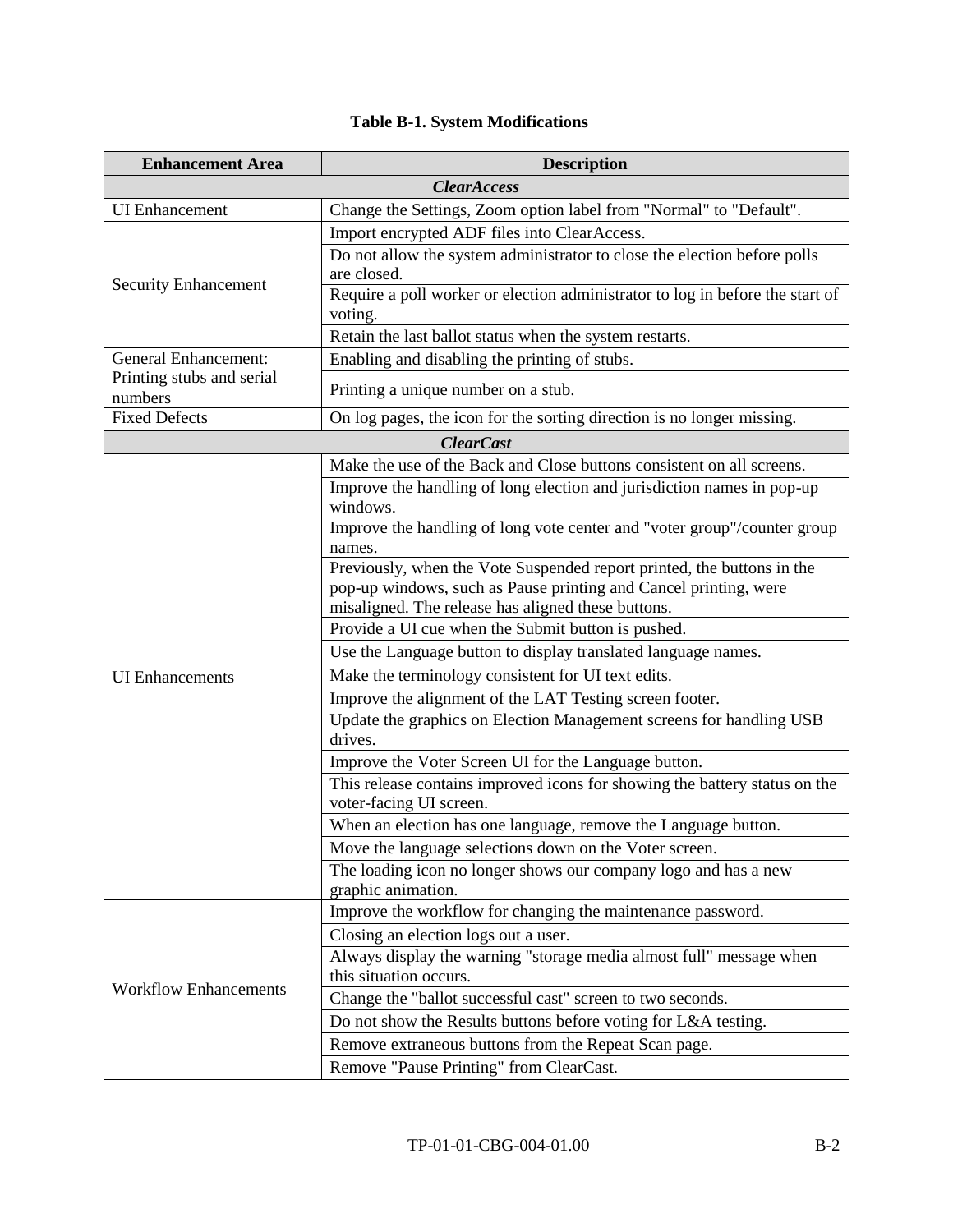| <b>Enhancement Area</b>      | <b>Description</b>                                                                                             |
|------------------------------|----------------------------------------------------------------------------------------------------------------|
|                              | Display the BDF version on an Open election/polls report.                                                      |
|                              | Add an Election Closed report                                                                                  |
|                              | Ensure that long log entries not cut off.                                                                      |
|                              | List precincts by PrecinctOrder in the Precinct Totals report.                                                 |
|                              | Reports by precinct show only the applicable contests.                                                         |
|                              | <b>Enhance Report By Precinct.</b>                                                                             |
|                              | Add "Straight Party Option" to reports.                                                                        |
|                              | The Results by Precinct report shows card counts for each precinct.                                            |
|                              | The Write-ins report shows only the appropriate contests for each                                              |
|                              | precinct.                                                                                                      |
| <b>Report Enhancements</b>   | Add text to the "print out of paper" message to remind the user to remove                                      |
|                              | the plastic core of the old roll.<br>Print the "resume" header when the printer continues after running out of |
|                              | paper.                                                                                                         |
|                              | Display the "Level" header when printing the system log.                                                       |
|                              | Reduce the height of the Write-ins report to improve the display the actual                                    |
|                              | write-in candidates.                                                                                           |
|                              | Improve the handling of out-of-paper situations to ensure no loss of                                           |
|                              | printed data.                                                                                                  |
|                              | Replace ChoiceName with ChoiceShortName in reports because                                                     |
|                              | ChoiceName now contains the long choice name.                                                                  |
|                              | Improve message-header formatting of the election log.                                                         |
|                              | Load elections from encrypted BDF files.                                                                       |
|                              | Encrypt ballot images and tabulation results on ClearCast USB drives.                                          |
|                              | Adjust role permissions.                                                                                       |
|                              | Do not allow the system administrator to close an election before polls are<br>closed.                         |
| <b>Security Enhancements</b> | Add password-complexity rules for the System Administrator and                                                 |
|                              | Maintenance roles.                                                                                             |
|                              | Do not allow the Maintenance role to change the System Administrator                                           |
|                              | password.                                                                                                      |
|                              | Log the make and model of all connected devices.                                                               |
|                              | ClearCast will decrypt the encryption password for each login.                                                 |
|                              | Display the low disk space message before scanning the ballot.                                                 |
|                              | Changed the ClearCast install grub menu text.                                                                  |
|                              | Automatically shut down the machine when the splash screen appears and                                         |
| <b>General Enhancements</b>  | the machine is using battery power.                                                                            |
|                              | Save the serial number and protected counter when a reinstallation occurs.                                     |
|                              | Modified the Installer to retain the contents of the /pcos partition during                                    |
|                              | the upgrade process<br>Detect when the thermal paper roll is removed.                                          |
|                              |                                                                                                                |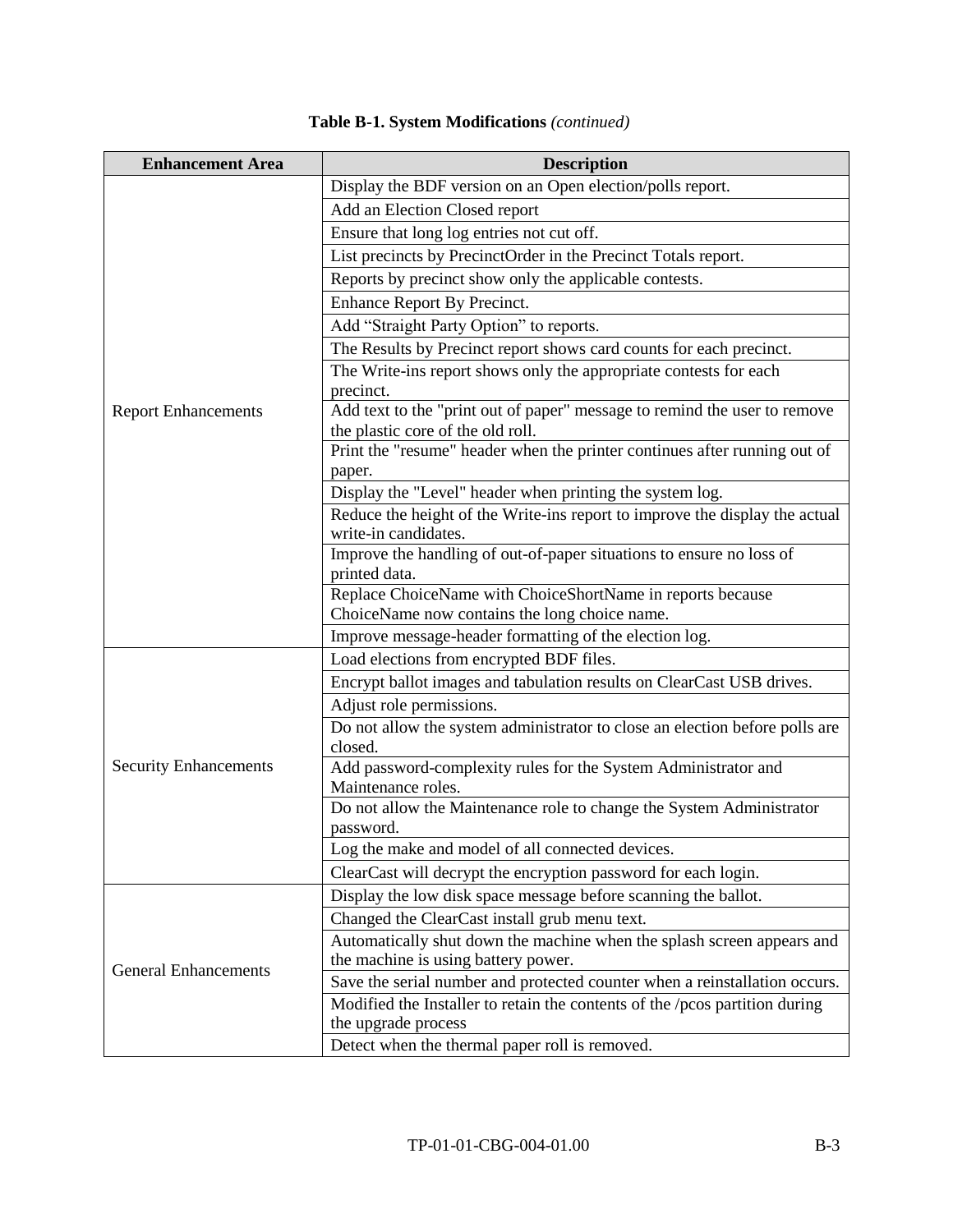| <b>Enhancement Area</b> | <b>Description</b>                                                                                   |
|-------------------------|------------------------------------------------------------------------------------------------------|
|                         | Update the copyright year.                                                                           |
|                         | Modify ClearCount imports based on modules.                                                          |
|                         | Remove the eject_usb code.                                                                           |
|                         | Remove the PDI scanner source and tools from ClearCast source and                                    |
|                         | build.                                                                                               |
|                         | Remove the Cyberpower 650 UPS source and tools from ClearCast                                        |
| Code Maintenance        | source and build.                                                                                    |
|                         | Remove the web.py session object because it is not used.                                             |
|                         | Fix bare exceptions in src-pcos.                                                                     |
|                         | ClearCast templates (printer and HTML) now have inputs, outputs, and                                 |
|                         | calls listed in the source code.                                                                     |
|                         | Remove the message variable from input.html template.                                                |
|                         | An unhandled exception in the system log no longer causes the DataTable                              |
|                         | in the front-end JavaScript to crash.                                                                |
|                         | The Election Closed Report will print multiple times if the USB drive is                             |
|                         | removed just before closing the election.                                                            |
|                         | Setting the Date/Time back in the ClearCast UI no longer causes "a stop                              |
|                         | job is running for MYSQL (xmin/ 10min)" message.                                                     |
|                         | The image accompanying the rejection message for judge's initials no                                 |
|                         | longer disappears if the language changes.                                                           |
|                         | On ballots with multiple errors, some error messages previously failed to                            |
|                         | appear. This situation no longer occurs.                                                             |
|                         | The write-ins report will now filter out overvoted choices.                                          |
|                         | Clear Ballot has corrected errors that were previously in the                                        |
|                         | ballot_styles.html printer template                                                                  |
| <b>Fixed Defects</b>    | Canceling the printing of a report now adds an end blank space.                                      |
|                         | The UI bottom border line on various screens was in wrong place and is                               |
|                         | now correct.                                                                                         |
|                         | The L&A testing Print Write-Ins report now prints correctly.                                         |
|                         | When a user changes a password, ClearCast authenticates the old                                      |
|                         | password before the user enters a new password.                                                      |
|                         | Reporting data is no longer lost when the paper is removed and not<br>replaced for 48 hours or more. |
|                         | ClearCast no longer shows a "shutting down" message during transition                                |
|                         | states.                                                                                              |
|                         | When canceling printing when out of paper, the buffer no longer needs to                             |
|                         | be cleared before the gray box dismisses.                                                            |
|                         | This release has fixed some formatting issues in summary total reports.                              |
|                         | This release corrects the error message that appears when using four                                 |
|                         | characters or fewer as the Machine Name on ClearCast.                                                |
| <b>ClearCount</b>       |                                                                                                      |
|                         | On the Side (Card Information) page, change the label "Style ID" to be                               |
|                         | "Card Style ID".                                                                                     |
| <b>UI</b> Enhancements  | Remove the pop-up message asking for confirmation of a modification:                                 |
|                         | "This already got adjudicated by an algorithm."                                                      |

## **Table B-1. System Modifications** *(continued)*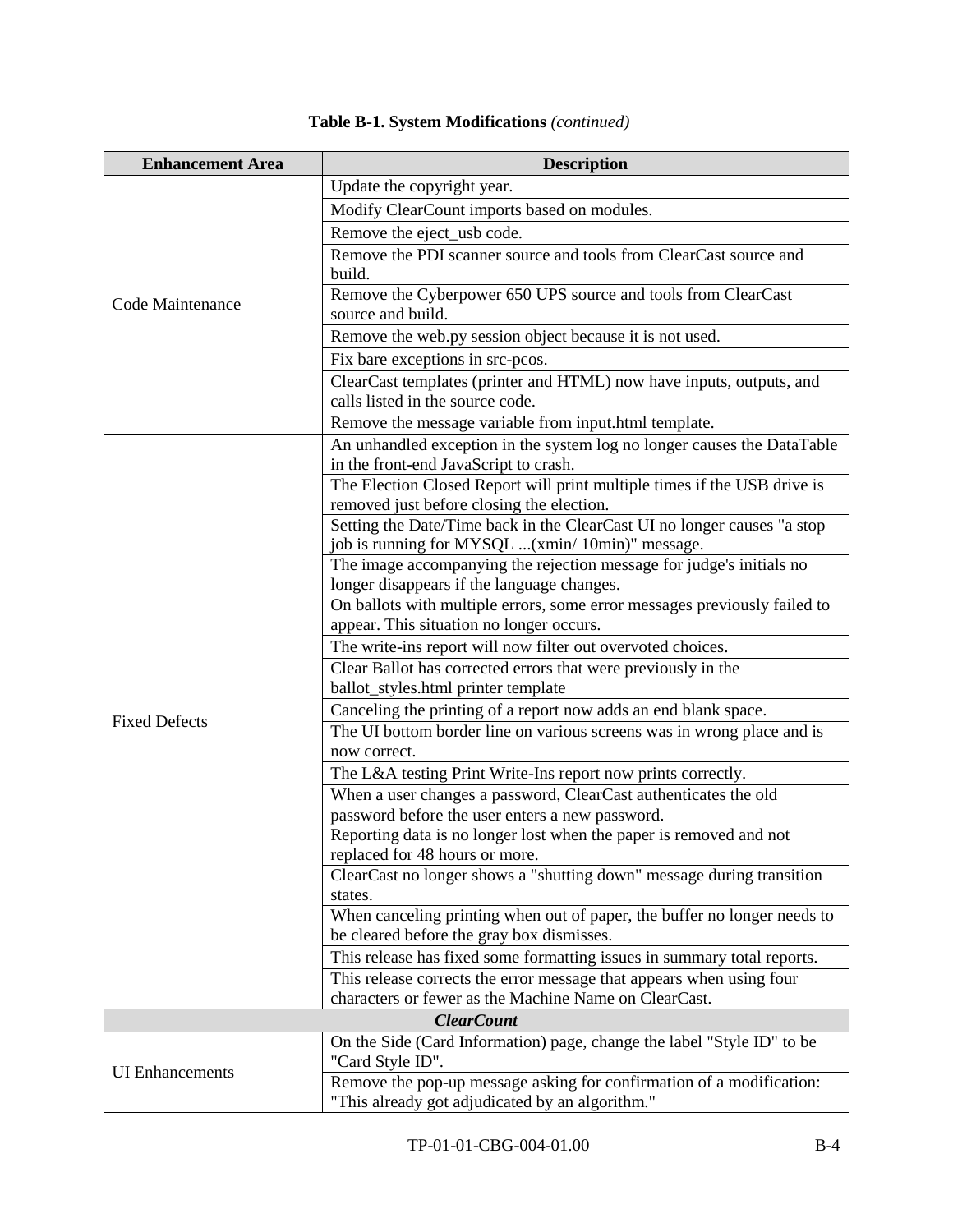| <b>Enhancement Area</b>               | <b>Description</b>                                                                                                                                 |
|---------------------------------------|----------------------------------------------------------------------------------------------------------------------------------------------------|
|                                       | Import the Contest District from BDF.                                                                                                              |
| <b>XML</b> and Report<br>Enhancements | Add District to the Contest elements in XML.                                                                                                       |
|                                       | Add Candidate Party Subtotals to ClearCount XML.                                                                                                   |
|                                       | Change choice (candidate) short name to the long name in reports.                                                                                  |
|                                       | Updated BDF content needs a password and bypass option.                                                                                            |
|                                       | Create elections from encrypted and unencrypted BDFs.                                                                                              |
|                                       | ClearCount can merge encrypted ballot images and results from                                                                                      |
| <b>Security Enhancements</b>          | ClearCast.                                                                                                                                         |
|                                       | Disable the display of vote totals as the default option.                                                                                          |
|                                       | Limit network connections to known voting system components.                                                                                       |
|                                       | Upgrade ClearCount to Ubuntu 18.04.1 LTS.                                                                                                          |
| <b>General Enhancement:</b>           | Count Straight Party Votes for Single Row Cross-Endorsed Candidate.                                                                                |
| Single-Row Cross                      | Support Single Row Cross-Endorsed Candidates.                                                                                                      |
| Endorsement                           |                                                                                                                                                    |
|                                       | Update Copyright Year.                                                                                                                             |
| Code Maintenance                      | Add _init_.py files to ClearCount.                                                                                                                 |
|                                       | Run pylint on all files on commits.                                                                                                                |
|                                       | The message for votes rejected due to missing judge's initials previously<br>appeared incorrectly in non-votes section of Vote Visualization page. |
| <b>Fixed Defects</b>                  | Clear Ballot has adjusted Oval Visualization so that the ballot-image                                                                              |
|                                       | thumbnail size accurately reflects the available space after the load of the                                                                       |
|                                       | oval is complete.                                                                                                                                  |
|                                       | <b>ClearDesign</b>                                                                                                                                 |
|                                       | The terms "under vote" and "over vote" have changed to "undervote" and                                                                             |
|                                       | "overvote" throughout the UI.                                                                                                                      |
|                                       | ClearDesign has added the word "Warn" to the "Straight Voter Group                                                                                 |
| <b>UI</b> Enhancements                | Overvote" column header of the Device Types report.                                                                                                |
|                                       | Version 2.0 contains enhanced error messages around voter group limits<br>for candidates.                                                          |
|                                       | On the Device Type screens, the term "PIN" has changed to "Password".                                                                              |
|                                       | Do not cover ovals with the margin background color specified in the                                                                               |
|                                       | layout styles for the entity types.                                                                                                                |
|                                       | Add a macro for the stub number to iterate upon when printing from                                                                                 |
| <b>Ballot Enhancements</b>            | PrintNow or ClearAccess.                                                                                                                           |
|                                       | Enhance the Sample Ballot (Provisional Ballot) to use most layout style                                                                            |
|                                       | formatting.                                                                                                                                        |
|                                       | Include an option to allow "Write-in" to appear on the line.                                                                                       |
|                                       | Allow cancellation of ballot printing to PDFs.                                                                                                     |
|                                       | Turn off database auto-flush for read-only queries.                                                                                                |
| <b>Performance Enhancements</b>       | Place the datatable data in the HTML file as a JSON array to improve the                                                                           |
|                                       | performance with loading large datasets.                                                                                                           |
|                                       | Specify joinedload for entities when loading list data.                                                                                            |

## **Table B-1. System Modifications** *(continued)*